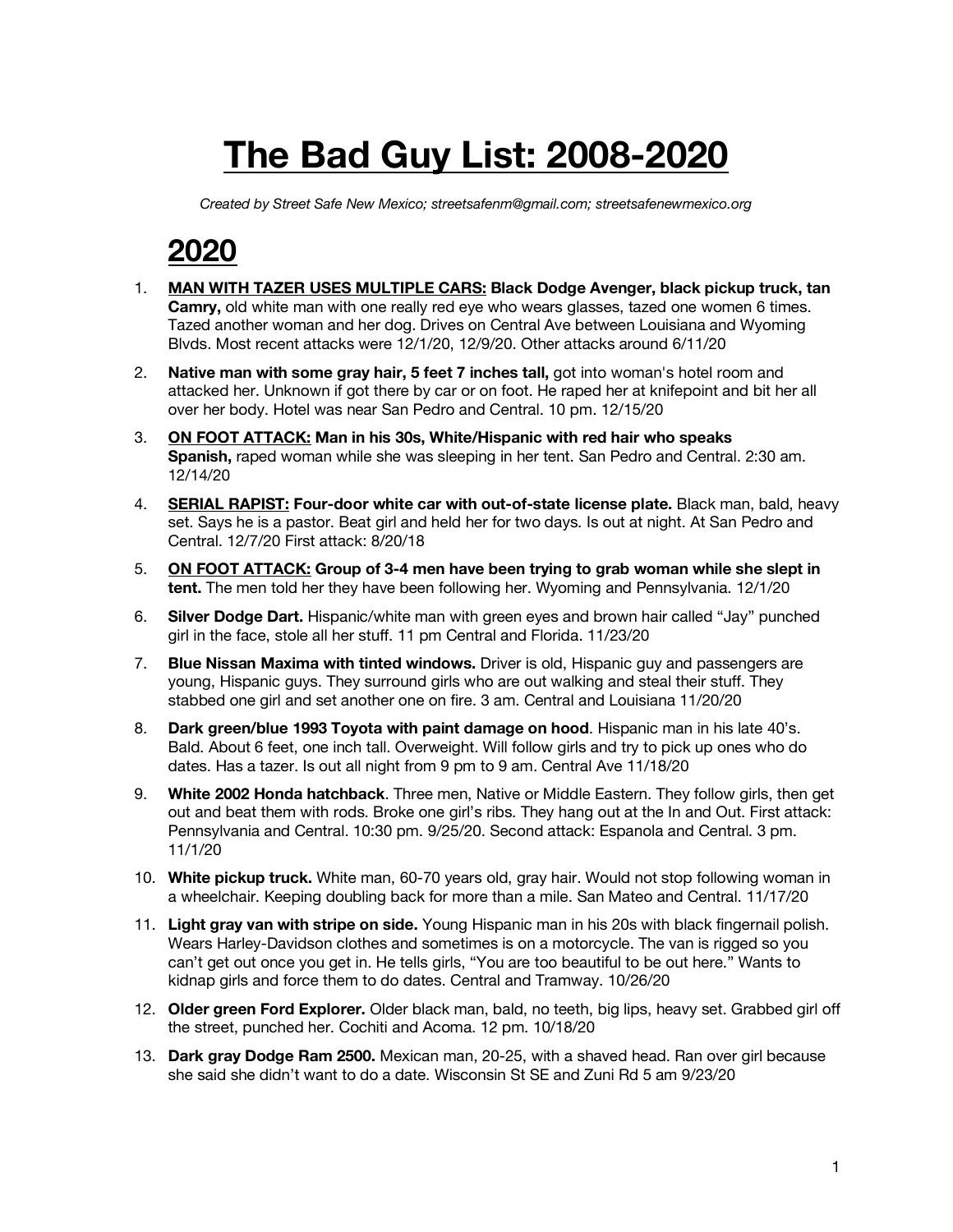- 14. **Car unknown. Tall, bald man with big scruffy beard.** Man wanted to do date. Choked her, raped her at knifepoint. Central and Florida. 5 am. 8/30/15
- 15. **Dark green minivan.** Two young white boys. Tried to show a girl an app on their phone and said they couldn't figure it out. They grabbed her and took her to Tramway. Tried to rape her but she was able to get away. 1 am. Motel 6 on Carlisle. 8/14/20
- 16. **Motorcycle.** White man with long hair. Tried to run girl over when she said she didn't want to do a date. San Pablo and Central. 7/24/20
- 17. **ON FOOT ATTACK: Two men near Coronado Mall started yelling at woman who walked by them then followed her.** They hit her from behind and when she woke up, they were on top of her. 2 pm. Louisiana and Indian School. 7/24/20
- 18. **Santa Fe Hyundai,** man might be called "Jeremy," in his 40s, short gray hair, goatee, talks slow, unintelligent, 5 feet 11 inches tall, will pay for a room then get violent. 6/26/20
- 19. **INTERNET DATE: named "Raul," mid-40s, possibly from Arizona, does dates at hotels near the airport.** He has short dark hair with gray at the sides and a goatee with gray on the chin. Violent, aggressive. Attacks girls who set up dates through the internet. 7/17/20
- 20. **ON FOOT ATTACK: Native man, homeless, 40s.** Woman woke up at bus stop with him on top of her pulling down her pants. When she yelled for help, he ran away. 4 am. Indianan and Central Ave 6/26/20
- 21. **Dark blue 4-door Saturn.** Hispanic man with an Spanish accent. 30s. Medium height and build. Got aggressive and stole of the girls stuff. 7/1/20 At Los Altos Park.
- 22. **Older tan Oldsmobile, four door.** White man, 25 years old, almost bald with light brown hair. Followed girl around the War Zone. When she walked past him he pulled out gun and pointed it at her saying, "I hate all of you women out here. I'll kill all of you." Possibly working with man below driving dark blue hatchback. 10 pm. 7/5/20
- 23. **Dark blue Honda-like hatchback.** Chinese man, 6 feet tall, 20-30 years old, nice at first then pulled out tazer. He picked up girl to "save her" from man with gun driving the Oldsmobile, but the two men may have been working together. Attacked her.10 pm. 7/5/20
- 24. **SERIAL RAPIST; ON FOOT ATTACK: Near intersection of Eubank and Central Ave.** Women walking there at night have been hit from behind so they black out. There have been at least three attacks in the last 9 nine months. In March, a woman walking by was hit over the head and knocked out, then dragged behind the old IHOP and raped. She was in a coma for three days. In January, a woman walking by got hit and blacked out. All of the lights are out in the area so it is very dark. And the property around it is either vacant or empty. 5/29/20
- 25. **SERIAL RAPIST: Blue GMC Jimmy/4-runner, license plate starts with "622;" White Malibu; Dark blue Toyota-like 4-door car; White F-250 dual cab truck.** Chicano/ Native/Asian man in baseball cap, 25-30 years old, medium build, seems like he was in the military, wavy short dark hair, skin tag by right eye, he takes off baseball cap when he starts to attack. Has gun and curved knife. Beats girls. Is very cold. Took one girl to Motel 6 on Central and Tramway to do date then attacked her. Attacks were 2018; 9/20/19; 11/20/19. Most recent attack April 2020.
- 26. **WE BELIEVE THERE ARE TWO MEN IN TWO DIFFERENT CARS ATTACKING WOMEN WITH TAZERS: Light blue SUV, possibly a Honda CRV, and also a black four-door car.** Old white man, who wears glasses, has one eye that is really red AND Native man with long, black, curly hair. The old man tazed one women 6 times. Both of them drive on Central Ave between Louisiana and Wyoming Blvds. Most recent attack was 6/11/20
- 27. **White old-fashioned van, possibly gray or silver.** Old man in his 70s, drives really slowly, asks for date and grabs girls by the hair. San Pablo and Central. 6/7/20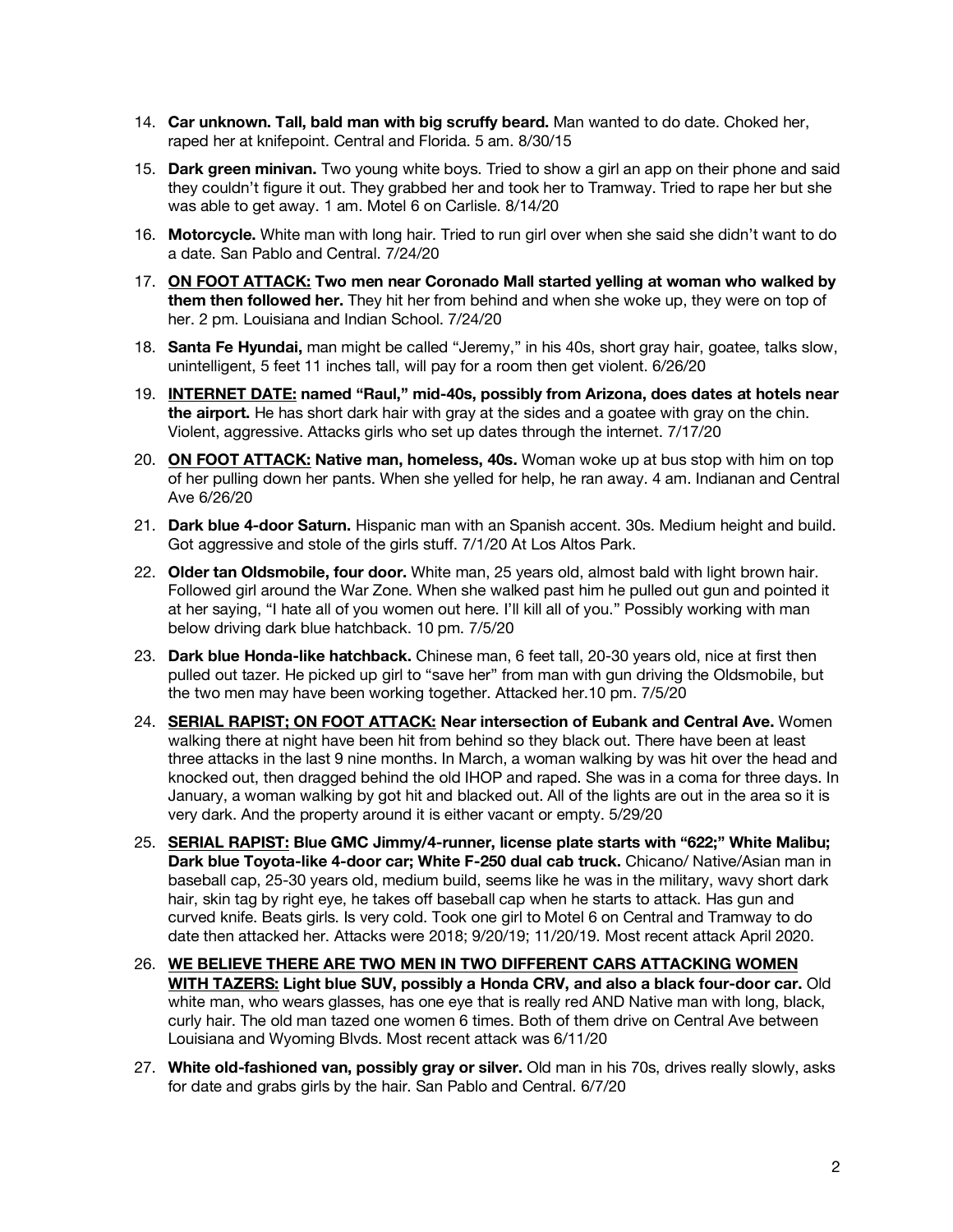- 28. **ON FOOT ATTACK: White or Chicano man, 40s-50s, is short but muscular.** Works as security guard or cop in area near San Mateo and Central Ave. Followed girl then tried to pull her into a vacant building near Family dentistry. Very aggressive. He ripped drink out of her hand, took her clothes and threw them into the street. Kept saying that woman "owed" him something, but he was a stranger. Daytime. 6/6/20
- 29. **Black Civic-like car with all black interior.** White man, about 215 pounds, shoulder length brown hair. Once girls get into the passenger seat to do the date he hits them over the head with a brick, knocks them out and rapes them. Has put at least one girl in the hospital. Louisiana and Central area. 5/29/20
- 30. **Newer Black Dodge SUV possibly a Durango.** A group of young white men drive through the War Zone every night around 7 pm shooting a .22 at people walking along Central Ave between Louisiana and Wyoming Blvds. We know of 6 people who have gotten hurt. 5/22/20
- 31. **Silver car with black rims.** Old white man. Rapes women who do dates. Louisiana and Central. 5/28/20
- 32. **FROM THE NEIGHBORHOOD: Short, skinny Black guy in his 30s, short hair, clean shaven. Pushes a shopping cart but is looks too clean to be homeless.** His name is something like "George" or "Greg." He used the cart to push his way into girl's hotel on Eubank and I-40. Raped her. 5/1/20
- 33. **White Malibu and red pickup truck.** Man is 5-feet 11-inches to 6 feet tall. He carries two guns and a knife. Assaulted two women. Report received May 1, 2020 from First Nations.
- 34. **Silver four-door that makes a weird noise.** Black, stocky guy who wears a beanie. Tried to rob girl at knife point at night. By fire department on Chico and Dallas. 3/25/20
- 35. **Burgundy SUV/Van.** White man, big belly, bald, wears a cap. Won't give money before a date. When one girl refused to do date until she got paid, he followed her and tried to run her over. 3/20/20
- 36. **4-door newer silver car**. Spanish, chunky, dark-skinned, goatee. Does the date but then drive to someplace faraway and says, "I will leave you here unless you give me the money back." 3/20/20
- 37. **FROM THE NEIGHBORHOOD: Dark-skinned man whose first name may start with "Rof."** Tall, about 6 feet 2 inches. Slim. Blinks a lot. Veteran. Dresses nice. Frequents areas in the Heights and War Zone. If you act nice to him, he will take that as "yes, you want him." He will follow you and try to attack you, especially when you are trying to sleep. Louisiana and Wyoming. 2/14/20
- 38. **Newer black SUV with tinted windows and black New Mexico license plate starting with "PNP."** Was 5 ft 6 inches tall, average build, 25-30 years old, short brown hair and goatee, called himself "Joel," had accent, maybe Spanish. Had young baby about 3 months old in backseat. Pulled out gun and forced girl to do oral on him. 6 am. Central and Louisiana 2/7/20
- 39. **ON FOOT ATTACK: Man with dark complexation, walks with limp.** Woman was asleep near Louisiana by the casino when he got on top of her and raped her. Has raped multiple people. 1/24/20
- 40. **SERIAL RAPIST; USES MULTIPLE CARS: Blue GMC Jimmy/4-runner, license plate starts with "622," but used to drive White F-250 dual cab truck.** Chicano man, looks part Native or Asian, 24-25, medium build. Has gun and beats girls. First attack was in 2018. Newest attack on 11/20/19. Last seen 1/3/20

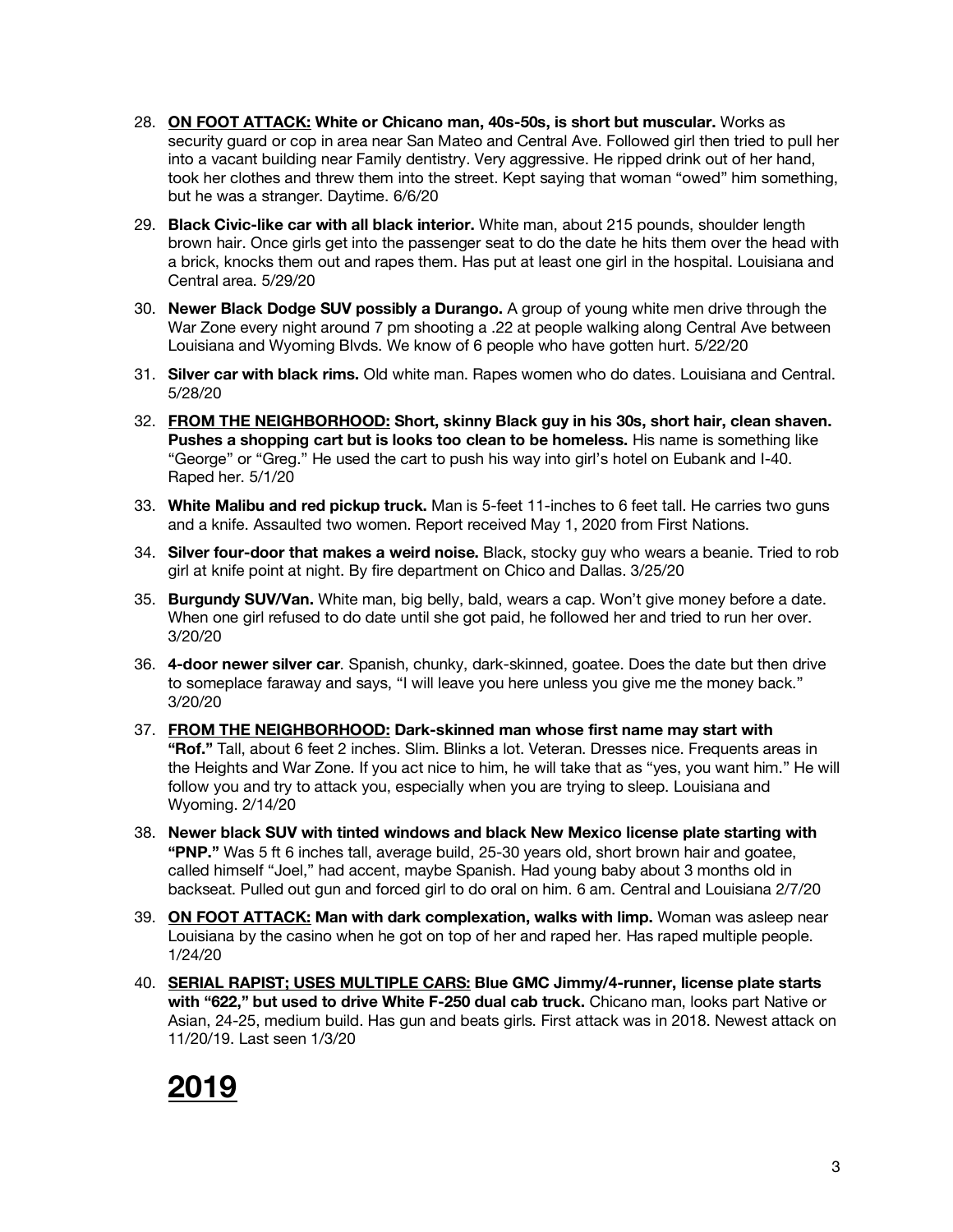- 41. **Silver Ford Focus.** Two black men pulled in a woman. Rape and beat up girl. San Pablo and Central 1 am 12/20/19
- **42. Two-door silver S-10 pickup, tinted windows.** Hispanic, bald, dark eyebrows and hair. Stalking girls and very aggressive. Wants to pull girls into the truck. Is out all night 9:30 pm- 6 am. Wyoming and Central. 12/20/19
- 43. **SERIAL RAPIST; USES MULTIPLE CARS: Large SUV, possibly an Expedition or Yukon, but used to drive White F-250 dual cab truck.** Chicano man, looks part Native or Asian, 24-25, medium build. Has gun and beats girls. First attack was in 2018. Newest attack on 11/20/19
- 44. **Aqua blue two-door convertible, looked sort of like an old Miata**. Older white man with stubble. Spoke with some kind of Southern accent. Asked girl if she wanted a ride. Got aggressive really fast. Stabbed girl and then tied her up. Took her someplace in the country. Held her for several days. Threw her out on Dallas St. Took her at 10 am on 12/1/19
- **45. SERIAL RAPIST: Hispanic/Native man named "Lorenzo,"** 5 feet, 11 inches tall, medium build. He followed girl from gas station to her apartment at the old Deluxe Motel. As she opened her front door, he barged in. Tied her up and raped her for 5 hours. First happened in 2017 and again on 12/7/19
- **46. Dark Blue or Dark Gray Jeep Cherokee.** Older man, cleancut. His first name might be "Vincent." Really nice at first. Pulled out a gun. Took girl to Bullhead Park. 2 am. 11/27/19
- **47. Silver Kia.** Two black men. Pulling girls in and raping them. On San Pedro. 11/30/19
- **48. White mustang.** Hispanic man got very aggressive right away. Saw that she was wearing a silver cross necklace and said, "That's a lie." Raped her. 11/16/19
- **49. SERIAL RAPIST: Maroon 4-door car.** Man with red hair and beard, scruffy hair, 25-30 years old, tattoo behind one ear, chubby, baseball cap. Offered one girl a ride and another a cigarette, then pulled out a knife. Raped girls. Central and Wyoming. 11/13/19. Information provided by APD sex crimes unit
- 50. **ON FOOT ATTACK: Man named "Ron,"** raped multiple girls. Says cops won't ever find him. 11/13/19
- **51. 4-door gold Malibu with tinted windows.** Several Native men one had glasses, one was chunky with a long face. Grabbed woman outside the Indian Center and dragged her down the road. Zuni Rd and Tennessee St. Happened twice. 9/1/19 and 10/15/19
- **52. Tan/orange minivan.** Short, bald, about 40 years old. Named "Nelson." Took woman to house on Wyoming Blvd. Brought over three men who raped her. 10/11/19
- **53. Fake ambulance.** A group of men are using two fake ambulances to grab women. Happens at night along San Mateo. 2 am. 10/7/19
- 54. **Maroon cargo van with gold trim.** White man, 60s, brown hair. Kept trying to get woman into car. He was very aggressive. When she refused, he followed her. She has seen him several times since. Central and San Mateo. 10/1/19
- **55. Gold Malibu.** Ran over woman as she was walking. Central and Wyoming. 10/1/19
- **56. Gray four-door coupe.** White man, 39 years old, beard, 5 ft, 6 in tall, brown hair, blue eyes, chubby. Named "Tim." Tattoo on neck and fingers. From Los Lunas. Raped woman. 2015. Tried to run her over more recently.
- **57. FROM THE NEIGHBORHOOD: 7-foot tall black man named "Steven,"** held woman at hotel on Juan Tabo and Central Ave. Shot her up with meth and raped her. 9/3/19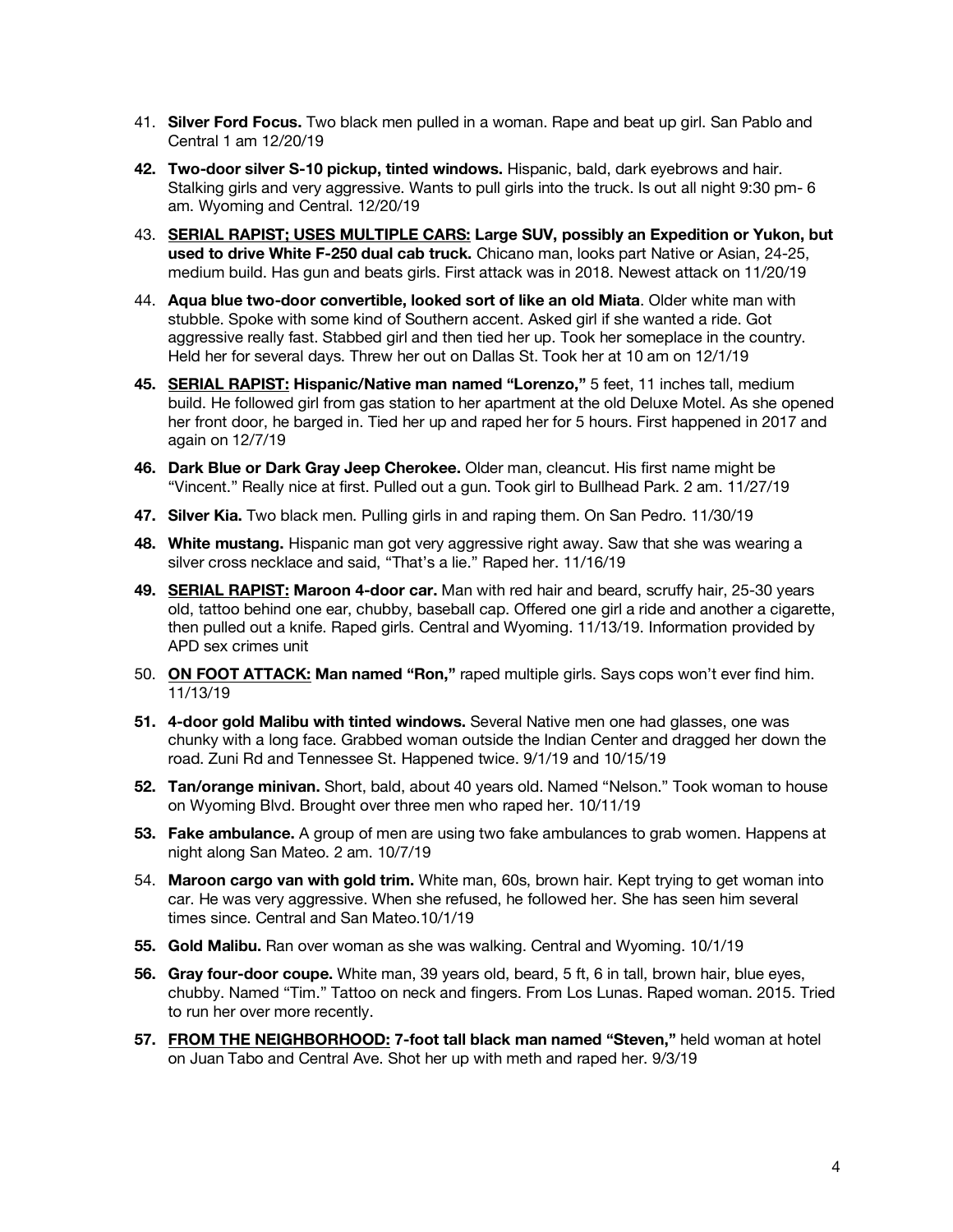- **58. Silver Mercedes Benz,** tall black man built like a football player dressed in jogging suit. He asked if she'd take drugs for payment. When she said no, he got mad, beat her, and threw her out of the car. Pennsylvania and Central. 8/1/19
- **59. SERIAL RAPIST: White Toyota truck extended cab without tinted windows.** Mexican man, thin, 19-24 years old, talks with an accent. Nice at first then pulled out gun. Takes women to industrial area. Has attacked multiple women. 4-7 am. Central and Wyoming 12/31/18
- **60. Blue 4-door car** is following teenage girls in the neighborhood near Dallas and Central around 8-9 pm. 12/10/18
- **61. White 2019 Dodge Ram truck, crew cab.** Native man, 5 ft 9 in tall, slender. Offers to take girls to Tijeras. Wears glasses that cameras to record the girls. Picked girl up near Domingo Rd NE. 8/5/19
- **62. Lifted slate gray/Chevy extended cab pickup, brand new.** Hispanic male short black hair clean cut nicely dressed. Woman was walking on Zuni, past a group of cop cars, and noticed man watching her. She went across the street and down a side street but he drove ahead of her, parked, turned off his lights and got out of his car. The woman went into a four-plex apartment complex and banged on some doors to get help. She ended up trapped as he came into the complex. She told him that he scared her and needed to leave. He said she looked like she needed help and asked what the cops had been doing on Zuni. He said he was a cop named "Anthony," badge number 321. The woman called 911 and he finally left. Early morning. 7/21/19
- **63. FROM THE NEIGHBORHOOD: "Dan," light skinned, tall with dark hair and glasses.** Really nice then drugged girl. She left very sick, dizzy and bloody. 6/1/19
- **64. FROM THE NEIGHBORHOOD: Old man is taking photos of women sleeping.** He was touching girl and trying to take her stuff when she woke up. Utah St. 6/1/19
- **65. FROM THE NEIGHBORHOOD: White man, short, in his 20s,** who lives on the south side of Zuni Rd where Tennessee St SE dead ends into it. He wouldn't stop shooting paintballs at woman who was standing on the street waiting for her ride. Woman ended up with multiple bruises. 2 pm 5/26/19
- **66. FROM THE NEIGHBORHOOD: Light skinned Cuban man** asked girl if she wanted to do a date for meth/heroin. Took her to apartment in the neighborhood, immediately chained the door and took out a knife. 4/9/2019
- **67. Two door white truck, license plate might start with "354."** Chubby Mexican man. Raped and robbed girl then threw her out of car. 2 pm Wyoming and Central. 4/20/19
- **68. Old blue Jeep. Hispanic man named "West."** Very dominant and aggressive. Raped girl anally. Louisiana and Central. 4/28/19
- **69. Red Mazda 4-door, man called "Francisco,"** shot girl in leg during date. 4/1/18
- **70. FROM THE NEIGHBORHOOD: "Ernest," white male,** age 38, 175 pounds, 6 feet tall, brown hair and eyes, with buzzcut hair and short beard/mustache, walks around with shopping cart, attacked a transgender girl, violent. 3/6/19
- **71. USES SEVERAL CARS: Green/tan Grand Prix and blue/green van with Colorado plates.** Black man, security guard. Paid and did date, then started to beat her and tried to run her over. Might have gun. Threatened to shoot girl. Seen at 2 am and then at 6 pm. Louisiana and Central. 1/31/19
- **72. Red 1995 Suburban.** Named "Horacio," Latino in his 40s, with a beard. Beat girl. Lives at San Antonio and San Pedro. 1/18/19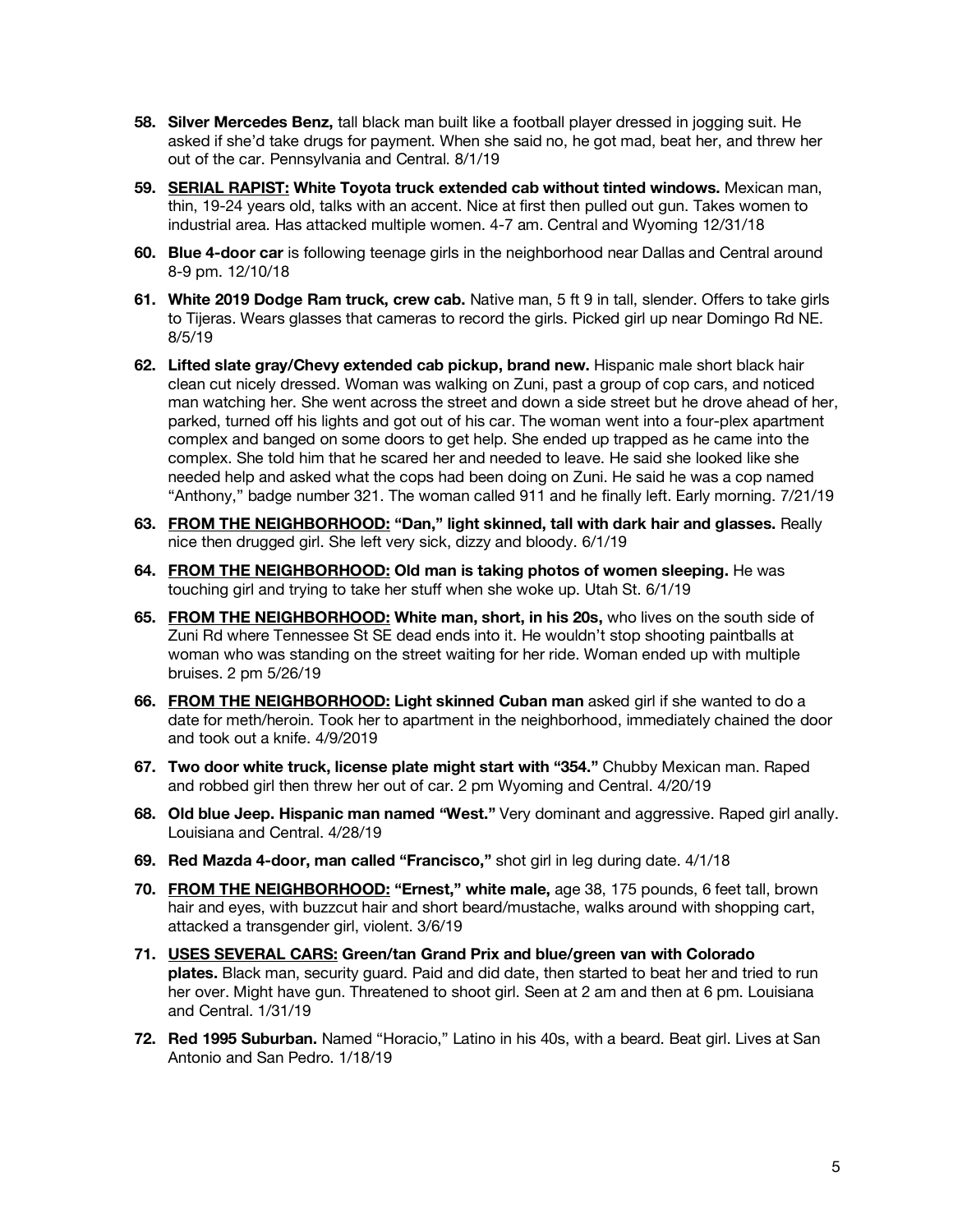- **73. FROM THE NEIGHBORHOOD: "Eli," Hispanic, salt and pepper hair, missing front tooth,** 5 feet 9 inches tall, lives on Utah, uses shards. Chased girl until he caught her in parking lot. Raped her. 8 am. Texas and Central. 1/18/19
- **74. Two toned van, green/light green or blue/white. Stuff piled in back.** White man, 30s, short hair, nice at first. After date was over, started beating girl. Had knife. 6 pm. Central and Louisiana. 1/8/19

- 75. **SERIAL RAPIST: White Toyota truck extended cab without tinted windows.** Mexican man, thin, 19-24 years old, talks with an accent. Nice at first then pulled out gun. Takes women to industrial area. Has attacked multiple women. 4-7 am. Central and Wyoming 12/31/18
- **76. Blue 4-door car** is following teenage girls in the neighborhood near Dallas and Central around 8-9 pm. 12/10/18
- 77. **Dark Brown or Gray SUV.** Black man about 30 with a moustache and a gold grill on his bottom teeth. Picked girl up for a date at the Circle K on San Pedro. Paid and was polite, then grabbed her by the hair and threatened her with a box cutter. 12/3/18.
- **78. SERIAL RAPIST: Gray/silver newer sedan.** Short, black guy about 40 years old. Nice at first, paid for date, then attacked girl with a knife. Tells girls he is trying to kill them. Wyoming and Central. 11/5/1
- **79. White four-door car.** Big black man claiming to be a pastor kidnapped a girl at a Circle K near San Pedro and Central. Raped her and held her for two days in a gated parking lot near McDonalds. Took her to the dog park near Gibson and Louisiana where she was able to escape. She has seen him twice since near Central and Tennessee. 8/20/18.
- **80. White pick-up truck.** A man picked a girl up at 4 am at Roosevelt Park and put her BMX bike in the back because it was broken. He took her to Allsups to get a drink and then she woke up in the ATC and her bike was gone. She believes she was drugged. 10/1/18.
- 81. **Tan Ford Explorer.** Bald, Hispanic, mid-thirties. Asked for a date, took her to Bull Head Park, then threatened girl. Told her "You're lucky I didn't kill you. Florida and Cochiti. 10/18/18.
- **82. White 4-door Jeep.** 22 year old Mexican man named "Angel." Asked girl for a date, asked to see her body, then pulled a gun on her and kicked her out of the car. Central and Dallas. 10/22/18.
- **83. Gold Yukon SUV.** Maybe same suspect as below. Large Samoan man with a tribal tattoo on his right shoulder. Punched girl in face and raped her, then robbed her in his car. Cardenas and Central. 10/5/18.
- 84. **SERIAL RAPIST: Dark Blue PT Cruiser.** Big black or Samoan man with rough beard, light skin, 5-feet, 6-inches tall. In most recent attack on 9/7/18 had screwdriver and gun. Told girl if she fought him, he would rape her anally. In first attack on 12/14/16, he punched girl in face. Central and Louisiana
- **85. Black four-door car:** Hispanic man with ponytail on top of head and shaved hair on the sides, heavyset, 30s, took girl to Bullhead Park construction area at gunpoint, raped her. 8/15/18; fits description from last year of fat Chicano man who drove an Older blue/silver Saturn 4-door; was nice at first then pulls out butcher knife and rapes. Will try to run girl over after she gets out. Española and Central 11 pm 2/24/17
- **86. Blue Ford SUV.** Kidnapped a woman off Central near Zuni and San Pedro; on July 8 a similar car driven by heavyset Hispanic man, 20s-30s, got angry when woman at a bus stop wouldn't get in his car. 8/17/18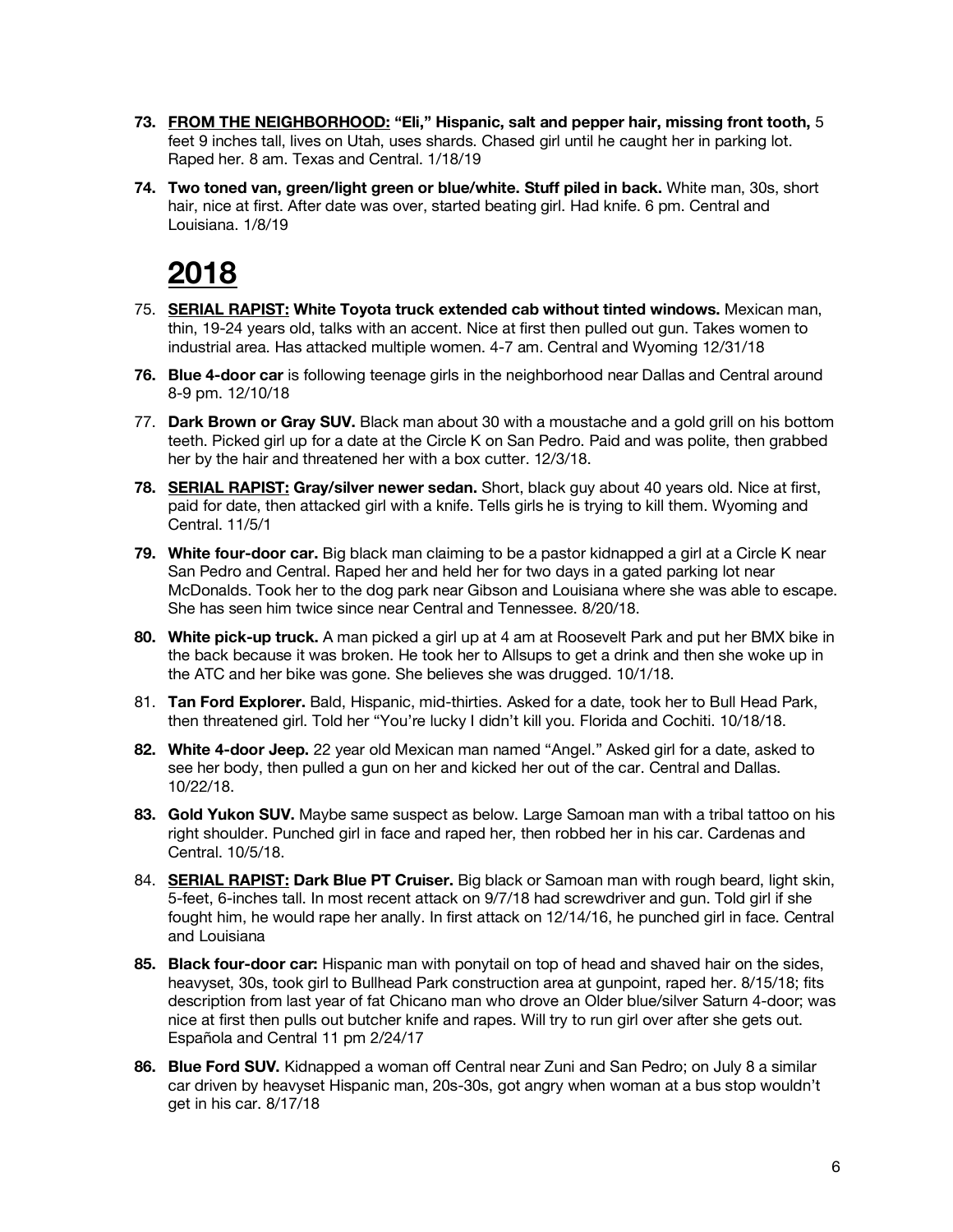- **87. White utility van with tinted windows.** No description of driver available. Windows don't open and everything is welded shut so once girl gets in she can't get out. Man beat and raped girl. Wyoming and Central. 7/13/18
- **88. SERIAL RAPIST: Silver/dark gray Toyota Corolla with black chile pepper license plate.** Black man, late 30a or early 40s, heavyset, goatee and mustache with long eyelashes. Nice at first them gets aggressive. After date was over he tried to kidnap girl with gun. Central and Louisiana. 7/1/18
- **89. White newer Camaro, two-door with tinted windows and black license plate with chile peppers. Interior is either gray or black.** Mexican man, late 30s-40s, average height, stocky, short dark hair. Took girl to Utah and Zuni. When girl tried to leave car, he violently pulled her back in. She broke away, but he followed her. She has seen his car every night since and he tries to follow her. 4 am. Louisiana and Central. 6/25/18
- **90. FROM THE NEIGHBORHOOD: Gray bike,** short Native or Hispanic man with moustache/goatee, 45-50 years old. Lives off San Pedro in the apartments behind the flea market. Tells girl to say that she loves him and is her girlfriend. 10:30 pm. 6/5/18
- **91. SERIAL RAPIST: White minivan or SUV, rental car with enterprise sticker tag.** White man with dark features, about 45 years old. Kidnaps women, blindfolds them, takes to house where women and kids are. Rapes anally and severely beats women. First attack 6/10/18; second attack 6/18/18
- **92. Newer red four-door car with tinted windows.** Black man, mid 40s, short and bald. Nice at first, but offers too much money for date. Took girl to Gibson and Louisiana, pulled out gun and raped girl. 1 am Central and Rhode Island. 6/15/18
- **93. Dark-colored older Jeep;** fat man 25-25 years old, dark hair, Pretended he wanted a date but kidnapped girl, wouldn't let her out. Took all her stuff. Central and San Pablo. 6/20/18
- **94. Older white van with blue trim.** Old white guy with big beard and white hair. Looks like someone from Duck Dynasty. Brutally raped girl. Central and Louisiana 6/16/18
- **95. SERIAL RAPIST: Tan/brown minivan with tinted windows;** black man in his late 30s with goatee and fade haircut. In first attack, he pretended he wanted to party but drugged and kidnapped girl. In second attack, he was nice at first then said, "I don't pay for it." He put a gun to girl's head and said, "I've been watching you." First attack: Met girl near Louisiana and Central at but took her to Montgomery area; 1 am; 6/1/18. Second attack: San Pedro and Central; 6/8/18
- **96. ON FOOT ATTACK, FROM THE NEIGHBORHOOD: Native man on bike, goes by Toledo.**  Beat girl up, fracturing her skull. Wyoming and Central. 6/10/18
- **97. ON FOOT ATTACK, FROM THE NEIGHBORHOOD: Tall, white man, with dirty blonde scruffy hair and blue eyes, 30-40 years old, pants held up by a string.** Raped girl in alley. Wyoming and Central. 5/25/18
- 98. **Red truck with white camper on back.** Black man kidnapping girls. Louisiana and Central 6/1/18
- **99. Black four-door Lexus Infinity and Silver Nissan Sentra with back window busted out.** Hispanic/Black man, big, asks "Do you want to make some money?" Has a butcher knife. Always going in and out near Cinnamon Tree Apartments. Louisiana and Central. 5/1/18
- **100. Matte White Mitsubishi Galant.** Two black men in Donald Trump and Bill Gates masks with bats are robbing men and women. 3 p.m. Charleston and Central 3/10/18
- **101. SERIAL RAPIST: Light purple, black or gray four-door older car with heavily tinted windows, possibly has a missing gas cap.** Light-skinned Fat Black man, 25-30 years old with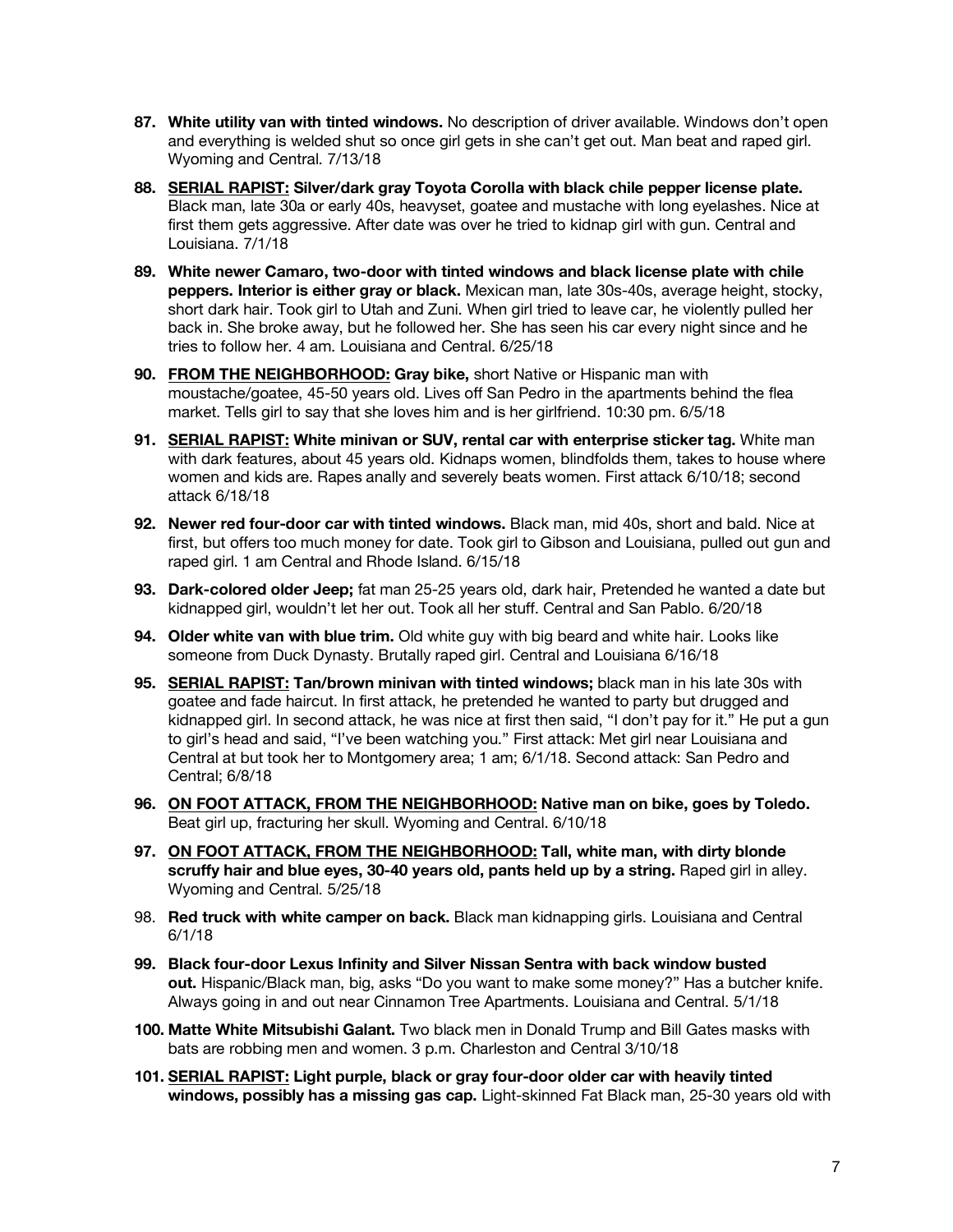short curly hair, 5-feet 6-inches tall. Uses meth. In most recent attack, pulled gun on girl and started choking her. Had blood on his shirt that wasn't her blood. Grabbed one girl at gunpoint off the street, then robbed and beat her. Threatened to kill her. Grabs girls near San Pedro and Central. Throws out of car near San Pedro and Montgomery or San Mateo and Menaul.1 am. 12/29/18 and 2/13/18.

- **102. Black Grand Prix.** Man threatened girl, grabbed her sweater, chased her with a gun. Noon. Charleston and Central. 4/4/18
- **103. Blue four door.** Said he was "Fernand" from the West Side. He worked at the pawn shop. Gave girl money for date then forced her. 1 am. San Pedro and Central. 4/1/18
- **104. Fake ambulance,** Four Latino and Black men wearing Halloween masks tried to chase a woman down. 1 am. Central and Dallas. 4/4/18
- **105. Silver Grand Prix;** Two men one black and one Asian/white average size, mid 20s. Chased woman, yelling at her. A second car — **Blue Nissan Altima with a white driver —** did the same San Pablo and Zuni. 8 pm 4/4/18
- 106. **White shiny SUV, possibly an Escalade**. Big, heavyset Black man who sells meth. Kidnapped girl and took her to Bullhead park. Louisiana and Central. 8 pm. 3/22/18
- **107. Gray Kia or Ford four door,** driver was black man wearing a hat. Girl was seen screaming for help because he was kidnapping her. Louisiana and Central. 3/20/18
- **108. ON FOOT ATTACK, FROM THE NEIGHBORHOOD: Black man, 5 feet 10 inches tall, sometimes stays at the Sahara motel on Gibson.** Tried to kidnap woman. Previously beat a woman with a padlock. 2/16/18
- **109. ON FOOT ATTACK: Man on mountain bike in Halloween mask; old white man,** Wears baggy football clothes. Often out between 2-5 am near Central And Wyoming. Is verbally abusive to women and just generally annoying. 2/2/18
- 110. **White 4-door 2012 car with a really big stereo.** Half Cuban half black man, early 20s with nice teeth. Paid for oral sex After date was over her pushed her out of the car and dragged her 10 feet along the road and stole her purse. Texas and Central 1/26/18

- **111. SERIAL RAPIST IN WAR ZONE AND WESTSIDE: Gray/silver four-door car, either a Chevy or an older Hyundai Sonata, with tinted windows and stereo that lights up bright blue; looks like an undercover cop car.** Black man, 6-feet, 3-inches tall, tight, short curly hair and glasses, about 35-40 years old. Carries a police baton. Raping girls at gunpoint. And takes video recording of it. During Westside attack, he took girl to empty field and pointed gun at her head. Made her perform oral sex. Utah and Central on 11/10/17; 60th St and Central 3:40 am. on 10/17/17 Central and California. 10 pm. 6/25/17 and 11 pm on 8/17/17
- 112. **Silver van with broken window on back passenger side.** Professional looking man with black/gray hair, goes after young looking girls, offers \$5 for date then robs girl. Central and Louisiana. 11 am12/28/17
- 113. **White four-door car,** Black man who picks at his face, drove past place where girl told him to stop and took out a gun. Said, "A bullet can travel faster than you can run." Louisiana and Central. 12/8/17
- 114. **Old Silver Ford Focus,** Cuban Rasta man with dreadlocks, looks black, has machete, and baton, hits women as they are walking by or in front of car. He stays at the Motel 6 near Tramway. 12/5/17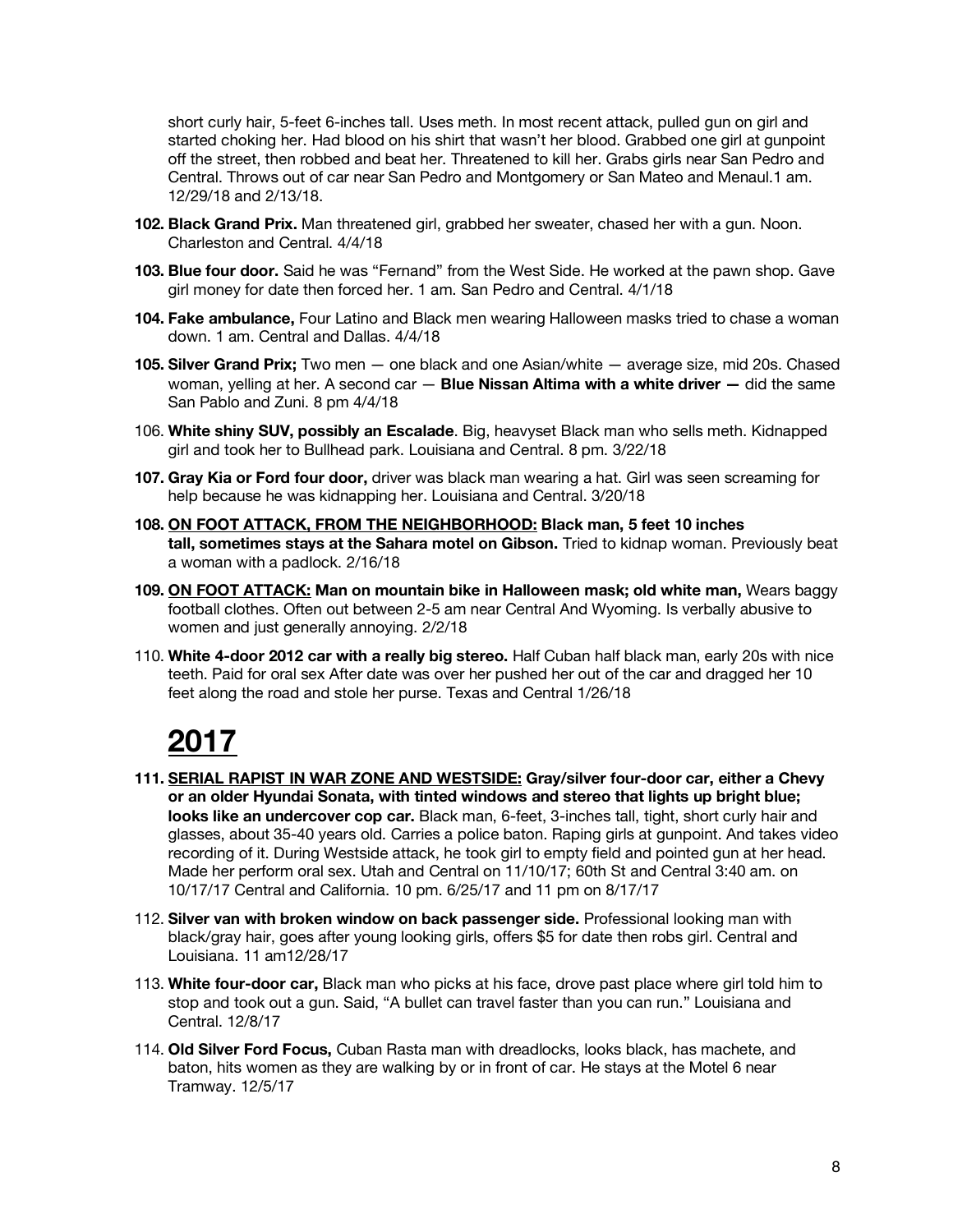- 115. **Silver van,** Chicano driver, nerdy, tall, has gun, rapes. Central and Wyoming 12/1/17
- 116. **FROM THE NEIGHBORHOOD: Hispanic man living near 7901 Marquette Ave and the Mesa Verde Center** is stealing from women, all their bags and IDs. 12/1/17
- **117. ON FOOT ATTACK: Black men in their 30-40s on foot near Circle K at San Mateo and Central,** chasing high-school girls, happened multiple times in the afternoon. 11/30/17
- 118. **SERIAL RAPIST: Four-door car could be light silver or greenish/dark green;** White man 50- 60 years old; salt and pepper hair, white goatee and mustache. Either 5-feet 6-inches tall or 6 feet tall. Will take girls out of War Zone for date then kidnap them before raping them. In one attack, threw girl out of car naked near Copper and Tramway. In another attack, he maced her, stole her money and her shoes. Central and Louisiana. 11/17/17 Louisiana and Central. 10/20/17
- **119. Red truck, with a Chevy S-10 or Ford Ranger;** Hispanic man, said his name was "Pisa," Spanish-speaking only, thin build, mustache, black hair, wearing ball cap, 5-feet, 7-inches tall, "grungy" looking, kidnapped girl to the south Valley. Forced her to do anal sex. Eubank and Central. 11/17/17
- **120. Silver Chrysler 300,** black man, looks like rapper Kevin Gates, with tattoo of a cross between his eyebrows and 2 teardrops under his left eye. First name might be Jonathan. Starts to do date then takes out glock from next to driver's seat, cocks it and says, "bullets can run faster than you." 9 pm Louisiana and Central. 11/30/17
- **121. ON FOOT ATTACK: Mexican man about 20 years old, 5-feet, six inches tall.** Wearing a hoodie with "Brown Pride" on the front, living at camp across the street from Mesa Verde Community Center. As girl was passing by, he told her to take her pants down. When she wouldn't, he took out a big can of pepper spray and sprayed her. 3 am. Pennsylvania and Marquette. 11/5/17
- **122. Light silver to greenish 4-door car.** White man 50-60 years old with goatee, about 5-feet 6 inches tall. Really strong. Kidnapped girl then threw her out of car naked near Copper and Tramway. Louisiana and Central. 10/2017
- **123. Blue SUV with license plate that starts with "790;"** old man with mole on his lip. Says he's a Navy seal. Wants to do weird stuff and is really aggressive. Louisiana and Central. 10/2017
- **124. FROM THE NEIGHBORHOOD: Old white man staying in the Pioneer motel;** will invite you in then rob you. Central and San Pablo. 10/20/17
- **125. FROM THE NEIGHBORHOOD: Tire shop near Central and Texas.** Workers hit woman on head and when she woke up they were attacking her and laughing. Hispanic men in their 30s. Early afternoon. 10/15/17
- **126. Old white Crown Victoria,** two Mexican men, late 30s, fixed car so it has no handles and you can't get back out. Late at night. 10/15/17
- **127. USES SEVERAL CARS: White, four-door, old Chevy Impala and tan Lincoln Navigator,** group of skinny black guys in dark clothes hitting girls in cars.
- 128. **Motorcycle with Christmas lights on it,** black man with dreadlocks, 5 feet 10 inches tall, muscles, tank top. Kept grabbing woman from behind as she walked. Put a knife to her throat, threatened to kill her. 9 pm Tramway and Copper. 9/1/17
- **129. Four-door car;** Black guy with machete. Is always driving around from 12-4 am, near intersection of Louisiana and Central. 9/22/17
- **130. ON FOOT ATTACK: Young black man named "Cameron," about 23 years old,** says he will give meth in exchange for a date but rapes and beats girls as soon as they are alone. Louisiana and Central. 9/11/17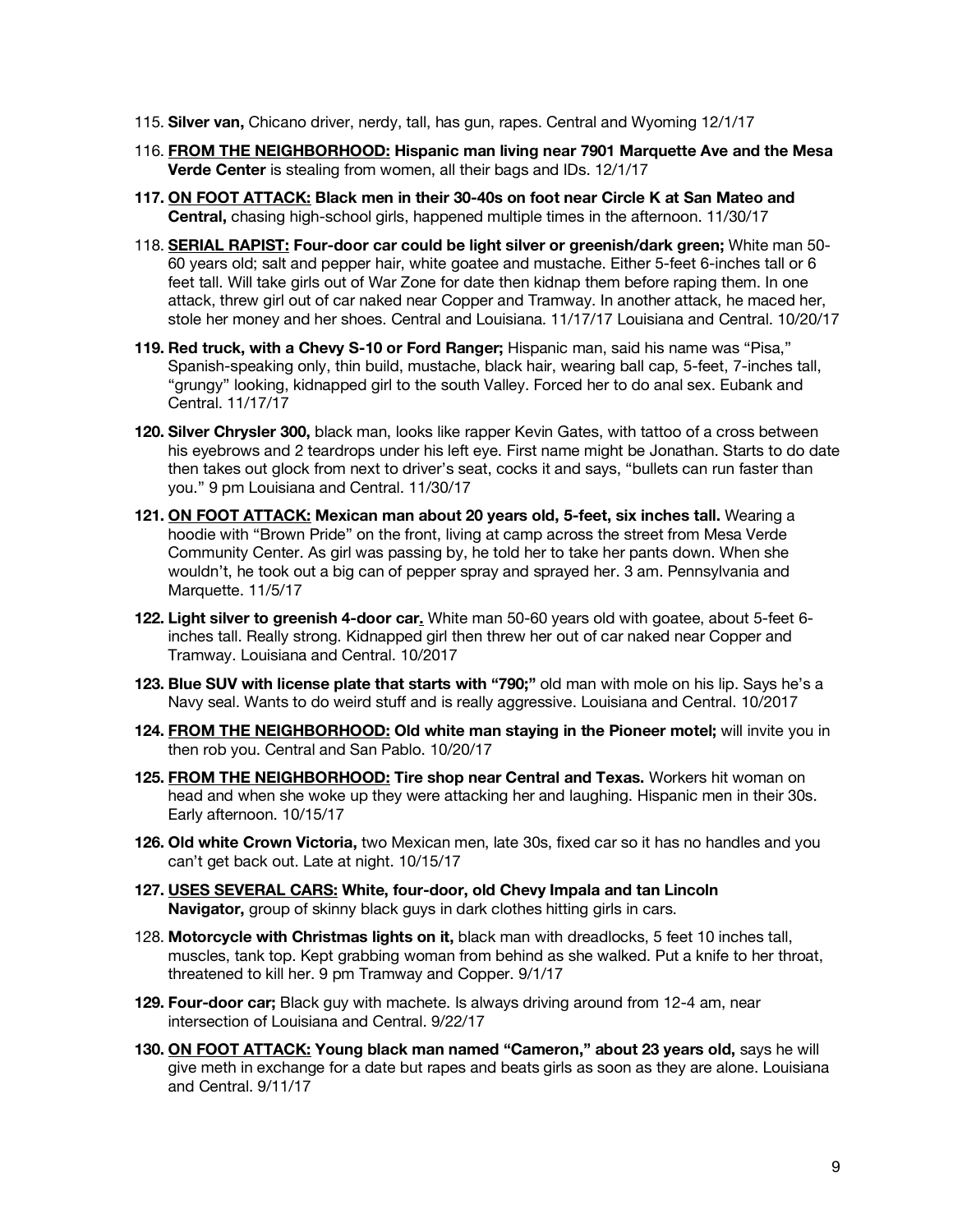- **131. White van,** Driver is Cuban and carries torture equipment in the back, like surgical tools, including a rib spreader. Louisiana and Central. 9/15/17.
- 132. **ON FOOT ATTACK: Black man, drug dealer named "Ruben,"** 5-feet, 8-inches tall; lives near Tennessee and Copper. Beat up a girl, hit her in the head with a gun while she was at a bus stop. 9/7/17
- 133. **ON FOOT ATTACK; MULTIPLE ATTACKS: Tall, skinny black man, light complexion, goes by the name "Woody";** Says he's there to check on the girls and protect them, but after gaining their trust, beats them up with a baseball bat and robs them. On Central between Louisiana and San Mateo. 9/15/17
- 134. **Silver older-model Toyota Camry with messed up paint;** Black-Cuban man on Spice, picks up girls for date but is crazy and violent. Midnight. San Pedro and Trumbull. 9/1/17
- 135. **White, old 4-door old Lincoln or Impala with chrome rims**; African-American man, afro, old, tall, skinny with a limp, forcing women into the car and pulling a gun on them. Leaves women hurt and bloody. Louisiana and Central 3:30 am. 8/28/17
- **136. Charcoal gray Silverado 2-door pickup;** driver is tall white man with long black and white beard, about 35 years old. Wyoming and Central 12 am. 8/15/17
- **137. SERIAL RAPIST: White truck with cracked windshield on passenger side, 4-door, tinted windows; truck is either a GMC or Ford F-150.** Man is an "Arab-looking" chicano, goatee, tattoos on arms, late 40s, brown hair, shoulder length, wavy, pulled back in ponytail, and goatee, between 5-feet 9 inches and 6 feet tall, regular build, sometimes wears ball cap and glasses. In one attack, he held girl all night long in his truck. In another attack, he grabbed girl by windpipe to force her to perform oral sex. She fought back and broke windshield. He is out most nights. Central and California. 10 pm. 6/25/17 and 11 pm on 8/17/17
- **138. Silver Nissan 4-door;** fat Black man who looked like Buddha. Pulled a gun on girl. 2 am. Louisiana and Central, 8/12/17
- **139. ON FOOT ATTACK: African-American male with a machete harassing and following women on the Lomas Blvd bus (route 11);** he is in his 30's, about 5'11", 170 pounds, black Tshirt, camouflage shorts, white high-top tennis shoes, white baseball hat on backwards. Has been spotted several times near UNM hospital, and Lomas bus route. Lomas and Girard. 2 pm 8/16/17
- **140. White truck,** rigged so passenger door won't open; Asian man, mid-30s, 5-feet 7-inches tall, 150 pounds, brown hair and eyes. Kidnapped girl, told her he was going to kill her. Told her "Don't fight. You'll make it worse, but you will die tonight." Told her he was taking her to West Mesa. She was able to escape. Louisiana and Central. 1 am. 8/2/17
- **141. Midnight Blue SUV with tape on back window and green/blue BMW,** working together to kidnap girls; drivers are Chicano. They will circle you until one pulls up quick and a passenger gets out to grab you. Louisiana and Central. 1 am. 8/3/17
- **142. Silver Chrysler 300;** Good-looking Mexican man, 26-30 years old, started to take her out of War Zone and wouldn't pull over then took out a gun. 9 pm Wyoming and Central 7/17/17
- **143. Silver Toyota 4-runner, 4-door;** nicknamed "Money Mike," fat Mexican man 6-feet tall with a buzz cut. Met girl at Wal-Mart on Academy and offered a ride then robbed her. 7/15/17
- **144. White GMC truck, cracked windshield on passenger side.** Man is chicano, late 40s, dark hair and goatee, about 6 feet tall, regular build, wears ball cap. Grabbed girl by windpipe to force her to perform oral sex. She fought back and broke windshield. He is out most nights. Central and California. 10 pm. 6/25/17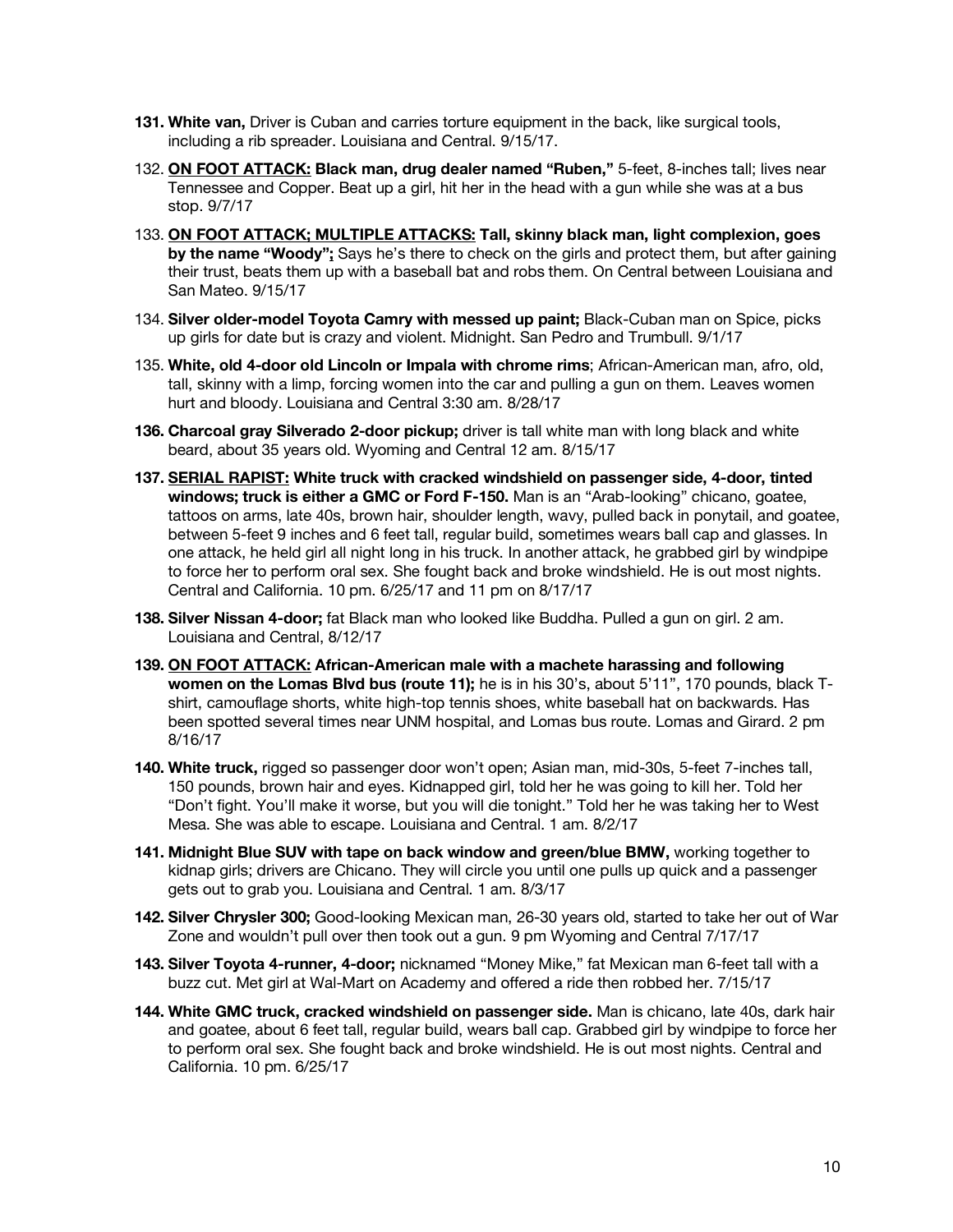- **145. Silver 4-door car with out-of-state plates;** two men, Hispanic or white, followed girl, made multiple U-turns and then the passenger jumped out and tried to pull her into the car. Utah and Central 3 a.m. 5/31/17
- **146. Royal blue 2-door Honda,** Native man, 5-feet-8-inches tall, 210 pounds, tried to pull girl into the car. 8 pm. 6/1/17
- **147. White semi-truck near Luxury Inn parked on Cochiti.** Possibly part of gang that reportedly came to New Mexico looking for women to kidnap and bring to Mexico. Gang is out looking for women from midnight to sunrise. 5/8/17
- **148. ON FOOT ATTACK: Native man, 5-feet 7-inches tall,** is following girls and then trying to break into their hotel rooms to rape them. Happened several times to different girls staying at Bow and Arrow. Central and Utah. 5/5/17
- 149. **White Yaris, 4-door.** Old white man with gray hair and glasses, will follow girls and yell at them, "Get in the f\*\*\*ing car right now." Drives around from 3-5 am. 3/30/17 Central and Wyoming
- 150. **Double cab truck with shattered back window**. Man is Hispanic, short, fat with a mustache. Says he wants to do meth. Will jump over the seat to attack girl. 5 am. Louisiana and Central. 3/31/17
- **151. Black and gray old Ford Taurus,** inside there is a jumper cable coming through the AC and passenger door handle is broken off so you are locked in. Man in his late 50s, gray hair, mustache and beard, heavyset. Attacks girls in daytime. 3/7/17
- **152. Blue Ford with grey stripe;** Hispanic man, 50-60s, 5-feet, 7 inches tall, thin mustache and goatee, spoke Spanish and English, raped girl at gunpoint a year ago. Picked her up on Zuni and Florida. She saw him back out looking for dates on 3/7/17.
- **153. Dark purple SUV with "flat" paint;** Man with gray hair and beard with indent of cowboy hat visible on his head; not wearing pants, only cowboy boots and shirt. Tried to kidnap girl to the mountains. 2:30 am. Central and Eubank. 3/12/17
- 154. **Blue Malibu;** black man, tall, in his 30s. Tried to stab girl. Central and Louisiana. 3/11/17
- **155. Silver Prius;** black man, about 5-feet, 9-inches, Acts like he wants to do a date but then beats you up and rapes you. 11pm Central and Louisiana 3/2/17
- **156. Red 4-door newish hatchback with tinted windows;** fat black man, about 6 feet tall; attacked and tried to run over girl. Central and Louisiana. 3/1/17
- **157. Black Ford Fusion without license plate;** white man in his 40s wearing scrubs and following a Highland High School student from the Smiths on Yale and Coal near UNM all the way to school near San Mateo and Zuni. Police found lube, Viagra and drugs in his car. 3/10/17
- **158. ON FOOT ATTACK: White man who calls himself "Wolf,"** about 5 ft 10 inches, late 40's, has salt and pepper hair attacks girls who do dates with a hammer and then rapes them. 3/3/17
- **159. Old white Chevy van with statues of saints on his dashboard and blue stripe along the bottom;** Heavyset white man with shoulder length thick brown hair; says he uses a Taser on girl then tortures and kills her; does this every two years. Louisiana and Central 2/28/17
- **160. Older blue/silver Saturn 4-door;** fat Chicano man. Is nice at first then pulls out butcher knife and rapes. Will try to run girl over after she gets out. Española and Central 11 pm 2/24/17
- **161. Silver SUV, no license plates, with a used tire in the back.** White, mid 40s, with brown eyes and short brown hair, wears glasses and a baseball cap and is clean shaven. Wouldn't let girl out of the car. 2/14/17
- **162. Black and orange new mustang**; black man, dreadlocks, 6-feet tall, picks up girls so he can rob them, may be in area selling perfume. Wyoming and Central 12/16/19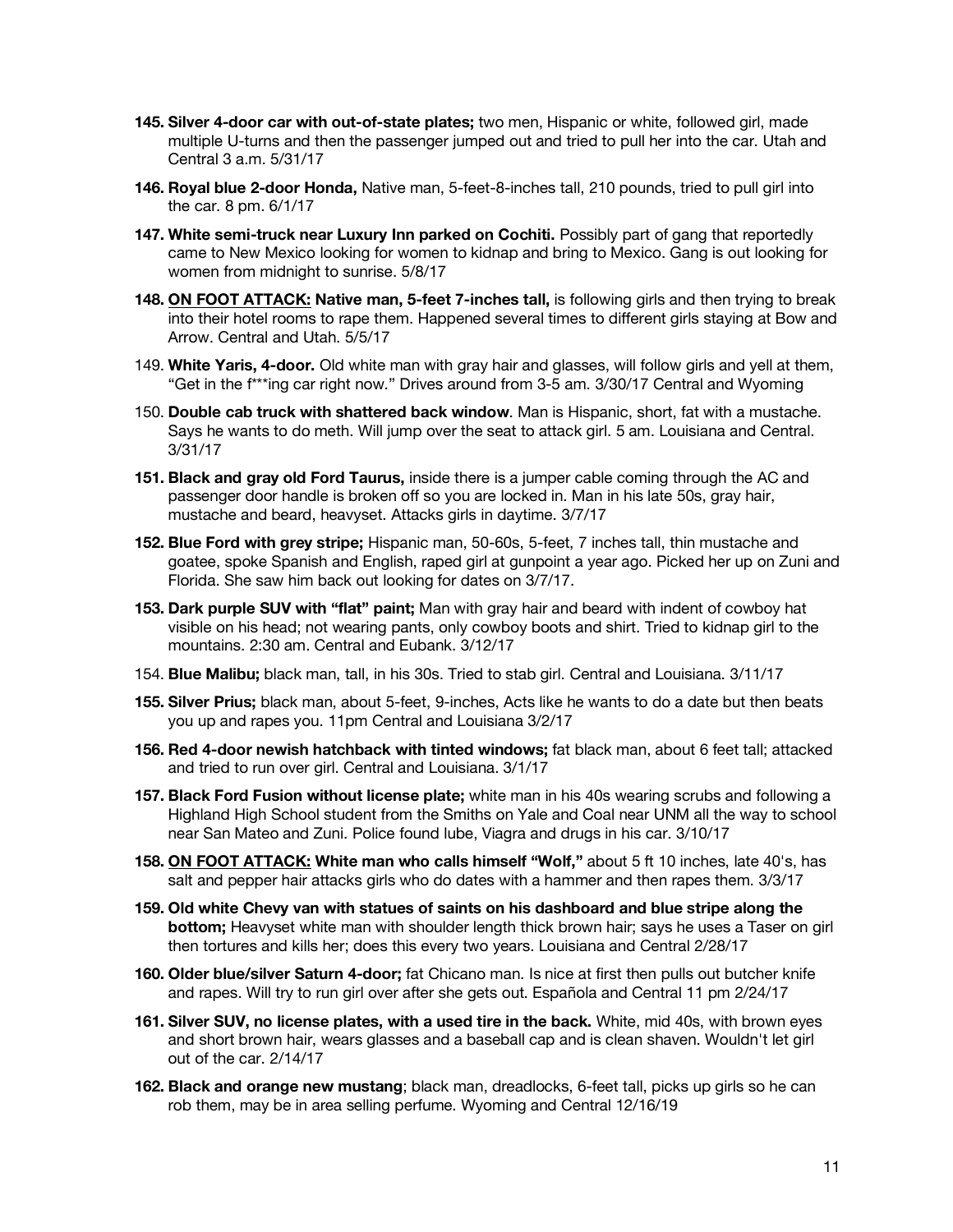- 163. **Beat up purple minivan, busted out back window on driver's side;** white guy with a dog, possibly a pitbull. Will say he wants to party and does dates. Freaks out, beats you up. 2/14/17
- 164. **Dark gray or dark green Blazer**; Hispanic looking guy wearing a jean jacket and Levi's. Held a knife to her throat while he attacked her. Wyoming and Central 2/3/17.
- 165. **Black SUV with black rims and heavily tinted windows;** Native man with glasses and a buzz cut. Will try to kidnap girls. Always around between 1 and 5 am. Wyoming and Central 2/3/17.
- 166. **Gold Durango;** Young Chicano guy, good looking, Has a box cutter. 11 pm. Wyoming and Central 2/3/17.
- 167. **Two-door gray Jeep with black trim;** four black men, mid-20s, one had dreadlocks, drove past women threatening to attack, hurt them. Really scary and aggressive. California and Cochiti. 1/26/17
- 168. **Newer gray Sentra,** white man, mid 50s, asked girl if she want to model for him. 11 am. Louisiana and Bell. 1/18/17
- **169. ON FOOT ATTACK: Two Hispanic guys, not from neighborhood, one short, one tall.** Met girl at Circle K on Pennsylvania, offered to buy alcohol. They walked off together to started to share a drink, but raped her. 7 pm. Pennsylvania and Central 1/13/17
- **170. Blue cougar with tinted windows,** Hispanic man, 40-50 years old, white hair, clean cut, will do date then try to kidnap you, won't let you leave. Threatens to kill you. Louisiana and Central. 5 pm. 1/1/17

- 171. **MULTIPLE REPORTS: Newer sparkly blue Dodge single-cab truck,** Young native man around 20, skinny, 5-feet, 7-inches tall, dressed preppy, drunk and high. Targeting girls who do dates. Most recently seen at Trumbull Park. He pretends to fight with girlfriend as he walks next to truck and she drives. As girl goes by, he attacks. In the past, he would blitz attack from behind, hitting the girl hard in the back of the head with a rock, then attacking her. He attacks early morning — around 3 a.m. — when girl is alone. First attack: Western Skies and Central, at the Circle K. 3 a.m. 4/20/16 Second attack: Wyoming and Central, 3 am 4/21/16. Third attack: Louisiana and Central, 2 am 6/2/16 Fourth attack: Trumbull Park 2 am 12/23/16
- **172. USES MULTIPLE CARS; Single-cab tan Ford truck with really loud muffler and double-cab gray Silverado truck,** two men both Hispanic, one 45 years old with a gold tooth, other around 35 years old, bald with spiked bangs. Drive around separately but work together stalking girls and trying to be their pimp. Western Skies area. 1 a.m. 12/22/16
- **173. Black and orange new mustang;** black man, dreadlocks, 6-feet tall, picks up girls so he can rob them, may be in area selling perfume. Wyoming and Central 12/16/19
- **174. Gray sedan with Dallas Cowboys sticker on back**; half-black man picks up girl for date but pulls out kitchen knife and rapes. Wisconsin and Marquette. 12/6/16
- **175. Black truck, single cab, with black and white camper;** tries to run over girls, going over curbs, said he ran over girls on the Westside. 2 am. Louisiana and Central 12/9/16
- **176. Blue PT cruiser about five years old;** black man with rough beard, light skin, 5-fee, 6-inches tall, punched girl in face and attacked her. Central and Louisiana. 12/14/16
- **177. Dark blue 4x4 with white camper shell,** white old man with long stringy hair, attacked girl. 12:30 am. Louisiana and Central. 12/15/16
- **178. Black Dodge Ram, double cab,** Hispanic, late 30s clean cut, fade-out hair. Took girl up the hill to Central and pulled out a gun. 11:30 pm. 60th and Central. 11/17/16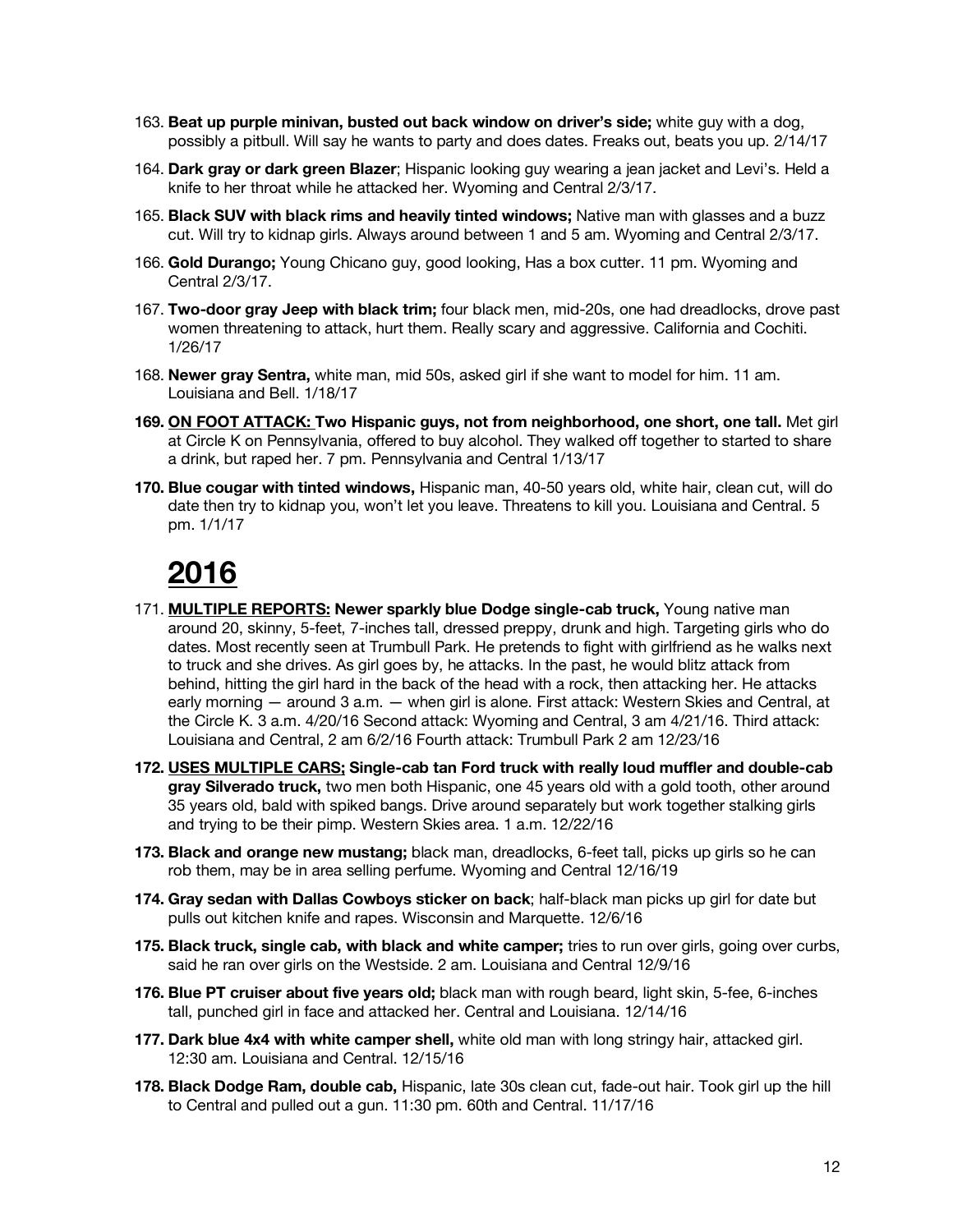- **179. White Cougar, older model,** Man was half black, half Hispanic, curly hair, 30- 40s, he grabbed the girl off the street, covered her mouth, threw her in the car and raped her. 12:30 am. Central and 64th. 11/30/16
- **180. Red jeep with blue lights.** Driver was Hispanic and middle eastern, about 36 years old. Tried to kidnap girl onto Kirtland Air Force Base. Wyoming and Central 11/18/16
- **181. Black and silver dirt bike with hard saddle bags in back.** Tall white man with black, shortcopped hair and a goatee, about 6 feet, 3 inches tall, gets really aggressive with girls on dates. 12 am. Circle K on Pennsylvania.10/21/16
- **182. Old gray 4-door car,** Man is biracial, possibly half black and half white, about 28 years old, overweight, wears a bandana on his head. Picks up girl for date, but takes out a crowbar to threaten her. Central and Louisiana. 1: 30 am. 09/30/16
- **183. Crown Victoria, like an old police car, top painted white, sides painted black,** black man, 20-30 years old, with shoulder length braids, 4-month-old baby in a car seat in the back. Pulled out a gun and raped girl. 10 pm. Valencia and Central Attack was last year but was last seen on Central 7/15/16
- **184. ON FOOT ATTACK: Young white guy on silver BMX bike.** Girl was sitting in front of Caravan when he attacked, Robbed and raped girl. Central and Grove. 9/23/16
- **185. ON FOOT ATTACK: Tall man, possibly half-black, wearing basketball shorts and carrying a backpack,** pulled gun and robbed girl. 2 am Central and Louisiana. 8/1/16
- **186. MULTIPLE REPORTS; ON FOOT ATTACK: Group of three young, black and Hispanic men wearing all black are attacking girls with guns and robbing them.** They target women walking alone around 1-2 am. One male will walk toward the victim, while the other men hide nearby. They have also targeted girls when they get out of a car after a date. The men are 18 years old or under. One is 6 feet tall and the other are 5-feet 9-inches tall. One is lighter skinner than the others and one wears a bandana over his face. Previous attacks at 1:30 am. Louisiana and Central 8/19/15. Most recent attack was at Zuni and Chama. 1 am 9/9/16
- 187. **MULTIPLE REPORTS; Use different color 4-door Cadillacs, in silver, gold and blue —** Group of black men grabbing them off the street, holding them for several days then forcing them to do dates. They follow the same pattern each time: One of the men, on foot, will stop to speak with a girl on the street. Once there is no one around, a car will pull up and the man on the street  $-$  with the help of the men in the car  $-$  will pull the woman inside. All times of the day. Central and Wyoming 09/09/16.
- 188. **Dark black car with silver door** Heavyset dark-skinned Native man shows you the money for the date, but when you park, he pulls out a butcher knife and rapes anally. 1 am. Central and Wyoming 9/9/16
- **189. MULTIPLE REPORTS; USES MULTIPLE CARS; Small red pickup truck and two-door Monte Carlo painted with black primer,** half Hispanic, half Native man, 35-40 years old, mole on left cheek. In most recent attack, girl got into car and he had rag between his legs like he was going to chloroform her. Happened 3 am Louisiana and Central. In previous attacks, he was wearing a red airport worker's shirt. He brought girl to alley to do date, but told her to get out of the car, turn her back to him and pull down her pants. She got out and noticed him getting out of the car with a rag, like it had chloroform on it and he was going to drug her. 11 pm San Mateo and Central. 5/15/16 Most recent attack was 9/2/16
- 190. **White minivan,** young Native/Hispanic man 5-feet, 7-inches tall, will get out of his car with a gun and chase girls. Most often seen near the corner of Texas and Chico. 09/16/16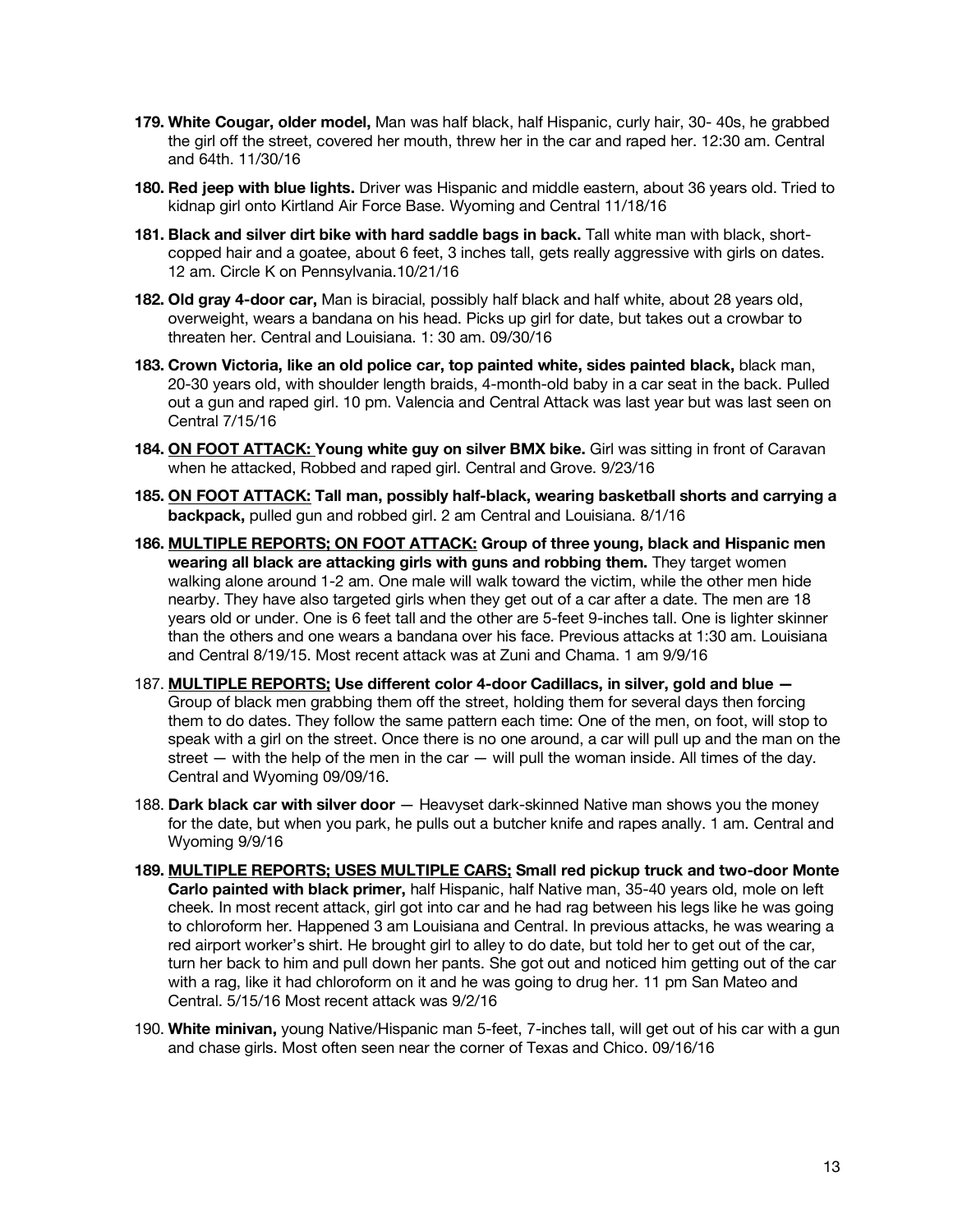- **191. MULTIPLE REPORTS: Gray 4-door sedan with a busted out back window.** Chicano man with a mustache. Takes our knife and kidnaps girls to the mountains 09/16/16. Louisiana and Central.
- **192. ON FOOT ATTACK: Three men beat Irvin Sanchez, 66, to death.** Men are Hispanic and in their teens or early 20s. They were dressed in all-black, each with black backpacks. One was wearing a red shirt. Kathryn and San Mateo. 2 a.m. 8/10/16
- **193. Silver four-door sedan.** White man, clean cut, short, 5 feet, 4-inches tall, 26 years old. Drunk. Called himself "Leonard." Said he lived with his grandpa. Gave girl a ride then started attacking her, trying to poke out her eye, punched her head. Was driving crazy and running red lights. She was able to jump out but he tried to run her over. Picked her up at Carlisle and Central 2 a.m. 8/12/16
- **194. ON FOOT ATTACK: A man and woman who live in the area are attacking girls and robbing them.** 7/29/16
- **195. Gray, older Chevy Blazer.** Young Hispanic man, cute, aged 22-23, clean cut. Tries to act inexperienced and says he wants to make you his girlfriend, then pulls out a gun and rapes anally. Parked at Warren Inn on Louisiana and Lomas. 1 am. Louisiana and Central 6/30/16
- **196. Charcoal Gray extended-cab truck with a black interior.** Man has darker skin and is short and fat, about 5'5 and 200 pounds. He seemed like was from India, possibly Middle Eastern or Islamic. He may use the name "Jose." Met girl at the Downs and took her to the Sandia Casino. When girl said she didn't want to do a date, he punched her several times and burned her face with a lighter. She jumped from the vehicle and was found on the side of the road. Louisiana and Central 6/27/16
- **197. Four-door dark-blue SUV with chrome hubcaps with turquoise New Mexico license plate.** Heavyset Hispanic/Native man, about 5-feet 9-inches tall, punched girl, forcibly pulled her into his car against her will. Unknown what happened to girl. Trumbull and Louisiana. 6 pm 6/22/16
- **198. Chevy 4-door truck, newer, gray/blue with tinted windows.** Every night follows girls who work near Menaul and University. Won't roll windows all the way down. Only lets you see his eyes. Is out every night abound 11 pm. Menaul and University 7/7/16
- **199. ON FOOT ATTACK, FROM THE NEIGHBORHOOD: Man named Juan is punching girls at night and stealing their stuff.** Central and Louisiana. 7/1/13
- **200. Bronze BMW SUV;** white man in his 40s; heavyset, short brown/sandy hair. Girl got in to do date and realized he was drunk. He got aggressive and started beating her. 2 am. Central and Louisiana. 6/20/16
- 201. **ON FOOT ATTACK: Hispanic man, 5-feet 4-inches tall, goatee and mustache, thick, short hair.** Girl was walking down the street when a man, who had been sitting on the curb, started following her. He attacked her - bit her face and crushed her windpipe. 11 pm. Kentucky and Bell. 6/19/15
- 202. **Tan car,** three Native men and a woman, attacked a girl at the car wash on Rhode Island and Zuni. Possibly the same group that drives a blue truck that's been attacking women (see listing below). 6/10/16
- **203. ON FOOT ATTACK, MULTIPLE REPORTS: Young native man around 20, skinny, 5-feet, 7 inches tall, dressed preppy, drunk and high.** Targeting girls who do dates. He blitz attacks from behind, hitting the girl hard in the back of the head with a rock, then attacking her. One time he tried to rob the girl. He attacks early morning — around 3 a.m. — when girl is alone. He was seen getting into a newer sparkly blue Dodge single-cab truck with a woman driver and a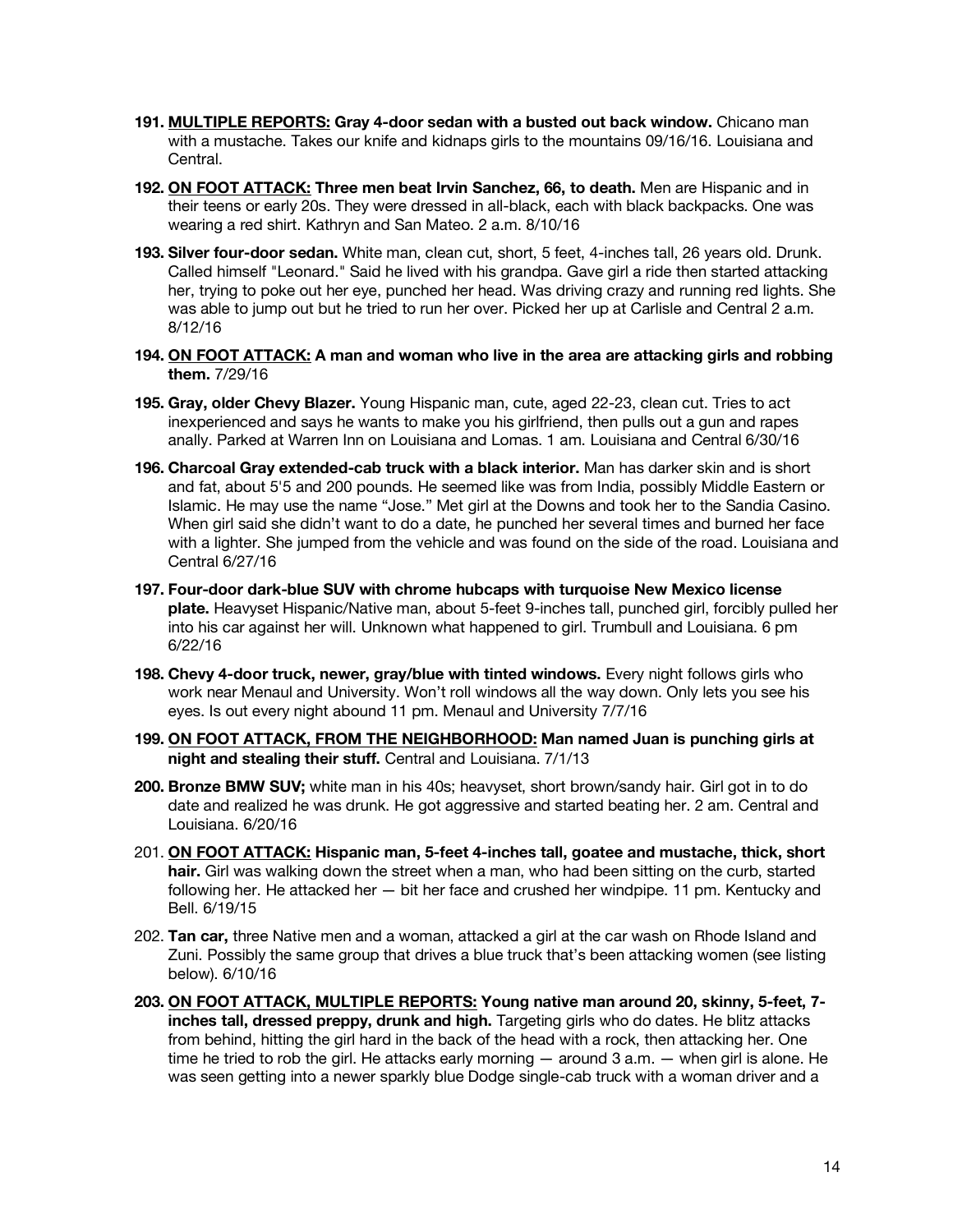white male passenger. First attack: Western Skies and Central, at the Circle K. 3 a.m. 4/20/16 Second attack: Wyoming and Central. 3 a.m. 4/21/16. Third attack Louisiana and Central. 6/2/16

- **204. BACKPAGE; FROM THE NEIGHBORHOOD: Hispanic man, 38, after Backpage date, he started stalking girl on his bike and in a white van.** Follows her and yells after her. Is really aggressive and creepy. Lives on Texas. 6/9/16
- **205. Blue/gray Dodge Avenger, license plate starts with "514";** dark-skinned black man, skinny, with a brown tooth in front and goatee, about 5-feet 8-inches tall. Rapes girls. Wyoming and Central. 5/30/16
- **206. Gold SUV, stolen, Hispanic man, about 24 years old, named Andrew or Adrian**, pulled out a 0.22 gun and forced her to preform oral sex. Let her go near Moon and Central. 6/2/16
- **207. MULTIPLE REPORTS: Blue Dodge Dakota truck, 4-door;** Mexican man, short, 5-feet 4-inches tall; with a gap in his front teeth; attacked girl during date; 2 pm; Wyoming and Central 9/23/15. Louisiana and Central 6/2/16
- **208. Black on black SUV driven by man wearing a ski mask.** Man was in all black clothes, medium build, 5-feet, 9-inches tall, chunky. Pulled up next to girl near, got out and tried to pull her inside. He "looks and acts like a cop." His car and his behavior match the description of a man who tried to pull a girl into car on Gibson Blvd last month. In that case, he did not wear a mask. He was white, with short, close cut brown hair with very short sides. 11 pm. Louisiana and Central. 5/26/16
- **209. White station wagon,** driven by Chicano man, dressed professionally. When you get close to the car you can see he has exposed himself. He yells that he is willing to pay girls to shoot a porno. He is always followed by a white van. He is out all times of the day and night, often on Charleston. 5/27/16
- 210. **MULTIPLE REPORTS: Two-door Monte Carlo painted with black primer,** half Hispanic, half Native man, 35-40 years old, mole on left cheek, wearing a red airport shirt. Brought girl to alley to do date, but told her to get out of the car, turn her back to him and pull down her pants. She got out and noticed him getting out of the car with a rag, like it had chloroform on it and he was going to drug her. 11 pm San Mateo and Central. 5/15/16
- **211. New red pickup truck, medium sized with 4 doors with veteran's license plate,** Hispanic man, 40-50 years old, medium build, black, short hair, mustache, met girl and wanted to party, but when they got back to his place, he kept trying to fix her dose for her and wouldn't let her dose herself. He kept following her around with a syringe full of clear liquid that was not dope. Girl was able to escape. Lives in upstairs apartment near Central and San Mateo. 5/26/16
- **212. MULTIPLE REPORTS; FROM THE NEIGHBORHOOD: Black male, in his early 20s, tattoo next to his eye of crescent moon and star,** harasses girls looking for "Monique" says they owe him money, is very threatening. Wyoming and Central. 9/21/15. Newest report 5/27/16
- **213. SERIAL RAPIST: Silver small SUV, possibly a Scion.** Chicano man, 5 feet, 7 inches tall, 25 years old, dark-brown hair spiky, and dark brown eyes, tribal tattoos in his mid-30s. Might be named "Dominic." In the past he drove a Gold Cadillac Coupe Deville 1996 4-door with child seat in the back behind the driver's seat. Also has driven Burgundy 4-door Taurus; with a child seat in the back. In most recent attack, he reached behind the seat as if to get his wallet and then punched woman in the head 5 times and raped her. In the past, he has used a gun. He hunts for victims near Louisiana and Central as well as near Coors and Central. He usually attacks mid-afternoon on weekdays, however he has been known to attack later at night as well. First report was 7/3/13; since then there have been at least ten more reports. The most recent was 4 pm on 1/28/15, after which he was jailed, but was recently released. Spotted Central and Louisiana area on 5/19/16.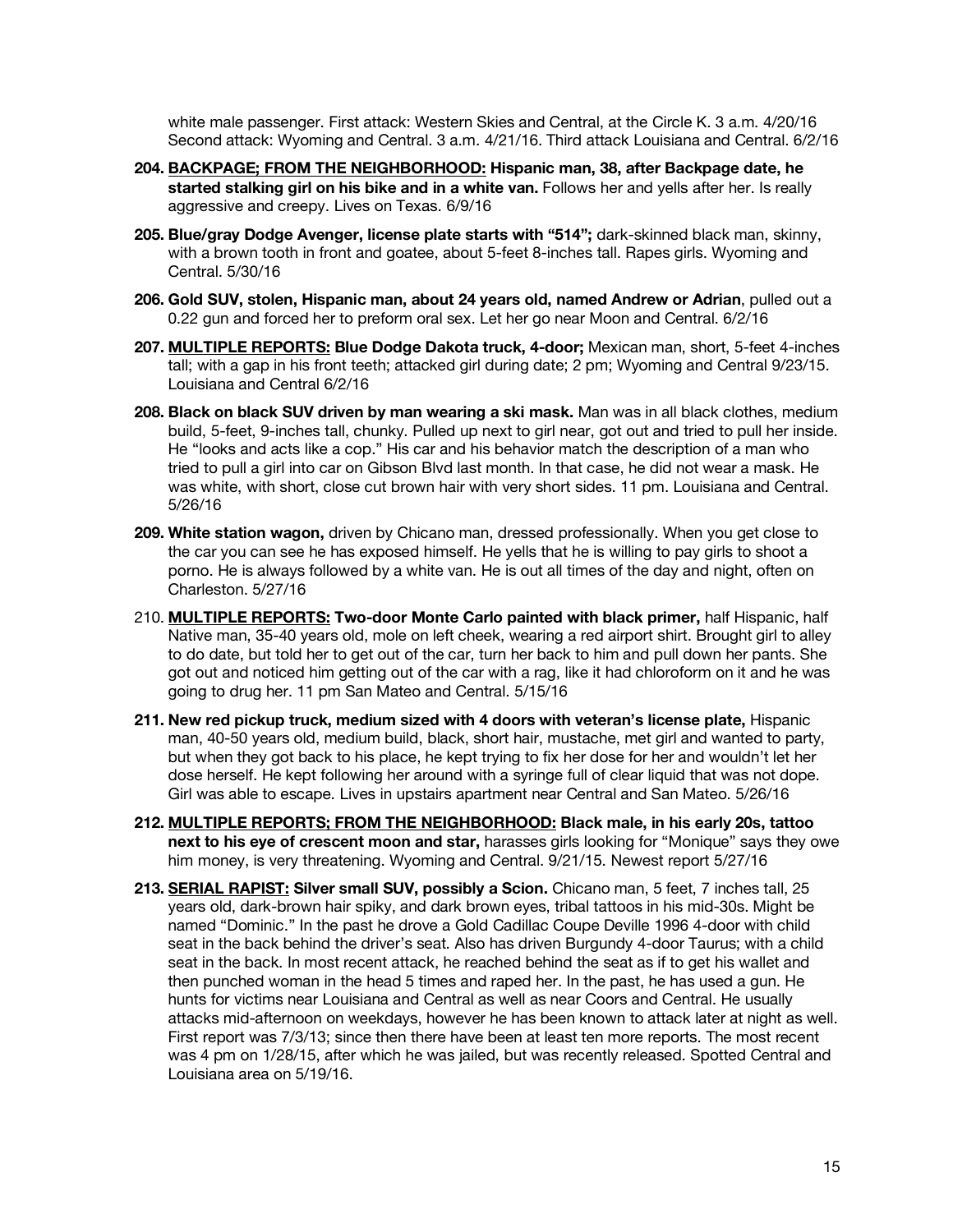- **214. SERIAL RAPIST: Black or Navy Blue Ford Escape,** Black man, 35 years old, really skinny, despite previous reports doesn't look like the rapper Akon. Is from Memphis, Tennessee. Pretends he wants to party and is very nice, then changes and sucker punches girl. Tasers you in the car and beats you up. Tries to run you over. 9/9/14. Central and Utah.1:30 pm. 10/12/15
- **215. Silver Acura,** young black man, bald. After the date, he starts to drive away before you are totally out of the car. Robs you. Central and Wyoming. 5/13/16
- **216. Silver truck with plastic pallets in the back, cross hanging from the mirror,** Hispanic male late 40s, goatee, Following girls at all hour of day and night and generally being creepy. Multiple sightings. University and Menual. 5/13/16
- **217. Light-skinned black man in his late 20s, 5-feet, 10-inches tall, skinny, wearing all black black baggy pants, black tennis shoes, black hoodie, black backpack.** Met girl while he was walking in neighborhood. During date he started choking her. Louisiana and Central. 1 a.m. 4/20/16
- 218. **SERIAL RAPIST: Cream-colored Chrysler 300,** Black man named "Spicy Mike" with a stud in his cheek, longish salt and pepper hair, brushed back, dark complexion, about 6 feet tall in his 50s. Is trying to pimp girls. Beat one woman for an hour with his belt. In the past, he offered women rides and then raped them. Hunted women at local homeless shelters and clinics. Most recent attack was 04/01/16 at 5 p.m. near Central and Louisiana. Previous reports from 8/20/14, 12/20/
- 219. **White BMW-like car, 4-door**, Hispanic, mid-20s, thin, 5-feet-6 inches tall, tattoos on arm, dresses sporty. As soon as you get in the car, he puts his hands down your shirt, pants. When you tell him to back off, he calls you names, tries to hit you, threatens to shoot. Girl was able to get out of car, but he got out and chased her down. Central and Wyoming. 11/05/15 and 02/29/16
- **220. SERIAL RAPIST; USES MULTIPLE CARS: Dark-blue double-cab truck and silver bullet car,** driver is "little Mexican dude" with slicked back hair who pulls out a knife. Central and Louisiana 3/14/16
- **221. Single-cab pickup with tinted windows,** Native man with short hair who looks "gangsta" does the date and then robs the girl. Central and Wyoming. 3/28/16
- **222. Dark gray 2013 Jeep Cherokee with teal N.M. license plate, tinted windows,** mixed race man with slicked back black hair, acne scars on face, 5-feet, 5-inches to 5-feet, 8-inches tall. Went to road in industrial area on Eubank. Acted like he was going to pay but pulled a gun, which he held the whole time. Raped girl. Took her mace and knife. Tennessee and Central. 6 am. 02/18/16
- **223. Silver four-door Honda or Hyundai,** Chicano male, light skinned with short hair; took girl by military base and raped her twice; Rhode Island/Military base area, 01/15/16
- **224. Silver car with black tinted** windows; Skinny male, late 20s; hit girl because she wouldn't go with him. San Mateo/Central, 10 am. 01/18/16
- **225. ARRESTED: WANTED FOR CHILD SEX TRAFFICKING: Stephon McDaniel is wanted for selling children for sex.** If you see him, you can call 911 or, if you don't want the cops involved, you can text Street Safe anonymously at (505) 280-0085.
- 226. **SERIAL RAPIST FROM THE NEIGHBORHOOD:** Fat black male, lives on Charleston, drugs women and rapes them. 01/2016 and 08/05/15
- **227. Dark blue 4-door Ford Focus; with a "baby on board" sign,** mid 20s, dark man with medium length curly dark hair. Pistol whipped and raped a girl. 01/2016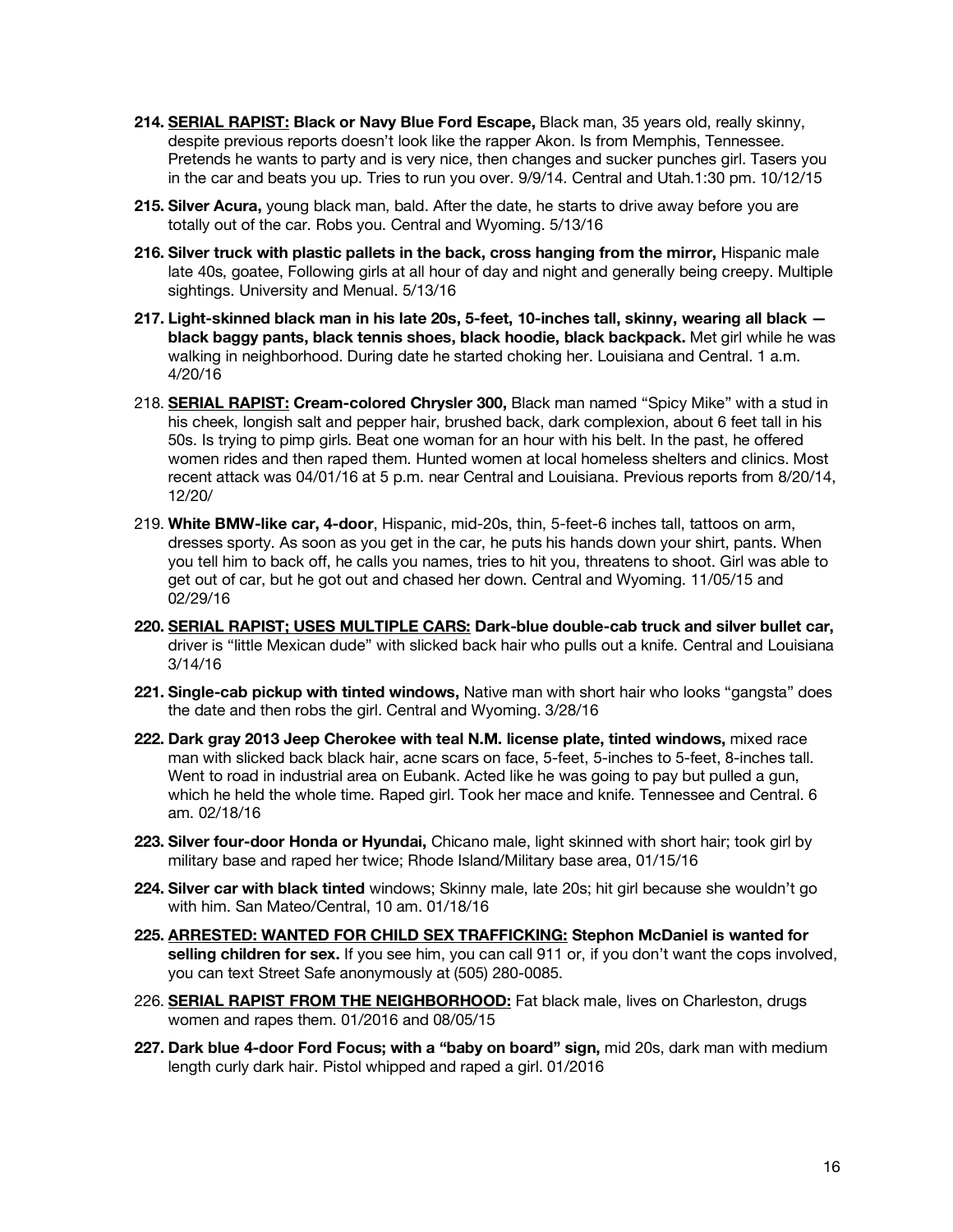**228. An Alaska man who allegedly claimed to be a police officer and demanded money from girls who do dates has relocated to ABQ while out on bail.** Jase Connors (aka Dave Campbell) is white, 27 years old, with blonde hair in a crewcut.

- 229. **Two-toned brown F-150 Ford King cab with a tan stripe**; white man with long black and gray shoulder-length hair and a full beard; picked girl up near Caravan, attacked and threatened her; Central and Dallas; 7 pm; 11/18/15
- 230. **Green mustang**; girl was doing date and chiva dealer tried to pull her out of the car saying, "I'll pay you double what he's paying." 3 pm San Pedro and Central. 10/29/15
- 231. **Red four-door Lexus**, Cuban, bald 50s, 6 feet tall, medium complexion. Met girl at Downs casino, took out a knife, kidnapped her. She was able to get away by threatening to pee on the tan leather interior. 11pm. Central and Louisiana, 10/22/15
- 232. **Bright Red four-door pickup truck and blue Neon**; two white guys will jump out of the car, grab and girl and tell her to give them all her money or they will rape her. 7 pm, Pennsylvania and Chico; 10/21/15
- 233. **Gray Jeep**, White/Hispanic, 20 year old, chubby, short hair. As he is dropping you off after a date, he says "I think you dropped something," then hits you and tries to push you out of car so he can keep your purse and rob you. Central and Wyoming. 9 pm. 10/10/15
- 234. **SERIAL RAPIST; USES MULTIPLE CARS: Gold Chevy Trailblazer SUV; Green Jeep SUV; Blue Mazda four door; Blue pickup truck; White work van; Trailblazer with carseat in the back and license plate covered in dark plastic,** driver is Black man in his 30s-40s with sideburns that come down his jaw and meet up with his beard (like example above). Every girl he has raped says he acts nice at first but then pulls out a gun or a crowbar. Says he has many different cars he uses to rape girls. Wyoming and Central. 5pm on 6/7/15; 11 am on 5/22/15; 4 am on 3/29/14
- 235. **White Grand Am with a dented front end and only three hubcaps**; black man, mid 30s; offers food stamps for a date, when girl refuses he will start touching her anyway, when she tells him no he starts yelling and getting aggressive, saying things like, "bitch you ain't going nowhere," starts hitting. Later, if he sees the girl on the street he starts yelling at her, "Did you steal my gun?" Central and Wyoming. 10/15/15
- 236. **Black or Navy Blue Ford Escape**, Black man, 35 years old, really skinny, looks exactly like the rapper Akon. Tasers you in the car and beats you up. Central and Utah. 1:30 pm. 10/12/15
- 237. **FROM THE NEIGHBORHOOD: African American man, 5 feet, 6 inches tall, mid 30s, dark complexion**, when you get close you can see a tattoo of a planet on his forehead, stalks girls, most recently at St. Martin's. 10/13/15
- 238. **Green Dodge pickup truck, extended cab, dark windows with veteran's sticker in back window**; Hispanic man in his late 50s, wears an LA hat, rapes girls. Wyoming and Central. 10/2/15
- 239. **BACKPAGE:** East Indian/Middle Eastern man; short; dark complexion, Arabic accent, black hair, eyes, athletic build, scruffy, phone number (505) 485-93XX. Offers \$160 for date. Had girl meet him at apartment at 1401 Pennsylvania. Attacked her, kidnapped. 9/27/15
- 240. **Blue Dodge Dakota truck, 4-door**; Mexican man, short, 5 feet four inches tall; with a gap in his front teeth; attacked girl during date; 2 pm; Wyoming and Central 9/23/15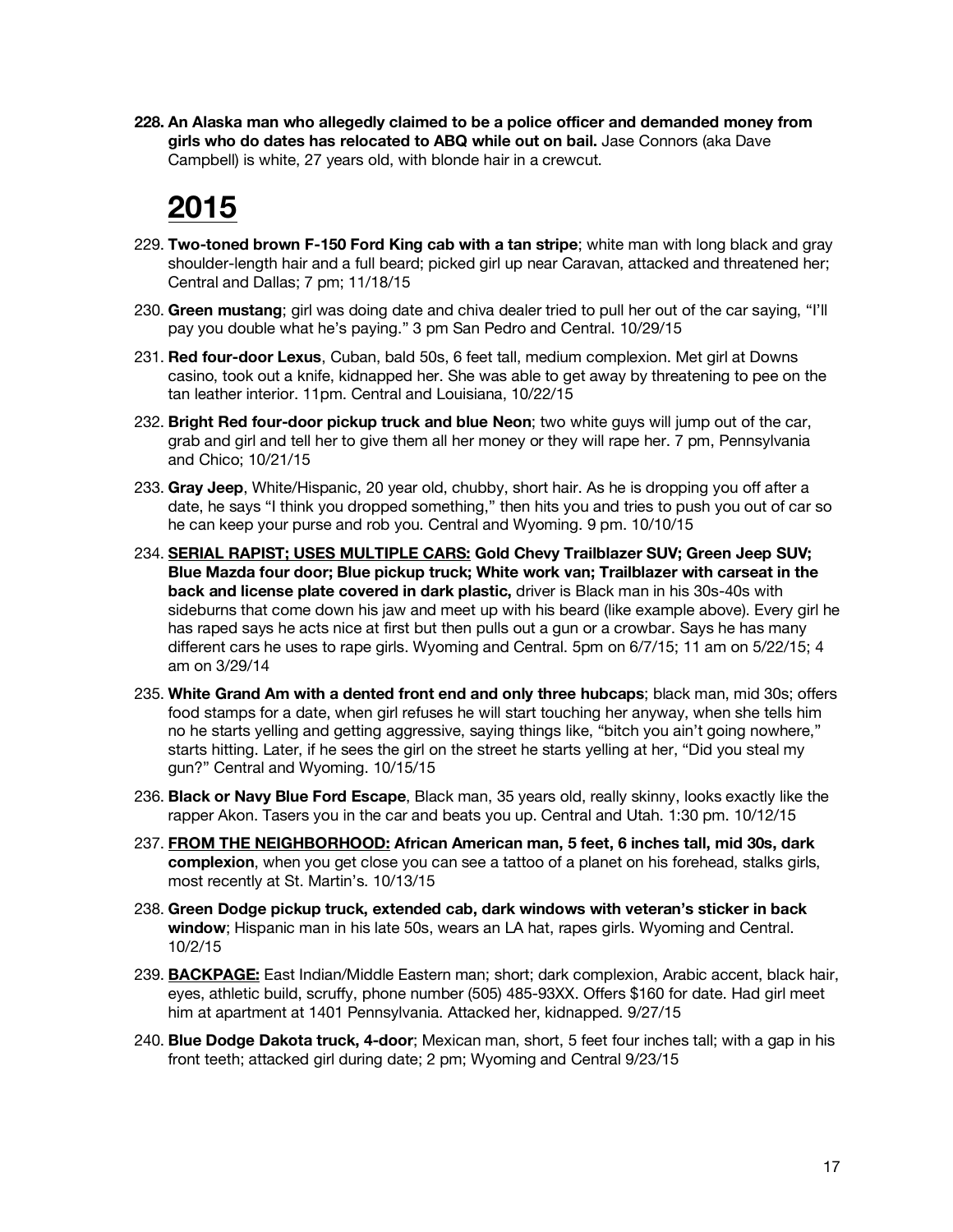- 241. **FROM THE NEIGHBORHOOD: Black male, in his early 20s, tattoo next to his eye of crescent moon and star**, harasses girls, says they owe him money, is very threatening, Wyoming and Central. 9/21/15
- 242. **Silver four-door Dodge Durango**; Hispanic, early 20s, right forearm has "Duke City Boy" tattoo with picture of the Duke. Pulls out a gun if girl refuses to have vaginal sex. Was very rough. Wyoming and Central. 9/17/15
- 243. **White four-door Grand AM;** Hispanic, mid-30s, cobweb tattoo, During date, he slipped off condom without telling her, kicked her out of car. Central and Wyoming. 7pm 9/16/15
- 244. **White Toyota sedan**, white guy with red hair, balding, copper ring on left ring finger and big cross around his neck, 6 feet tall, shows an ID and says he is a cop and is allowed to touch the girls. Central and Louisiana, 7 am, 9/10/15
- 245. **Silver Toyota**, 3 blacks guys picked up girl and raped her. 9/9/15
- 246. **Red Toyota truck**; Hispanic 20 year old, green eyes, short black hair big, bushy eyebrows and thin mustache, both ears pierced with piercing under his lip. He picks his own spot to do date near Eubank and Central. Is super aggressive, nasty, cocky. Ripped girl's shirt, grabbed her hair. Forced her to do anal and told her "don't look at me." Threw her out of car and left her. Picked her up at Central and Wyoming. 1 am. 9/5/15
- 247. **Gold double-cab Chevy Silverado with tinted windows**, two white men with New York accents; one man hid in backseat, attacked girl when she got in. On Central in front of the Caravan. 10:30 pm 8/30/15
- 248. **SERIAL RAPIST: Black mustang with gray stripes**, black man, bald, 30-40 years old, wheelchair in back but it new so he probably doesn't use it. Also pretends to stutter. Offered girl \$7 for a date. The most recent attack, was 8/21/15. When she refused, he punched her. Central and Louisiana 12/6/14. On 10/16/14, he pulled gun on transgender girl. Texas and Central. He is possibly same man who drives a Black Dodge Charger. That driver also described as bald black man. He was following young girls aged 10-12 in the neighborhood near Tennessee and Central and exposing himself. 10/24/14.
- 249. **White Sierra truck with camouflage**, curly hair and bearded mad in hat and mustache, Hispanic, claims to be a cop. Also claims he has a walkie-talkie. Pick up was at Valencia and Central and drove to the Luxury Inn. Touched a girl inappropriately on, 6 pm. 8/13/15
- 250. **White work truck with yellow "Pro" sticker on side**. Half black, chubby, mid 30s. Attacked a girl at 1pm at Louisiana and Central; 8/20/15
- 251. **ON FOOT ATTACK: Young Hispanic man, in early 20s, backward baseball cap**, girl was in alley off of Central was guy blitz attacked her, beat her and raped her. He and his friend ride their bikes around the area and grab girls' butts and breasts. 11:30 pm 8/19/15
- 252. **Extended cab white pick-up truck;** overweight Hispanic man with acne scars on face and crew cut driving an extended cab white pick-up truck. When girl was getting out of his truck, he purposely punched on the gas causing the girl to fall out of the truck and hurt her shoulder and side. On Central Ave. between Florida and Indiana. 8/15/15
- 253. **Silver 4-door Corolla**; Bald, black driver with light complexion. He called two girls over to his car and then called them "whores" before throwing some type of acid at them. The girls' arms got burned. 2 pm. Louisiana and Central. 8/5/15
- 254. **ON FOOT ATTACK; FROM THE NEIGHBORHOOD: Black male, in his mid-60s,** lives on Charleston, pretends he has trouble walking but can walk, puts drug in girl's drink, kidnapped her, tied her up, raped her. 8/5/15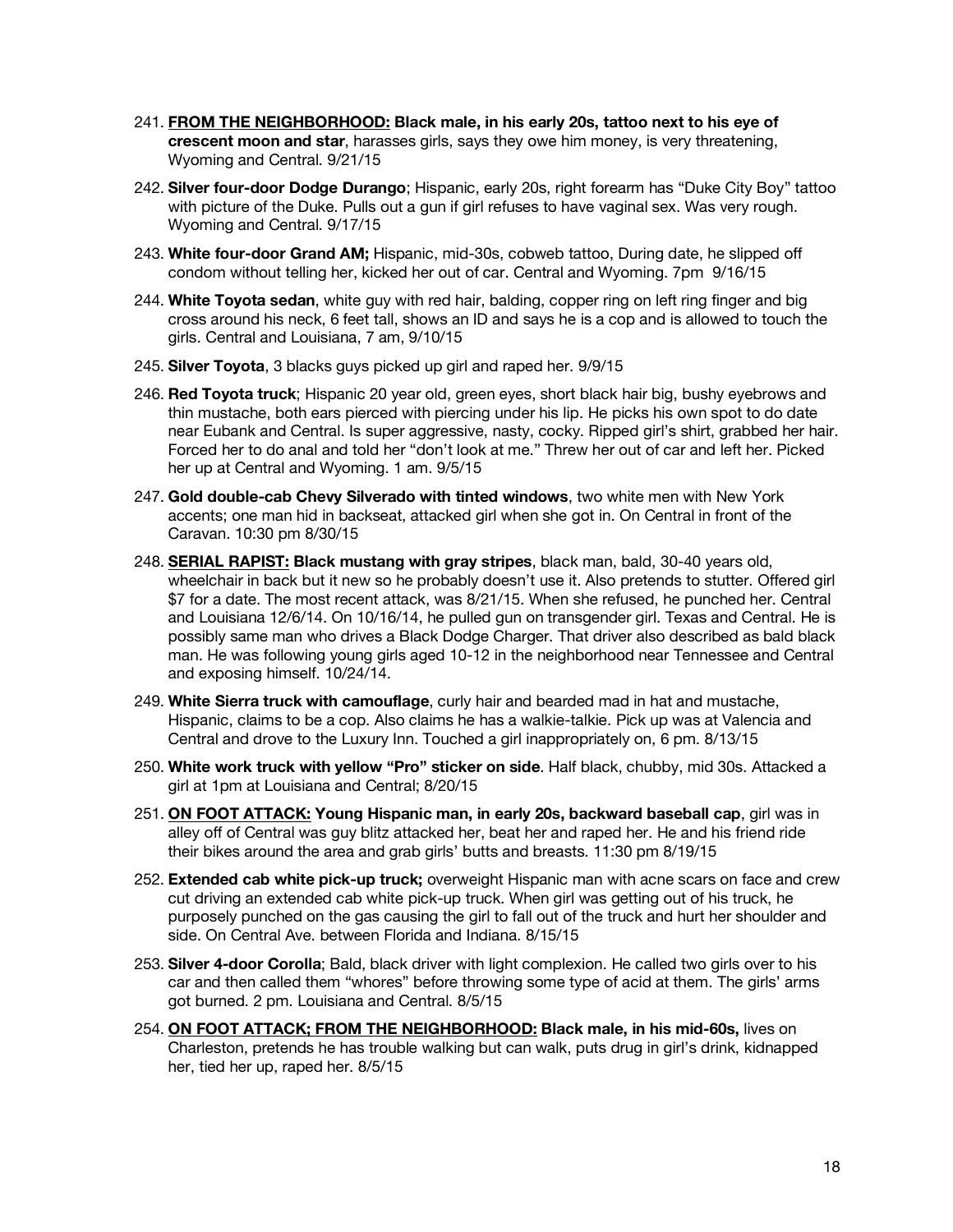- 255. **SERIAL RAPIST: Toyota sedan, 2 or 4 door, with spray-painted black primer, and busted side window,** Chicano "cholo" man, tattoos, skinny, around 24 years old. Different descriptions of his height and hair style. Possible mustache and big ears. Took off or disabled inside passenger door handle and made spikes out of door locks. Punches girls in the face and rapes them. In most recent attack, he was wearing a City of ABQ shirt. He grabbed the girl's phone and threw it out the window. In another attack, he told girl, "I got you," as if he'd been hunting her. Attack dates, starting with most recent: 7/25/15, 5 pm, on Gibson; 5/10/15, Wyoming and Central; 3/20/15, Wyoming and Central; 2/20/15,Louisiana and Central; 1/23/15, Wyoming and Central; 11/5/14, Wyoming and Central; 8/25/14,11:30 pm, Cardenas and Central.
- 256. **Black Honda, 2 door, tinted windows,** driver looked half Hispanic, half Native; crew cut, 35-40 years old; really polite at first; says he works at the airport and was wearing airport uniform; pulled car next to dumpster so couldn't open passenger door; told girl "I'm going to beat you, rape you and cut you into pieces." 11:30 pm. Central and San Mateo. 7/26/15
- 257. **ON FOOT ATTACK: White guy with red hair, crew cut, 6 feet tall, 40 years old.** Targeted trans girl.10 pm. Central and San Mateo
- 258. **Mercury Sable with tinted windows**, Hispanic driver and black passenger. Ask to do a date, when girl said no, the black man jumped out and came running after woman. Valencia and Central. 7/17/15
- 259. **Silver SUV**, Hispanic, possibly half black, bald, 5-feet 6-inches tall, drives around acting like he is looking for a date, but then jumps out of the car in a black bra and panties with a broom stick inserted anally and masturbates. 5 am. Valencia and Central. 7/12/15
- 260. **ON FOOT ATTACK: Two men jumping women**, trying to rob them. One comes toward you on the same side of the street, while the second one comes from across the street to come up behind you. The first one is white, about 28 years old, 5 feet, 5 inches tall, 135 pounds. Happened near Taco Bell on Central and Dorado. 5 pm. 7/3/15
- 261. **ON FOOT ATTACK: Native man from neighborhood with long, shoulder length hair, mid-20s, 5-feet, 11-inches tall, top teeth missing**, chiseled face, square chin. As he gives girls hugs, he cops a feel and then gets creepy. Waits until girls are sleeping or out of it before raping them. Central and Wyoming. 10 pm. 7/8/15
- 262. **White Pontiac Grand Am, four-door;** driver looks mixed race with dark hair and eyes; 24 years old; offered \$12 for sex, when girl said no, he punched her. Vermont and Central. 3 am. 6/1/15
- 263. **Big, old, brown Cadillac;** Hispanic, bald, late 30's, very well dressed (why she thought she could trust him), mustache, 180lbs, and had very dark skin. Woman was walking home and he offered her a ride. He immediately locked her inside the car. Out of nowhere punched her; kept threatening to snap her neck as he beat her continuously. He also attempted to strangle her to the death, but she managed to fight back. He forced her to do oral on him. Wyoming and Central. 4 am. 5/3/15
- 264. **FROM THE NEIGHBORHOOD: Hispanic man; 40s; 5-feet, 10-inches tall; lots or arm tattoos; big nose.** Guy is from the neighborhood and started talking with girl at Circle-K. He offered her a ride; drove her in a minivan to University Lodge. When they got there, she was drugged by another man and raped. When she woke up, the bed was covered in blood. 2 am. 5/14/15
- 265. **Toyota 4-Runner-type vehicle with UNM license plate**; Black man, bald, scorpion tattoo covering entire right cheek. Pointed a loaded gun to girl's head and raped her. San Pablo and Central. 12-5 am. 5/4/15
- 266. **Silver, four-door, beat-up-looking Dodge**; driven by a bald man, late 20's with dark skin, a mustache and knuckle tattoos and a blond woman in her late 20's carrying a backpack with pink nail polish. They grabbed a CNM student Tuesday night from a CNM parking lot near the intersection of Buena Vista Dr and Coal Ave. The student was getting supplies from the trunk of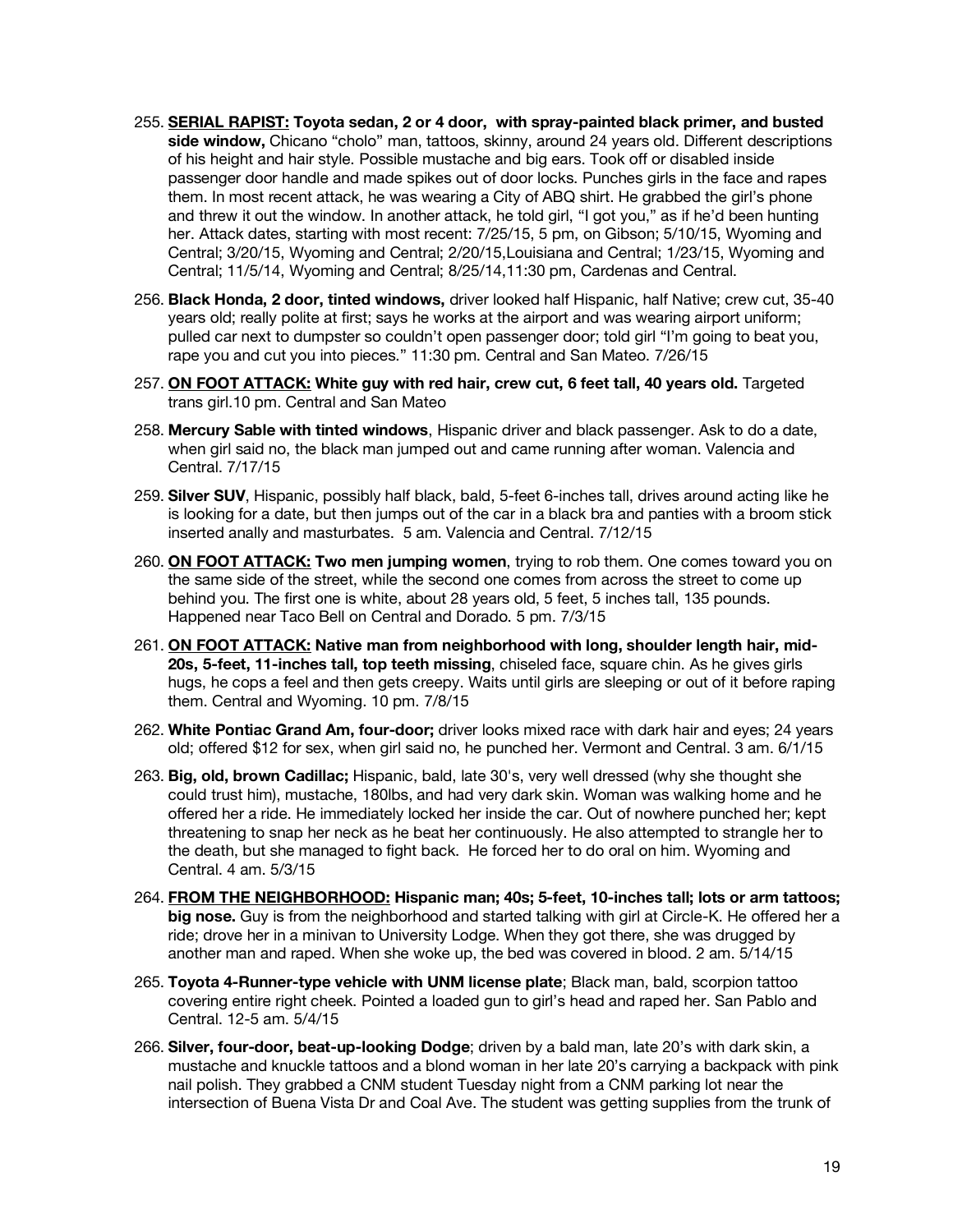her car when she was hit her on the side of her head. They pulled her into the car and assaulted her. Happened around 9 pm 5/5/15

- 267. **ON FOOT ATTACK: A group of drunk guys** have been hanging out in front of Grace Thrift Shop on the corner of Utah and Central. They wait for girls to get dropped off after a date and, as the girls walk by, they rob the girls of the money they just earned. 1 a.m. 4/30/15
- 268. **Small red pickup truck;** driver is Hispanic, about 50 years old, dark complexion, didn't speak English very well. He has a knife that he will use while raping girls. Happened near California and Central around 8 am. 4/28/15
- 269. **Gray, Ford Escort-like hatchback, older model**; driver was older, 60-70 years old; gray hair; Would not stop following girl and kept circling her, even when it was clear she didn't want to do a date; almost wrecked his car while following her. Wyoming and Central. 5:50 pm. 5/15/15
- 270. **ON FOOT ATTACK: Man on bicycle**, dressed in black; followed girl for a mile or so as she walked home. He wouldn't back off. 11 pm 5/1/15
- 271. **Cobalt blue F-150 extended cab, 4-door, with Dallas Cowboys decal on back window and dream catcher hanging from rearview mirror;** Hispanic/black driver, 300 pounds, 6 feet, 1 inches tall, has a badge and gun, says he's a cop. Attacks and rapes girl. 1:30 am. Wyoming and Central 3/4/15. The same man was also seen in a white minivan, wearing a baseball cap near Central and Louisiana on 3/19/15, between 6-8 pm.
- 272. **Dark gray Jeep Cherokee**; driver is dark-skinned and chubby. He followed girl around as she walked and when she wouldn't do a date, he tried to run her over. 4 am. 3/19/15
- 273. **SERIAL RAPIST: Arrested in 2015 but released (see listing in 2016 above); Gold Cadillac Coupe Deville 1996 4-door with child seat in the back behind the driver's seat**, Driven by Chicano man, 5 feet, 7 inches tall, 25 years old, dark-brown hair spiky, and dark brown eyes, tribal tattoos in his mid-30s. Might be named "Dominic." In most recent attack, he reached behind the seat as if to get his wallet and then punched woman in the head 5 times and raped her. In the past, he has used a gun and sometimes drives a Burgundy 4-door Taurus; with a child seat in the back. He hunts for victims near Louisiana and Central as well as near Coors and Central. He usually attacks mid-afternoon on weekdays, however he has been known to attack later at night as well. First report was 7/3/13; since then there have been at least ten more reports. The most recent was 4 pm on 1/28/15
- 274. **Maroon minivan with dark windows;** driver is either Black or from India, dark skinned. Tried to kidnap girl off street near Louisiana and Central. 7:30 pm. 3/8/15
- 275. **White work van with windows and tools in the back**; driver is Spanish-speaking only; late 40s; 6-feet, 2-inches tall; husky build; dark complexion; puffy hair like Erik Estrada; gets really aggressive. San Mateo and Central. 9-10 pm. 3/15/15
- 276. **SERIAL RAPIST: Black Toyota Tercel with busted back driver's side window,** Hispanic man, mid to late 20s, 5 feet, 5 inches tall, short, spiked hair. Took off inside door handle and made spikes out of door locks. First attack, picked up girl near Cardenas and Central around 11:30 pm on 8/25/14 and said, "I got you." In one attack, a man helping the woman was able to bust the side window. 11/5/14. Newest reports 1/23/15; 2/20/15
- 277. **White Ford Focus**, Hispanic man, 5-feet, 5 inches tall, slender, mustache, wore a knit cap. Offered meth. Drove girl to 98th at truckstop. Started choking her. Happened around 1 am near Central and Coors. 12/9/14
- 278. **ON FOOT ATTACK: Hispanic man, 6-feet 2-inches tall, slender, sunken in face, bulging eyes,** who walks in the War Zone. Wears 49ers jacket and hat. After a date, he claims he has HIV. Is suspected of drugging girls with soda; attacking them. Also exchanges drugs for sex. Wyoming and Central. 1/23/15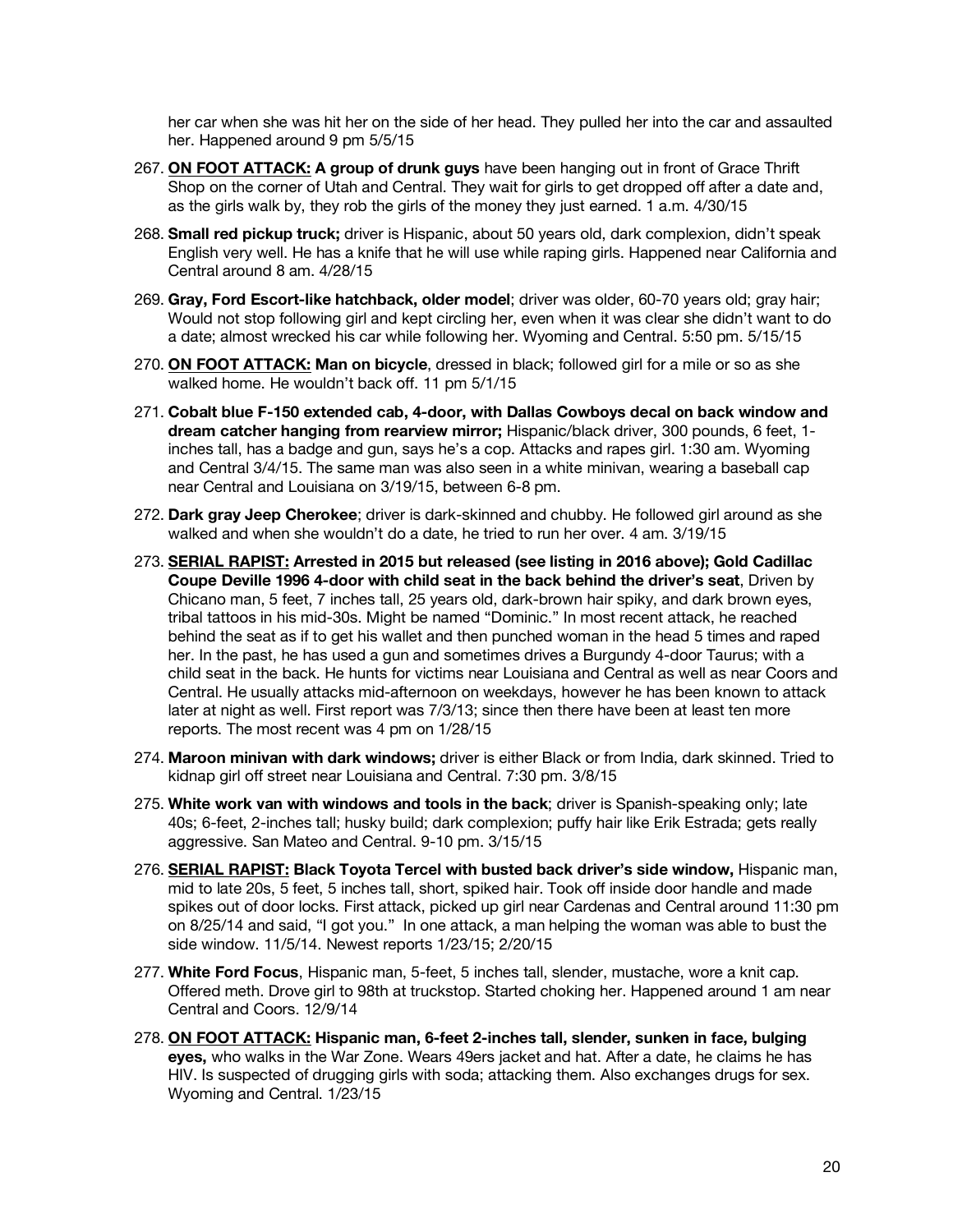- 279. **Ford F-150**; man and woman jumped put and grabbed woman at gunpoint, raped her. Near San Mateo and Central 2/12/15
- 280. **Black low-rider truck with primer, double cab**; driver was tall Hispanic man with dorky glasses. He picked up girl near the Pioneer Motel around San Pablo and Central. 2/15/15

- 281. **SERIAL RAPIST**: **Cream-colored Chrysler 300,** Black man with long-ish hair and dark complexion, about 6 feet tall in his 50s, offered several homeless women rides and then raped them. Hunts women at local homeless shelters and clinics. Car matches description of man on this list from 8/20/14. Most recent attacks happened 12/20/14
- 282. **Gold Cadillac Escalade**; driver is black with shoulder length braids; dark complexion; 5-feet, six-inches tall; average build; targets underage girls by saying he is with modeling agency; drives Lomas and Juan Tabo area; also drives around high school parking lots. Rapes girls. Happened Feb. 2013, but he was seen trying same thing in Nov. 2014
- 283. **Maroon Oldsmobile Alero with turquoise NM license plate**, two car seats in the back, white male, with crew cut, early to mid-30s, tried to grab girl off the street and also run her over. Near San Pedro and Louisiana. 11/5/14
- 284. **Red Hyundai Accent**, White/Hispanic man, knocked woman unconscious, attacked her. Man acted like he had done this many times before. Happened near Pennsylvania and Central. 10/29/14
- 285. **Light gray minivan with tinted windows and tires without hubcaps, looked stolen**, Native man with fade haircut, about 6 feet tall, with tattoo of praying hands on left neck and an ace of spades near his right eye. Offered girl a big rock of heroin, but when she got in, there were three other men hiding in the back seat. One put a cloth covered in chloroform over her mouth to knock her out. They took her to the foothills, repeatedly attacked her. Left a handwritten note in her bra that read, "My mom died doing prostitution." Picked her up at Central and Utah about 8 pm. 10/21/14
- 286. **Maroon Chevy Blazer,** White man with blonde hair, in his early 20s, was following young girls near Hayes Middle School, Lomas and Wyoming, then following them up to Copper and trying to get them to get in his car. 10/27/14
- 287. **Black Dodge Charger,** driven by bald black man, following young girls aged 10-12 in the neighborhood near Tennessee and Central and exposing himself. 10/24/14. Possibly same man listed below who drives black mustang.
- 288. **Nickel-colored Lincoln with tinted windows.** Black man, bald, 37 years old, wearing Oakley glasses and a Red Sox hat, with both ears pierced. Threatened girl with gun placed on her genitals. Happened around midnight near Central and Wyoming. 10/9/14
- 289. **Black mustang with gray stripes,** black man, bald, late 30s, had wheelchair in back, pulled gun on transgender girl. Texas and Central. 10/16/14
- 290. **Large white 4-door pickup** in the 6700 block of Central near the Luxury Inn is picking up women at night, beating them, and dropping them on the road. Information provided by APD. 10/3/14
- 291. **Tan older, big car,** driven by black man, heavy set. Woman was walking on 64th Street, when the man, who she didn't know, starting calling out to her. He got out of the car, started walking with her, then tried to pull her into his car. 10/28/14
- 292. **ON FOOT ATTACK:** A woman was walking about 11 pm on Central Avenue near 64th Street when she was approached by a **skinny male, 5-feet 8-inches tall who was talking on his cell**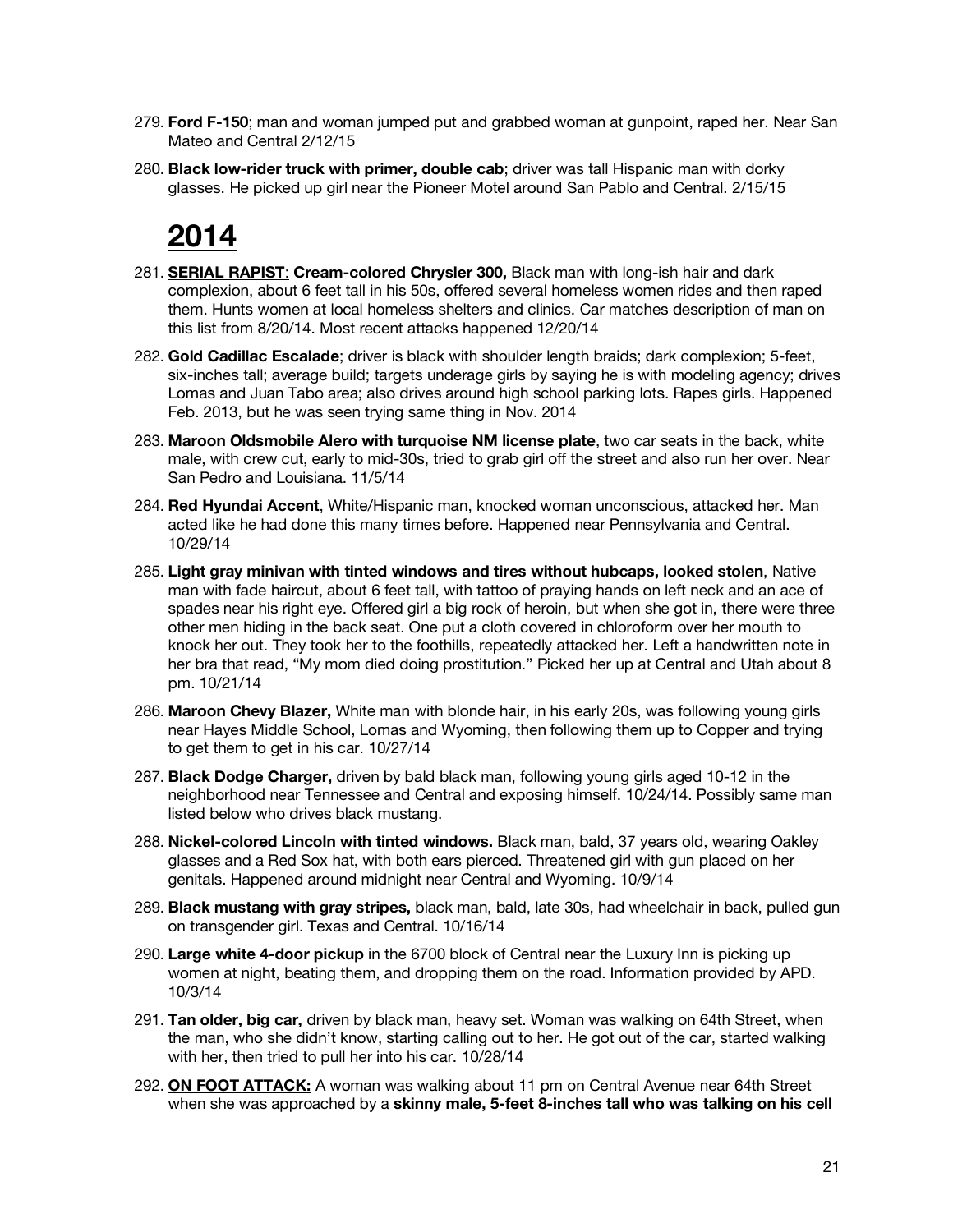**phone**. He asked her if she was working. She said no and kept walking. Within a few feet another man jumped out. He was Hispanic, with black, slicked-back hair, light complexion, built, 5-feet 9-inches tall, in his 30s. He began to beat her, punching her in the face. The woman thinks they were going to rape her, but they stopped when they heard people nearby. There have been similar reports from other women. 10/3/14

- 293. **ARRESTED: Carmel Gutierrez was arrested on 9/29/14 for the rape and murder of Maryellen Gutierrez** (They are not related). Carmel Gutierrez is also a suspect in several other rapes. Please let us know if you have any information. It will be kept completely confidential.
- 294. **White car that looked like a Camry,** Hispanic male 35 years old, had a gun. Threw girl out naked. Happened around Alvarado and Central about midnight. 8/28/14
- 295. **Gold Ford Taurus**, Chicano man with a goatee, 5 feet, 11 inches tall, stocky. Gave girl a ride and kidnapped her, driving to the mountains. Girl was able to use her pepper spray to get away. Coors and Central. Midnight. 9/16/14
- 296. **SERIAL RAPIST, USES MULTIPLE CARS**: **Burgundy 4-door Taurus or Gold Cadillac, 4 door**; both cars have child seats in the back, Driven by Chicano man, about 5 feet, 7 inches tall, dark brown hair spiky, and dark brown eyes, tribal tattoos in his mid-30s. Tried to kidnap, beat up girl. In the past, he used a gun. 60th and Central.
- 297. **Blue 2-door truck,** Mexican man, mustache, baseball cap, looked like a construction worker. Had UNM lobo license plates. Drives around without pants. Wouldn't let the girl leave the car. Made her give him oral sex. Coors and Central. 9/12/14
- 298. **Tan PT cruiser**, the man had long black hair in a ponytail. He pulled a gun on a woman and threatened her as she began to leave him near Louisiana and Central, across from the Caravan. The woman escaped. Happened at 3 a.m. on 8/4/14
- 299. **Older brown Cadillac with big rim tires,** dark-skinned Hispanic or African-American man tried to pull woman into the car through a partially opened window and punched her in the face. About 9 p.m. at Vermont and Central. 8/15/14
- 300. **Dark gray 4-door Chevy Caviler with dark plastic cover over license plate**. White man who acts Hispanic but isn't, in his 30s, short, stocky. Talks weird, like he is trying to disguise his voice. Dark hair that is longer in front but put in a bun on top of his head in the back. Uses front hair to try to cover his face. His arms have big veins. Offered girl a ride then attacked her. She blacked out. Woke up 4 hours later in the middle of the street. He picked her up around 11:30 pm near Louisiana and Central. 6/21/14
- 301. **2006-2007 Maroon Galant,** Hispanic man, goatee, early 30s, with tattoo of goat horns on right side of his neck, picked up trans girl near Wyoming and Central, kidnapped her to Moriarty, raped her. 6/3/14
- 302. **ON FOOT ATTACK:** Native man in his 40, slight build, short hair. Grabbed woman, raped her as she walked near 60th and Central around midnight. 7/21/14
- 303. **Small truck,** white guy with blond hair in a bun on his head. Beat girl up, choked her. Around 4pm near Tennessee and Central. 8/8/14
- 304. **Gold 4-door Chevy,** black man with dreadlocks, picked up girl around 4 pm near Central and Louisiana. After the date was over, he beat her up and threw her out of the car. 6/4/14
- 305. **Black, sporty 2-door car,** Hispanic man, 26 years old, married, during date he wanted to talk about his daughter and showed pictures on his phone of several young girls he said he raped. Central and Wyoming. 6/5/14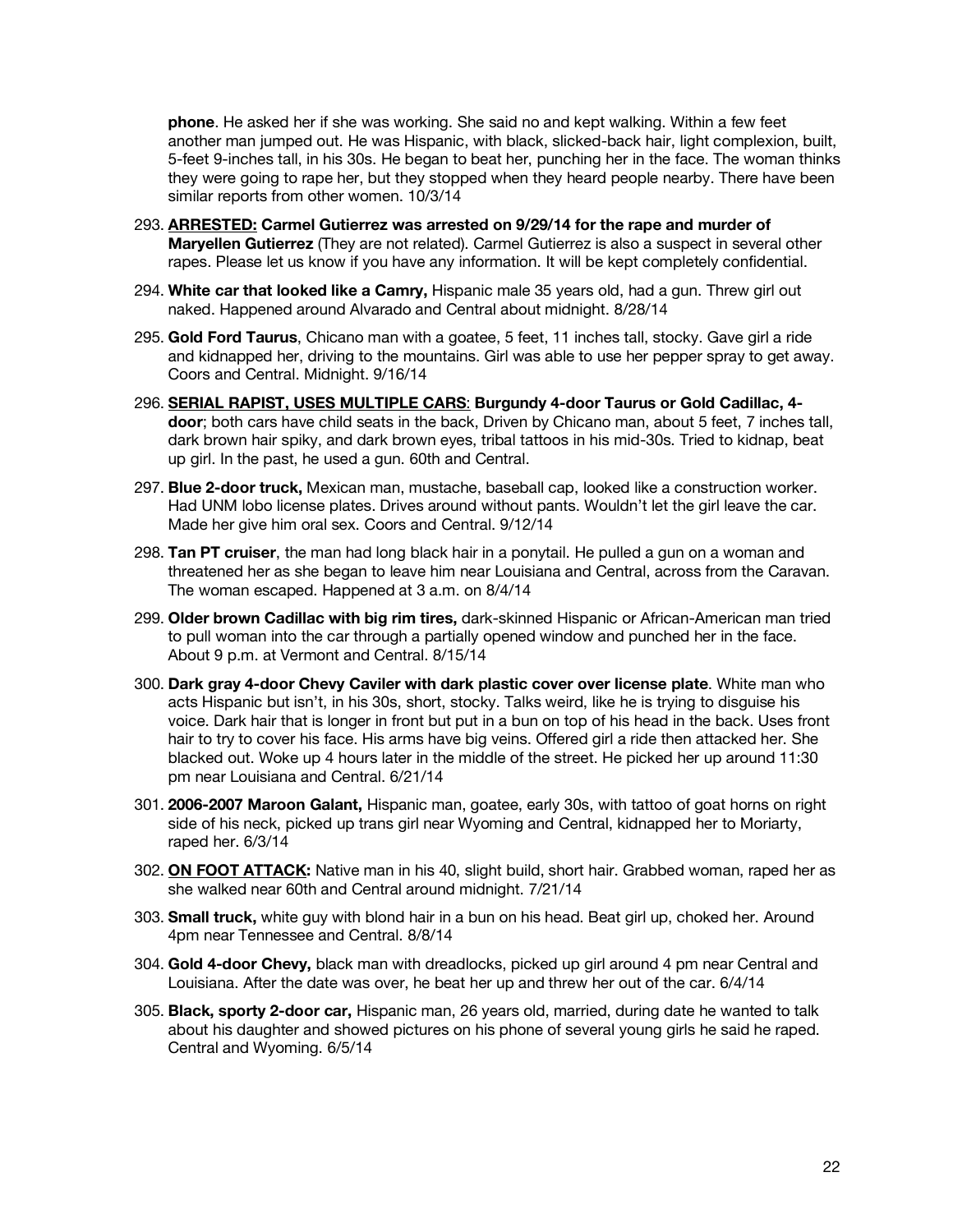- 306. **Silver truck, 4-door,** Hispanic man named Gilbert, in his 40s, crew cut, 5 feet, 7 inches tall, medium build, during date kept saying, "I do this to my daughter," and kept saying her name. Central and Louisiana. 6/3/14
- 307. **Gray pickup with long bed, old washer and dryer in back, tinted windows**, white man, kidnapped woman, took her to airport. Robbed her then threw her out. 6/5/1
- 308. **SERIAL RAPIST; ON FOOT ATTACK: Man on bicycle, named "Dominic,"** in his 20s, with fade haircut, who looks like the man on his list who drives the Gold Cadillac, tried to rape girl, happened near 60th and Central. 6/15/13
- 309. **Light blue older Buick, possibly a La Saber, 4-door, no tint on windows, two car seats in the back,** Man was part Puerto Rican, part Black, spoke good English, 5 feet, 7 inches tall, bald, clean shaven, good looking, stocky. Picked up girl at Sonic near Coors and Central around midnight. Offer \$20 for sex, when girl refused, he brought her to cemetery and raped her. 6/15/14
- 310. **Gold compact car.** Man, light complexion, 20 years old, slight/medium build, wearing a hoodie, grabbed purse from woman at Los Padillas Community Center bus stop and ran to his car. 11/10/13
- 311. **ON FOOT ATTACK: Young Hispanic man on a bicycle**, with fade haircut, 5 feet 9 inches tall, started choking girl. 60th and Central. 6/2/14
- 312. **Black Ford F-150 with chrome and a lift kit,** pulls up next to girl and asks if she needs a ride, she says "no" and three people jump out  $-2$  men and a woman  $-$  rob and beat her, search her body cavities. Charleston and Central. 7 pm. 5/30/14
- 313. **ON FOOT ATTACK: Two young men on foot,** punched a woman in the face, grabbed her backpack and ran away. The men came from behind, so the woman didn't get a description. The incident happened at the Alvarado Transportation Center about 8 p.m. The woman says others have reported the same thing happening in that area. 4/5/13
- 314. **2-door green 1980s car**, white man, bald, glasses, in his 40s, skinny, tall, about 6-feet, 3 inches. Was on foot and started harassing woman who was waiting for the bus. She left and he kept following her, then got into his car and kept following her. 4 pm. 60th and Central. 5/11/14
- 315. **SERIAL RAPIST**: **Red 4 door sedan, make/model unknown,** Hispanic man in his early 20's skinny. Offered \$15 for a date and when the woman said no, he punched her, split her lip. Central and Indiana. 11:30 pm. 5/24/14
- 316. **ARRESTED**: **On foot attack, Woman was sitting on bench near Central and Loma Verde when a Native man who was a stranger walked by and threatened to cut her throat then punched her.** A passing police officer saw it happen and, after making sure the woman was okay, arrested the man. 10 pm. 5/27/14
- 317. **Land Rover**, Black man in his 40s, fat, wearing a white cap and sunglasses. Drives around naked, masturbating; stops next to people and opens his door to show off. Palomas and Zuni. 3 pm. 5/5/14
- 318. **Red older 4-door Cadillac**, three men, one was Hispanic; called girl over to the car, had guns. Pennsylvania and Central. 3:30 am. 5/5/14
- 319. **Gold Ford, older 4-door luxury car**, Hispanic man in early 20s, about 5-feet 6–inches tall, with short black hair. Offered \$25 for sex; when she refused he followed her for a while then got out and started beating her. Wyoming and Central. 10 pm. 5/7/14
- 320. **SERIAL RAPIST**, **USES MULTIPLE CARS:** Mexican, bald, tattoos on head, seen in White Ford Explorer, red Beetle Bug, gold Cadillac, maroon minivan. Attacks girls. Central and Wyoming. 5/3/14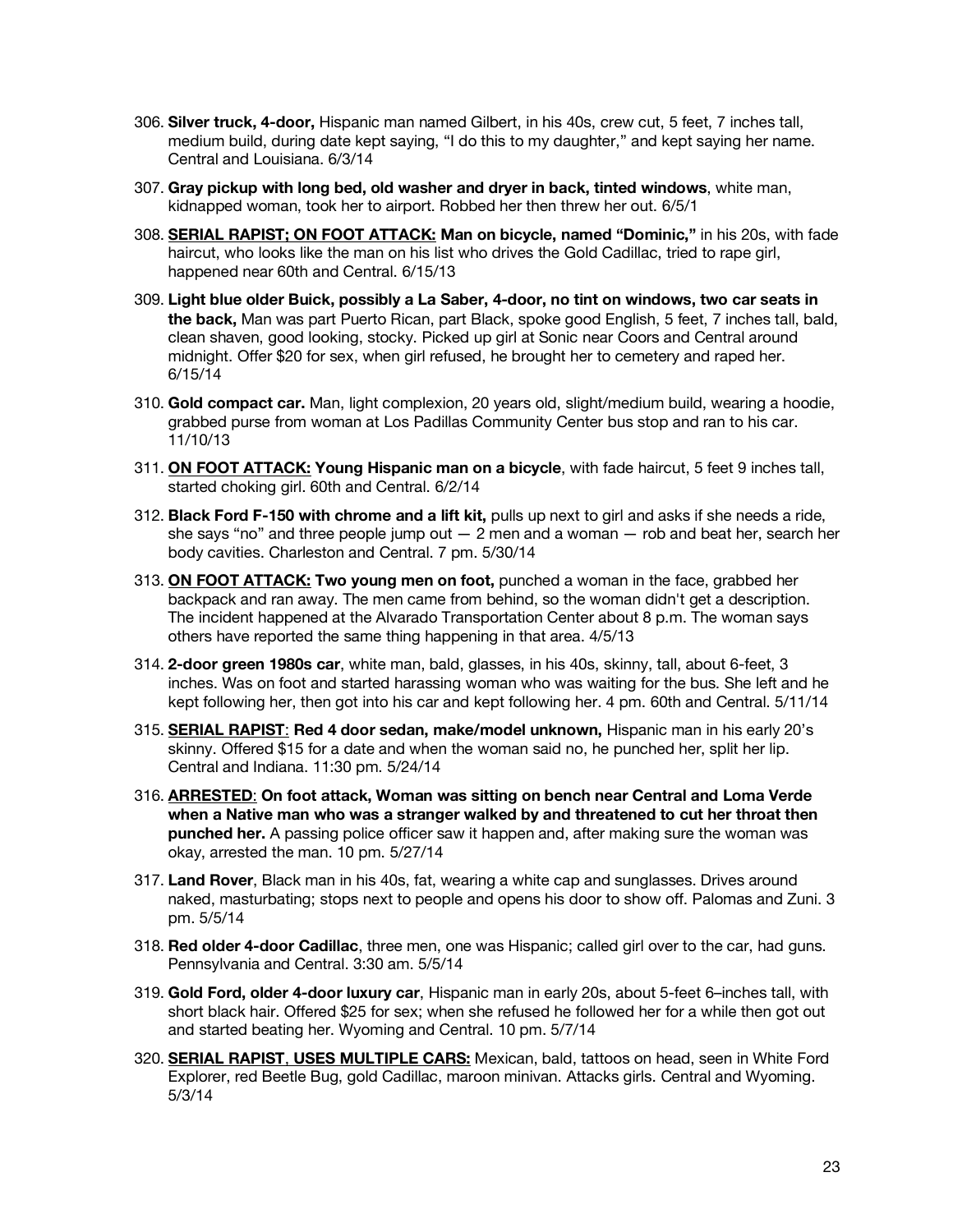- 321. **White Cadillac Deville, low-rider, heavy tinted windows**, Hispanic man, short, dark hair, muscular build, sunglasses, wearing a wife beater. Called over man who was panhandling, asked for oral sex, flashed his penis, gun on passenger seat. Louisiana and Montgomery. 6:45 pm. 5/2/14
- 322. **Heavy duty, white Ford truck with tinted windows**, Older Black man, with big chest, like he worked out. Claimed girl owed him money even though they had never met then maced her. Central and University. March, 2014
- 323. **Red car, 2-door, with chipped pain, old**, driven by young black man. Central and Wyoming. 5/3/14
- 324. **ON FOOT ATTACK: Black man, about 6 feet tall, on foot**, asks girls for a date, then if they want to get high then gets rough. Near Central and Wyoming. 5/3/14
- 325. **Rust/orange colored Hummer,** Mexican man, clean cut, in early 20's, took transgender girl to a parking lot near Florida and Central and parked up against a wall so she could not open the car door. He beat her severely and violently raped her anally. 10 pm 4/30/14
- 326. **Gold Honda Civic, 4 door**. Bald, short, Mexican man in his late 20's or early 30's, heavier set and spoke with a heavy Spanish accent. He act's really sweet but then "snaps." He forced her to do oral sex and talked about young girls including his daughters while he raped her. He also robbed her and appeared high on meth. Picked up girl around 12:30 am near Louisiana and Central. 4/16/14
- 327. **White Corsica, 4-door.** Says he's a cop then leaves girl in the middle of nowhere. Louisiana and Central. 4/23/14
- 328. **Gray Silverado truck, 4-door.** Native man from Kansas. Tries to pay with a can of beer then gets crazy, yelling, threatening. Leaves girl far away from pick up spot which was near Wyoming and Central. 4/22/14
- 329. **SERIAL RAPIST: Gold Cadillac, 4-door;** Driven by Chicano man, about 5 feet, 7 inches tall, dark brown hair spiky, and dark brown eyes, tribal tattoos in his mid-30s. Tried to kidnap, beat up girl. In the past, he used a gun. Happened near 60th and Central 4/28/13
- 330. **Cream-colored Chrysler 300,** Hispanic man with thick accent, mustache, and chunky with a "beer belly." Girl told him to settle down or she would not do the date. Girl was raped. 60th and Coors 4/12/14.
- 331. **Four-door old "hooptie" car with blue/yellow New Mexico plates, no tinted windows.** Mexican man with dark hair and eyes, acts nice at first. Picked girl up on Lomas at 10 pm and then attacked her. Threw her out naked. 4/11/14
- 332. **White/Cream-colored Dodge truck, long bed with black company logo on passenger door**. Middle-aged Hispanic man with bugged-out eyes, looked like he had flecks on dry wall on his skin. Offered girl a ride then raped her. Wyoming and Central. Summer 2013.
- 333. **Blue, older VW Rabbit with hard top.** Hispanic man, 21 years old, good-looking, thin with fade haircut, Picked girl up around 10 pm near Eubank and Central. When he wouldn't go where she asked him to, she tried to leave, he wouldn't let her. She was able to pepper spray him and get away. 4/9/14
- 334. **White truck**. Hispanic man in his 20s, offered \$11 for oral sex, when girl said "no," he followed her, got out of car, beat her up and raped her, saying, "You should have just taken the money." Around 10:30 pm near Central and Old Coors. 3/17/14
- 335. **Full-sized, red, newer Ford truck.** Mexican man with mustache, goatee, when girl told him where to go, he wouldn't stop. She opened the door to get out, and he sped up. She had to jump out and he tried to chase her. Near Churchill and Old Coors. 8 pm. 3/16/14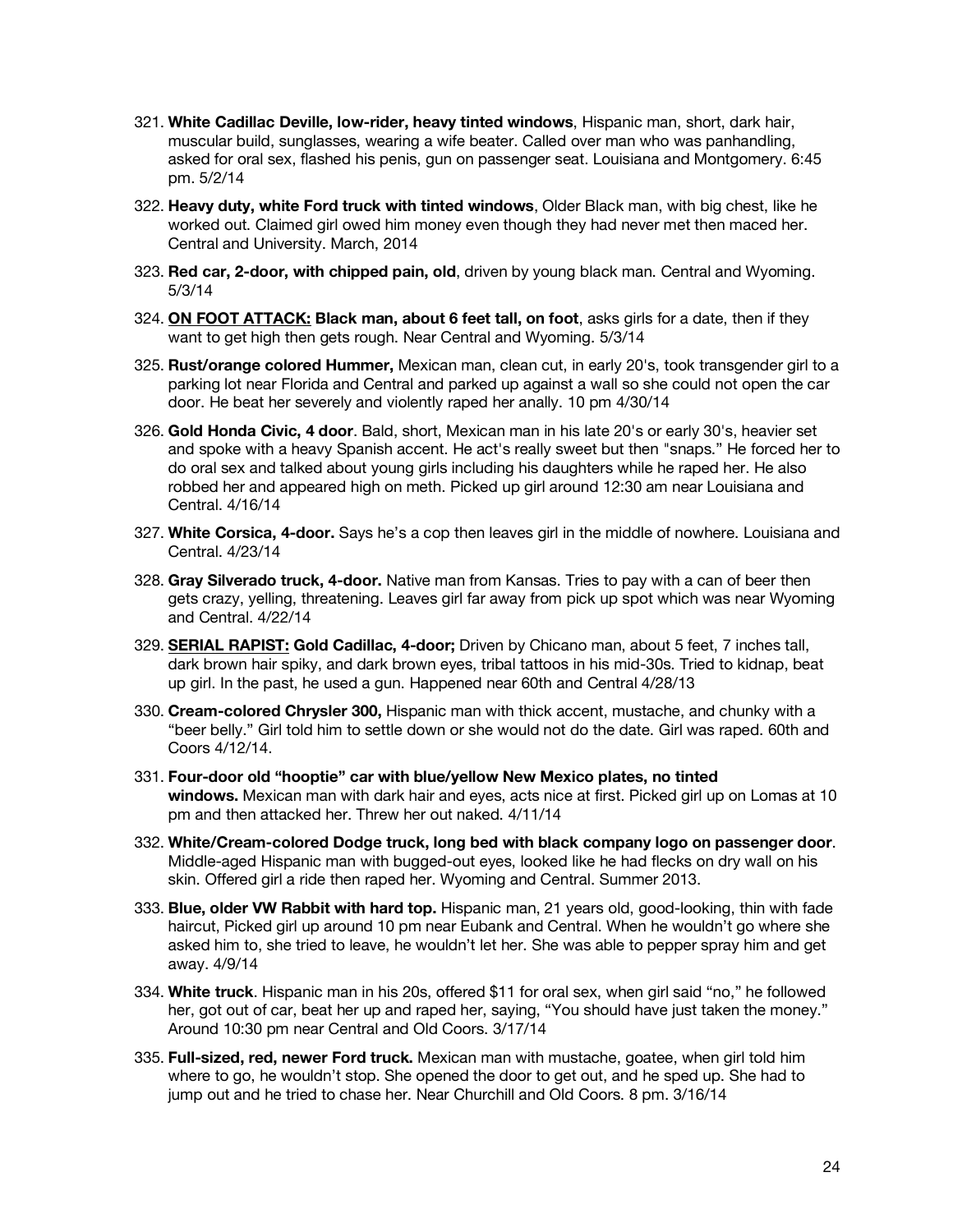- 336. **Beat up, older 2-door silver car.** Hispanic, medium build, Biblical tattoo on right cheek. He pays up front then strangles girl until she passes out, then rapes her. He said several times, "I am St Michael and I am here to kill all the ho's." Picked up girl near Central and Wyoming. 3/27/14
- 337. **Silver Gallant, 4-door, tinted windows, hubcap spinners**. Asian/white man, early 20s, passenger door locks are disabled. Had knife an tried to rape anally. Woman was able to escape through window. Central and Wyoming. 3/10/14
- 338. **Plum/magenta Sienna mini van, gray stripe on bottom**. Woman was walking near Dallas and Central when car pulled up with two Hispanic men inside. They tried to pull her inside. 7 pm. 3/15/14
- 339. **Gold Acura older model 1990s**. no inside passenger door handle, looked shaved off. White man 40ish with Cuban accent had plastic rolled out in back of truck. 11/1/13
- 340. **Black minivan.** Older Hispanic man wearing dark glasses, with a scar above upper lip, picked up girl near Wyoming and Central around 4 p.m., pulled out a gun, took girl up to mountains. 1/30/14

- 341. **ON FOOT ATTACK: A girl was walking and a Hispanic man grabbed girl from behind.** Sunset/Central and Osage. 12/15/13
- 342. **White four-door Cadillac, older model, black man,** early 40s, 5 feet 10-inches tall, heavy set with cornrows and a do-rag. Picked up girl near Louisiana and Central at 1 am. 12/20/13
- 343. **Plum Nissan or Honda, newer four-door**, driven by skinny white male, early to mid 20s, smelled like weed. Tried to run over girl. Picked her up near Tewa Lodge. 12/15/13
- 344. **ON FOOT ATTACK: Short chubby, Native man, goes by "Panic,"** in his early 20s, short hair; he was walking near Wyoming near Central, offered alcohol to transgender girl; they walked to an abandoned house to drink. When she tried to leave, he attacked her. She was able to escape. 12/1/13
- 345. **Red full-size truck and Green Chevy double-cab truck,** young, bald white man in a baseball cap, calls out to both women and men to come over to his car, where he exposes himself and masturbates. Seen near Central and San Pedro. During the day and night. Reports from 8/1/13, 12/6/13, 12/13/13.
- 346. **White Oldsmobile Alero, four-door, heavily tinted window.** Older white man and black man with tattoo of music notes on his neck. Grabbed girl off the street as she was walking near Menual and Moon. Drugged her with Visine, took her to a home downtown where she was tortured for four days until she was able to escape. 9/15/12
- 347. **Maroon four-door with tape on passenger-side window,** driver was Hispanic man, early 20s, bald, with a big scar going down his head. No handle on inside passenger door. Picked up girl near California and Central around 2 p.m. She was able to fight her way out. 11/22/13
- 348. **White truck with a rack on the back,** driven by Mexican man with short, dark hair attacked girl near Bow and Arrow Motel on Central around 5:30 p.m. 11/1/13.
- 349. **ON FOOT ATTACK; FROM THE NEIGHBORHOOD: "Robert" who lives on Charleston near Copper,** brings girls to his house and beats them. 11/7/13
- 350. **Black Honda hatchback,** driven by fat white man. Picked up girl near Wyoming and Central. 11/9/13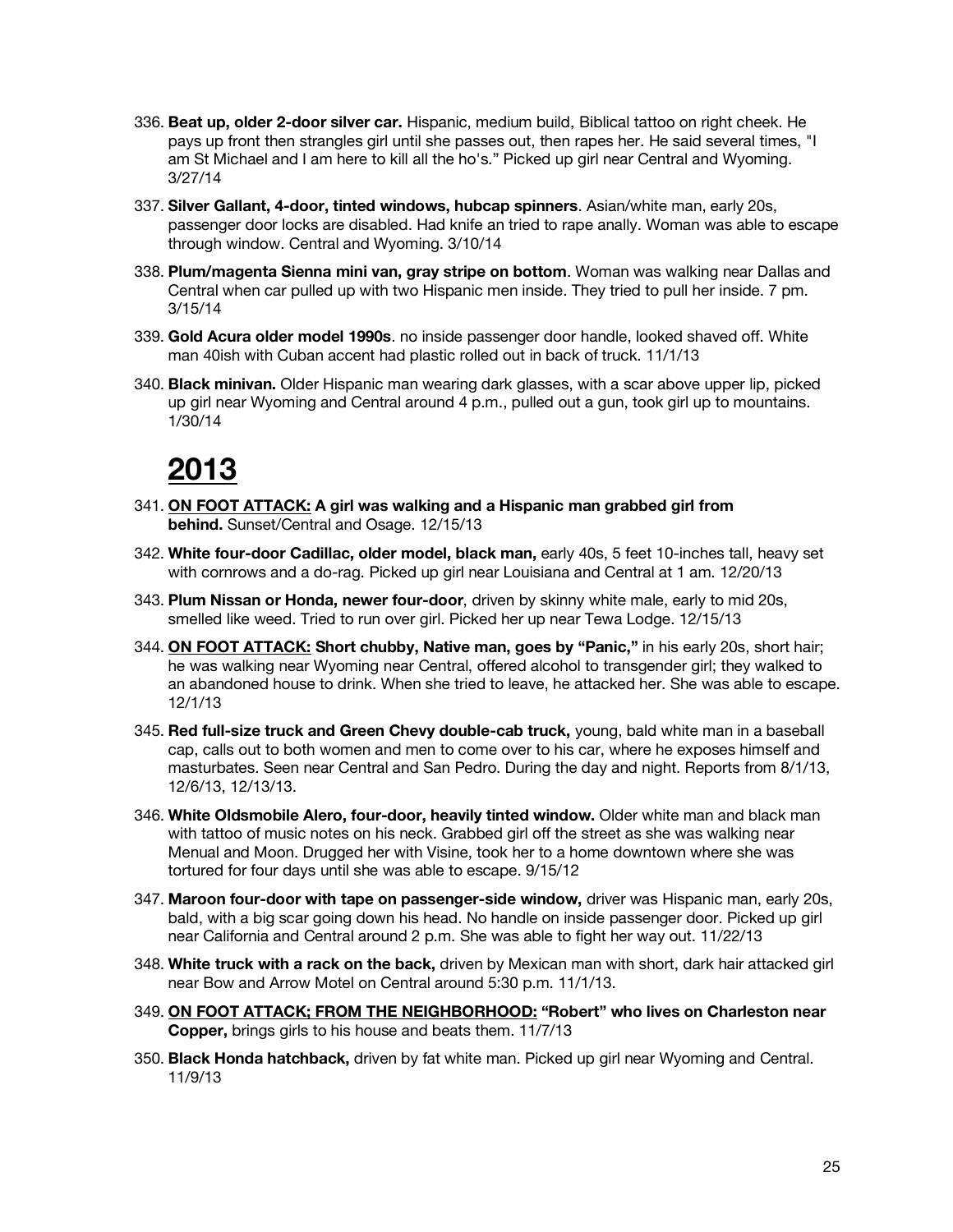- 351. **Older model (1980s) white car, maybe Mercury Capri or Chevy Nova**, no handle on the inside of her door, driver was Hispanic, with shoulder length, naturally curly salt-and-pepper hair, weighed 200 lbs. Tattoo on shoulder showing motorcycle overlapping an eagle. Long scar on his left cheek down to his chin. He told her he "just got out of prison." Girl, who was walking to a relative's house around 5 pm, was near Texas and Central when he stopped and asked if she wanted a ride. Raped her. 11/10/13
- 352. **SERIAL RAPIST; ON FOOT ATTACK: Native man, heavyset, middle-aged, short hair, around 5 feet, 8 inches tall**. Most recent incidents (11/8/13, 10/30/13) happened around 6 pm near Wyoming on Central. In one incident, he jumped out of bushes and chased woman. In other incident, walked past woman touching himself and then tried to grab her. First reported attack was 6/29/13. He was walking on Central near Louisiana around 10 pm when he tried to grab girl as she passed by and pull her into bushes.
- 353. **Cream white Sonata, missing front bumper,** 25 year old man, with a thin mustache, bald, lots of tattoos, named Carlos, picked up at 2 am near San Mateo and Central, and took girl to park at Louisiana and the Freeway. Offered \$100, stole everything and raped girl at knifepoint. 10/31/13
- 354. **White Charger,** Hispanic man, 5 feet, 10 inches, looked like a marine, "smile now, cry later" tattoo on left inside forearm, Picked up transgender girl near Old Town around 10 p.m. 10/31/13
- 355. **White Escalade,** Native/Hispanic man, pulled out gun near Wyoming and Central around 7 p.m. 10/31/13
- 356. **Silver Honda, 4-door, with leather interior and tinted windows,** Mexican man, well built, was in Bloods gang, took girl to trailer park where she was drugged and gang raped. One of the other men was Cuban. 10/5/13
- 357. **SERIAL RAPIST: Black heavy-duty king-cab truck with construction equipment in truck bed** — Mexican man, clean cut, mustache, baseball cap, late 30s, 5 feet, 9 inches, said he plays a game cutting up girls and likes it best when they are dead. Picked up girl near Central and 61st St. around 5:30 p.m. She had to jump out into the street. He later drove by, saying he was going to get her. 10/20/13
- 358. **White, beat up pickup truck, license plate in back window**. White man, late 30s, short black hair, wears security outfit, has tattoo on left forearm that looks like marine insignia with dagger. Description matches man and truck in previous incidents. In this case, tried to "arrest" girl for trespassing before attacking her. She was able to get away. He is described as "psychotic" and "off his meds." Louisiana and Pennsylvania at 9:30 a.m. 10/24/13
- 359. **Beat up, two-door truck, color unknown**. Description of man unknown. Picked up girl near Wyoming and Central around 4 pm and raped her. 10/17/13
- 360. **SERIAL RAPIST: Small, red, beat up 2-door and white security vehicle, 2-door**. White man in his late 20s, heavy set, short, black hair, wears a security uniform. He yells out the window, saying he will pay \$30 for oral sex. Once in car, he uses very foul language and says, "It won't do you any good to tell. Other girls tried and didn't get away." He has two cars he uses. Picked up girls near Zuni and Louisiana and also Central and Carlisle.
- 361. **SERIAL RAPIST: Light gray/silver truck and gray Ford Focus**. Fat, light-skinned black man, about 20 years old, nice at first, well-mannered. Girl was able to escape at Zuni and Washington. Second girl got away near Four Hills. There are three reported incidents with him since March. He uses two different cars.
- 362. **Beige Cadillac, 4-door.** Driven by two Chicano men, one is about 5 feet, 7 inches tall, dark brown hair spiky, and dark brown eyes, tribal tattoos in his mid-30s. They had guns and, while in the car, chased two women who had never met them before, saying they were going to take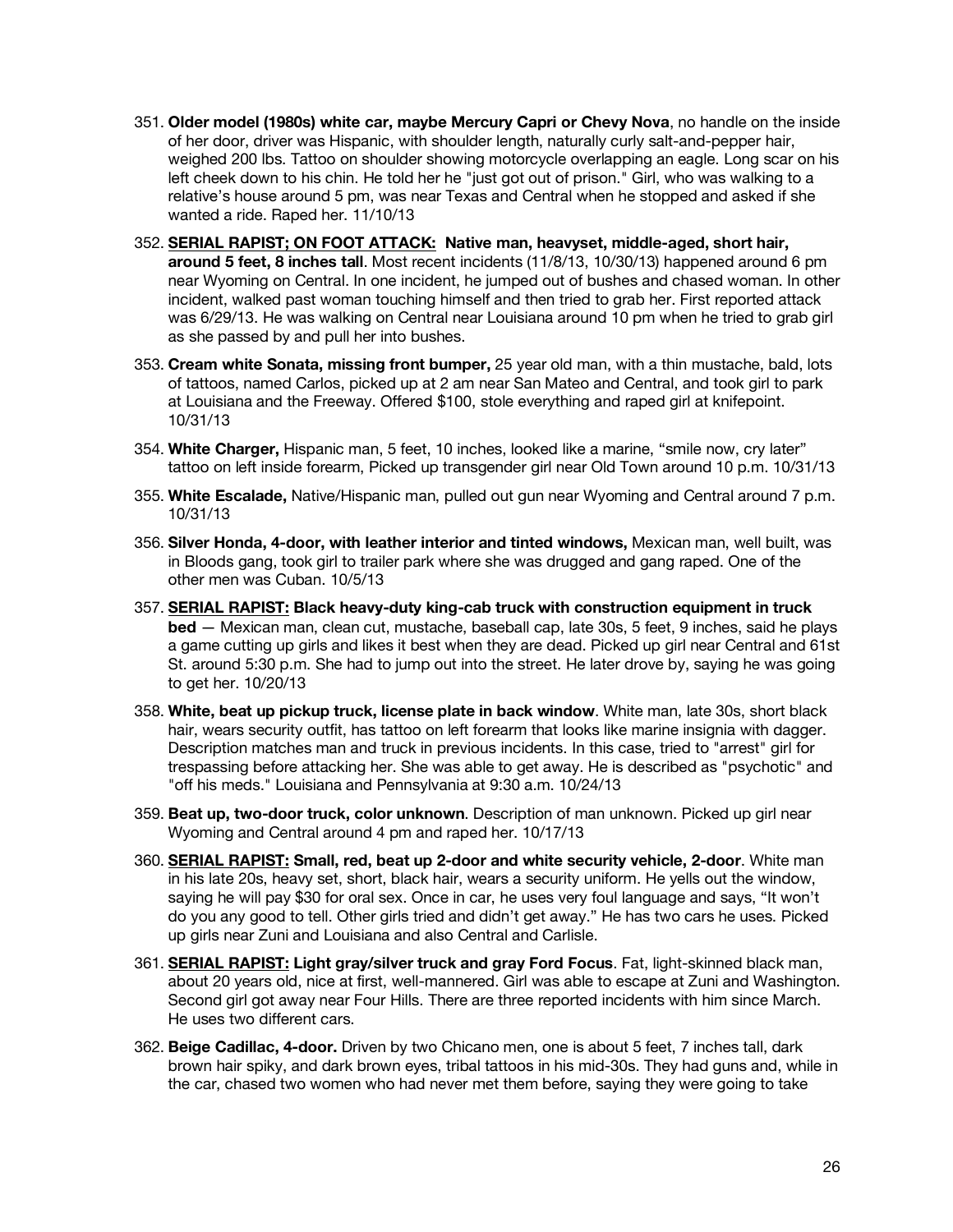them to the truckstop and force them to do dates. Happened about 5 a.m. near 60th and Central. 9/23/13

- 363. **Black, four door sedan**. Driven by a heavy-set black man with a smaller, Chicano accomplice. The Chicano man was fiddling with the car and asked a woman walking by for directions but was speaking very softly. When she got closer to hear him, he pushed her into the car, which was driven by the black man. The Hispanic man stayed behind while the black man took her to another location and raped her. Texas and Zuni. 9/16/13
- 364. **Black Cadillac Escalade.** We received four new reports of this car approaching women. In the new cases, the girls, who were walking on Central but did not do dates, were stopped by the Escalade to see if they wanted a ride. The men were so insistent, they frightened the women. The most recent encounters were on East Central on Aug. 4, 5 and 6. In two cases, they tried to pull the women inside after she refused.
- 365. **Gold van with sliding doors,** two men: one white guy with wavy blonde hair the other Hispanic with a fade haircut, muscular with tattoos. Picked up a girl and her transgender friend at night time on Wyoming and Central. Took them to the Veterans Memorial and assaulted them. 9/11/13
- 366. **New Black Charger with wheel spinners**, driven by 18-19 year old man, possibly part Native, had a fade haircut and on one side of his head where his hair was shaved he had a tattoo that read "self made." He picked up transgender girl at Central and San Pablo and raped her. 8/26/13
- 367. **Red Four-Door, with no license plate**. Driven by bald Hispanic man in his 20s, pulled a knife on transgender girl and raped her. Told her he'd see her again "next time." Wyoming and Central at about 10 p.m. 8/19/13
- 368. **White Toyota Camry**. Hispanic man, early 30's, spiked black hair and short mustache, full arm sleeve tattoos on both arms, kiss lips tattoo on left neck, medium build 5'9", gangster clothes. Took woman out to Moriarity raped and beat her badly. 7/25/13
- 369. **Black Lexus w/tinted windows**. Hispanic man, late 20's, medium build, 5' 11'', short black hair and goatee, wearing new clothes. JC was the first two letters of license plate. Forced girl to undress by gunpoint. The man saw police and kicked her out of the car. Near Rhode Island and Central 7/15/13 6:30pm
- 370. **Dark Blue Ford truck, older model.** Older Native or Hispanic man 50's, short hair. Chased girl on Churchill around 9pm. 7/6/13
- 371. **Green min-van**. Native man, skinny, bald, brown eyes, had car seat in back, sliding door doesn't work, picked girl up near Sonic on Central and San Pedro around 10:30 p.m. Raped. 7/1/13
- 372. **Beige Mitsubishi Galant 4-door**. Chicano man, big, about 6 feet tall, short, black hair, dark complexion, picked girl up near Church's Chicken on Central around 11 pm. 6/29/13
- 373. **Beige Cadillac, 4-door**. Chicano man, about 5 feet, 7 inches tall, dark brown hair spiky, and dark brown eyes, tribal tattoos in his mid-30s. picked up girl near 60th and Central 7/3/13
- 374. **ON FOOT ATTACK: Native man**. **Heavyset, middle-aged, short hair, around 5 feet, 8 inches tall**. He was walking on Central near Louisiana around 10 pm when he tried to grab girl as she passed by and pull her into bushes. 6/29/13
- 375. **SERIAL RAPIST: Black Cadillac Escalade.** Driver was "Chicano;" car pulled up to girl and Black man, got out, forced girl into car near 58th and Central. Black man had thin mustache, pot belly; girl kept screaming ant threatening to pee on leather interior until they late her out at Old Coors. 5/23/13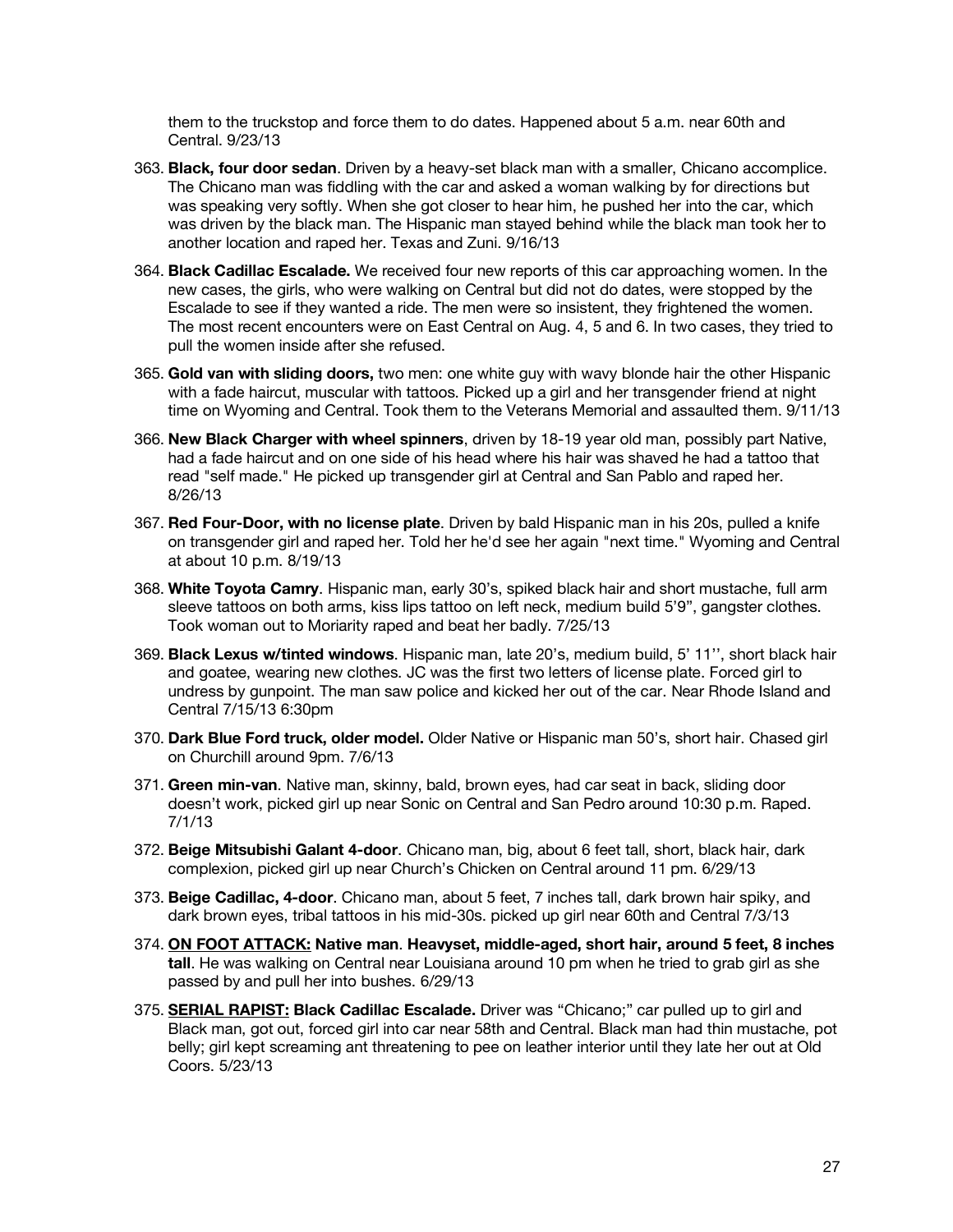- 376. **Black Cadillac Escalade**. Driver was Black man, picked up girl near Central and Pennsylvania, took her to car wash on Zuni and Rhode Island, where two guys were waiting. They snuck up on car to rob girl, hit her with a bottle. But she was able to get away. 5/20/13
- 377. **Dark blue minivan.** Tinted windows with an "866" phone number on the side. Hispanic/white man, bald, said he was 36. Picked up girl near 60th and Central around 4 p.m. Happened 5/22/17
- 378. **Silver Chevy hatchback, 2-door.** Man in his early 20s, bushy, wavy light brown hair, tall, with average build, had acne, scratches on face, was "dorky." Picked up transgender girl at 5 p.m. near Wyoming and Central. Pulled out a knife, threatened to stab her. Pulled up next to a wall on passenger side so girl couldn't get out. Tried to rape her. She was able to get away and now he has scratches on his face. 5/16/13
- 379. **Baby blue Chevy S-10 missing driver's side mirror**. White man in late 40s, scraggly, full beard and black, longish hair, kidnapped girl to take her to Santa Rosa, raped her. Picked her up near Wyoming and Central. 5/6/13
- 380. **White, double cab truck with wheel well flares**. White man with curly gray hair, seemed exmilitary, picked up transgender girl near Wyoming and Central at 5 p.m., had a gun. May 8, 2013
- 381. **White Chevy Corsica or Buick**. White man 35-40 yeas old, wore glasses and looked "like a child molester." Picked up transgender girl at 2 p.m. near Wyoming and Central. Had knives in the backseat and had shoestrings tied around his penis that he wanted the girl to put around her neck. April 2013
- 382. **Brand new red Dodge Charger**. Picked up transgender girl near Central and Tennessee; beat and raped her. Happened 5/2/13
- 383. **Cadillac Deville sedan, 1994-1996, beige**. Man was "pretty boy" Puerto Rican; had piercing under his lip, had gun, picked up girl near 60th and Central, trapped her in car; Happened about 5 p.m. on 4/19/13
- 384. **Gray Nissan Sentra, four-door**. Native man, tall, skinny, scar on right side of face; about 24 years old; picked up girl near Central and Louisiana; beat and stabbed her. Summer 2012
- 385. **Lavender Crown Victoria with a spotlight**. Attractive young man in his early 20's; clean shaven with a baseball cap, appeared "very Mexican," wearing chains and clothing with graffiti/gang style writing on it, stated he was Mexican Mafia and threatened to shoot her. Girl was picked up at Chico and Morris. Happened Winter 2012.
- 386. **Blue Ford Windstar with child seat in back**. Hispanic man in his 40s, glasses, clean shaven, long hair. Choked girl. Picked up girl at 4 a.m. near Central and Louisiana. Has been seen in the area often shopping or driving, sometimes with his wife who has light brown/blonde hair and is heavyset. Attack happened 3/2/13
- 387. **Ivory white van with bars in back, like a cage**. Man in his 50s with longish dark hair with a gray streak, wore a baseball cap that had a military logo on it, like the Army reserves, Had tools rolling around in the back. Picked up girl at Central and Wyoming around 4 p.m. Raped, beat up girl, put her in hospital. 4/26/13
- 388. **Red Ford truck with heavily tinted windows with tools in bed of truck**; Hispanic man said he was 48 but looked like he was in his early 30s; salt and pepper hair with a goatee; medium build; red and yellow NM license plate; wouldn't let girl go; locked the doors, yelled at her and grabbed her hair as she tried to escape. Near Wyoming and Central at 11 am on 4/17/13
- 389. **Gold Ford station wagon.** Hispanic man, bald, 20-25 years old, 5-foot 5-inches tall, skinny; said he was an undercover cop. Grabbed girl and beat her before she got away. Near Wyoming and Central at 2 am on 4/16/13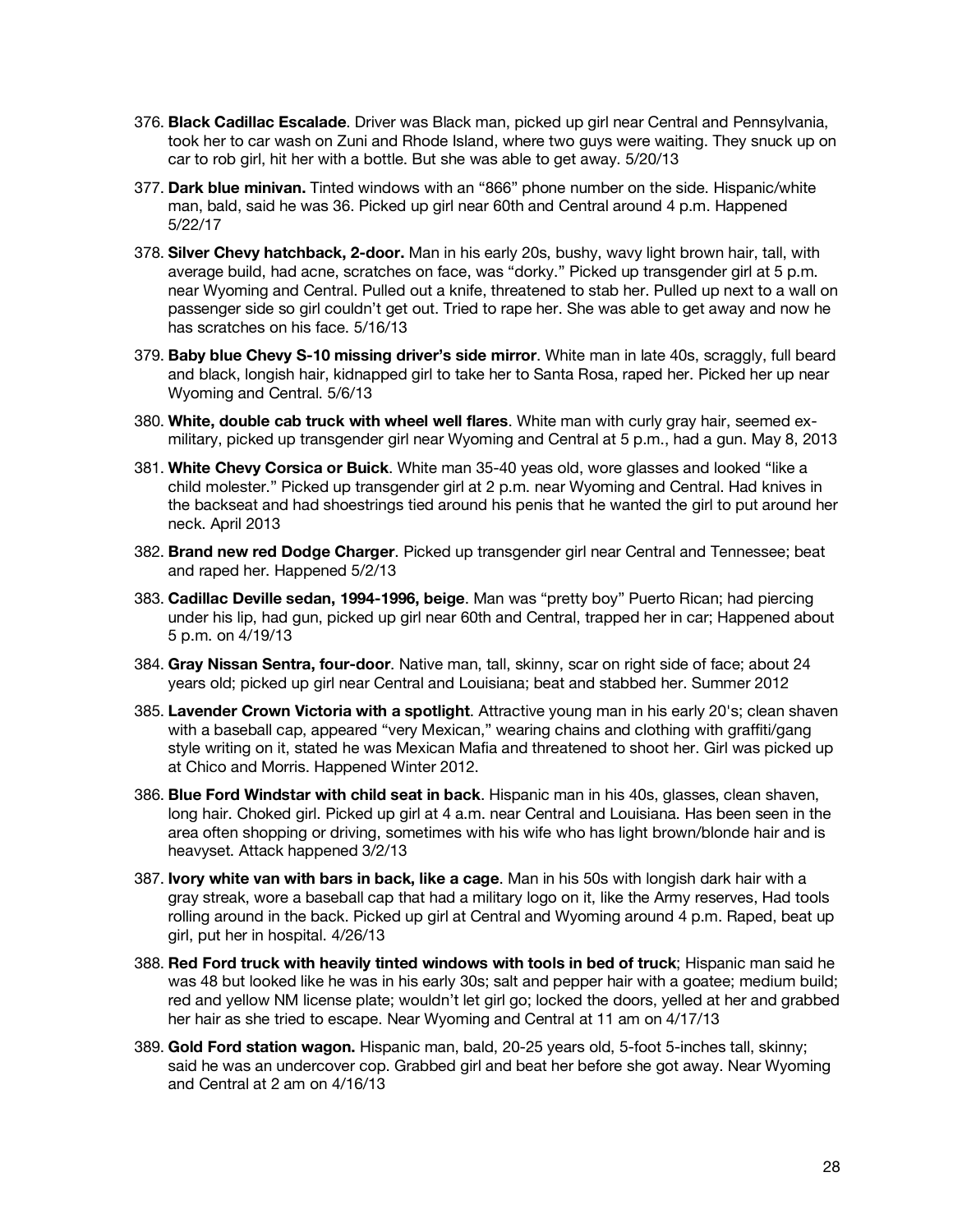- 390. **Jeep, color unknown**. White man; picked up transgender woman near Wyoming and Central at 7 p.m.; beat and raped her. 4/19/13
- 391. **White, stretch limo**. Heavy-set short, Hispanic or Native man dressed all in black who was the driver; girl only wanted a ride; picked her up near San Mateo and Central at 3 a.m.; girl was able to fight her way out. 4/7/13
- 392. **SERIAL RAPIST: White van with only two side windows and ladder on top**; Heavy Native man with long ponytail. Raped woman on Wyoming and Central Aug. 2010 was seen again looking for a date 4/5/13
- 393. **Light gray/silver truck**. Fat, light-skinned black man, about 20 years old, drives a nice at first, well-mannered. Girl was able to escape at Zuni and Washington. Man matches description of another suspect on this list who drives a gray, Ford Focus. 3/30/13
- 394. **Brown Ford four-door sedan**. Hispanic/white heavyset man in his 40s with a receding hairline, about 5-foot, 7-inches tall; wore a trench coat and leather gloves; had small U.S. Marine Corp tattoo; car had yellow and red NM plates; picked up girl at 4th and Mildred Ave.; raped, beat girl. May, 2012
- 395. **White double-cab Ford or Chevy**. Man looked Cuban had long curly hair in a ponytail, 6-feet, 2-inches, 300 pounds. Picked girl up near Tennessee and Central at about 7:30 p.m. brought her to his trailer on Gibson and University and raped her. 1/20/13
- 396. **Dark gray four-door Pontiac**. Possibly a Grand Am, license plate has "PSQ" on it, Heavy Native guy, clean cut, picked girl up around 11 p.m. near University and Central put knife to her throat, raped her. 2/2/13
- 397. **Newer white Ford double-cab truck.** Heavyset white man in his 50s with short salt-and-pepper hair; wore sunglasses but when he took them off he had right lazy eye. He tried to kidnap girl but she was able to escape. He said he was taking her to his house in Belen. He picked her up around midnight near Utah and Central. Attack happened 1/30/13.
- 398. **SERIAL RAPIST: Older white van, possibly a Ford Windstar, also drives a turquoise late 90s Grand Am**. Native man, long dark hair pulled back in a braid, late 30s or early 40s, about 6 feet 3 inches tall, 300 pounds. He picked girl up near Broadway and Cesar Chavez; inside of van the door panels were taken out; there was a kid's booster seat in the back and little kids clothes thrown around, including some clothes with blood on them. He first pulled a gun, then put machete to girl's neck while he raped her at Dennis Chavez Park. Girl was able to escape near 7/11 on Gibson. Attack happened 10/31/12 at 10:30 p.m. but there are multiple reports of him. He slit one girl's neck.
- 399. **SERIAL RAPIST: Newer white extended cab truck, like a Silverado** white man in his 60s now clean shaven with long dark hair tied back in a ponytail, used to have a long white beard and long white hair tied back in a ponytail; asking for girls 12-13 years old; license plate is from New Mexico (the yellow plate); Happened at 60th and Central, at 1:30 p.m. on 1/27/13 and again near Menaul and University on 2/5/13
- 400. **Older turquoise sedan, sort of like a 1970s-80s Monte Carlo**. Man is Mexican, in his 40s, chunky, short dark hair, sometimes wears a cowboy hat, tattoo saying "Hecho en Mexico" on his right shoulder. He grabbed girl by the hair, threw in truck, had 9 mm gun; ripped her clothes, when girl said she would do anything he wanted, he lost interest and threw her out of the truck. Attack happened at 60th and Central in 2011, but he was seen cruising for a date Jan. 2013
- 401. **Red Altima.** Heavy Hispanic man, early 30's well-dressed with slicked-back brown hair, was stopping people near 61st Street and Central asking them to find him a girl under 13, he offered \$500 for the procurement and \$500 after the act was complete. He was seen multiple times in December and again on 1/22/13 near 60th and Central around midnight. If you see him, please call or text 908-8551 immediately. You can report it anonymously.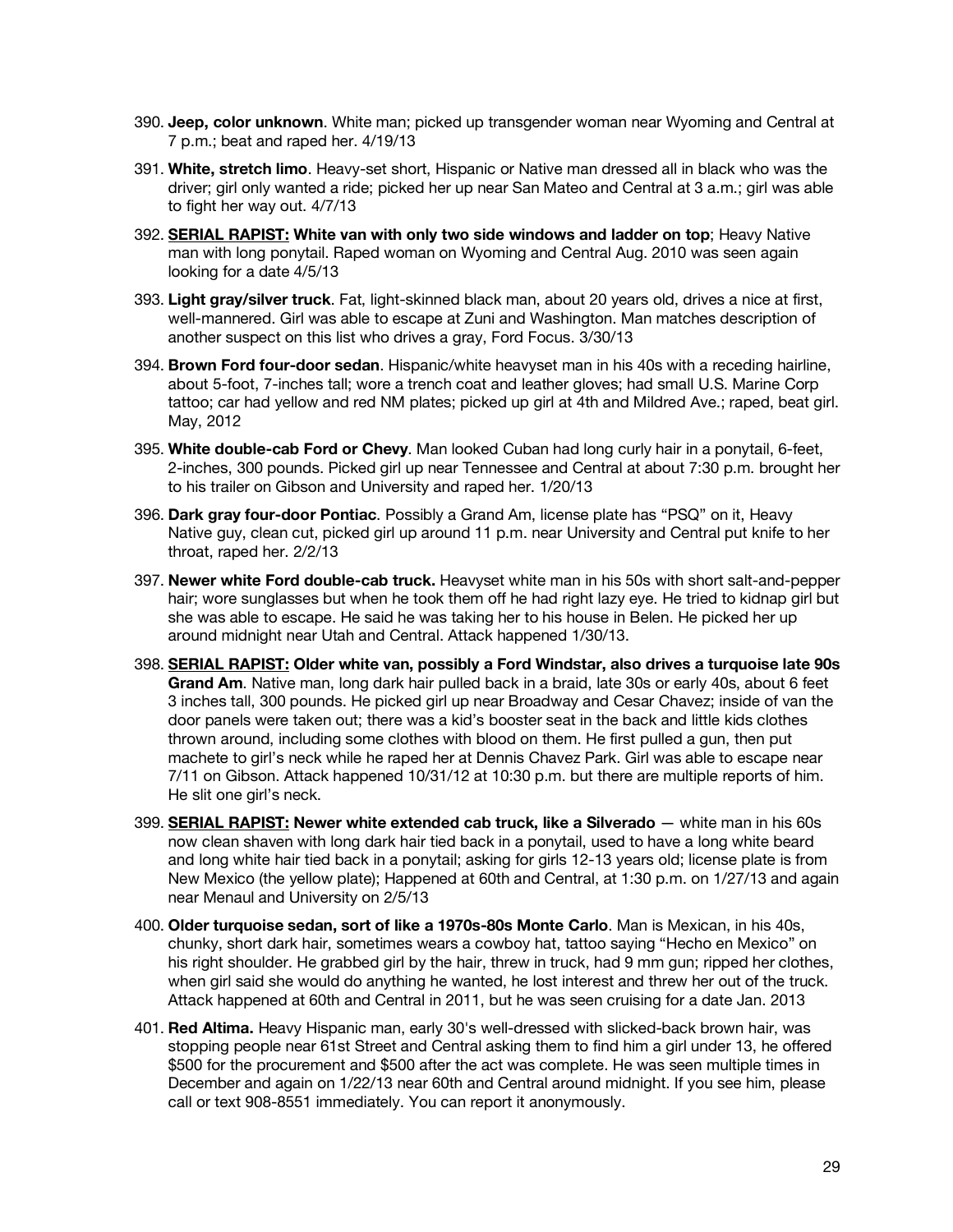- 402. **Older brown truck with brown camper shell on the back**. White man in his early 50s, glasses, blonde hair with a gap in his front teeth. When the money issue came up he started hitting the girl and had her bite him while he raped her. 60th and Central. Jan 2013
- 403. **Light gray/silver Ford Focus.** Fat, light-skinned black man, 22-27 years old, drives a light gray/silver Ford Focus, nice at first, well-mannered, had a bat, hit back of the seat, forced girl to perform oral sex. He has been seen cruising Central several times since the attack on 1/2/13.

- 404. **Gray four-door sedan and a blue "packing" truck**. Heavy-set, stocky man with slicked back light-blonde hair; inside door of car doesn't open; hit girl on head with gun; she was able to escape. Later, he stalked her, shot at her and tried to run her over. Speaks Spanish fluently, speaks English with a "weird" accent, used to be manager at Lotaburger near where he picked her up on Wyoming and Central; said he was the West Side Killer. Aug. 2012
- 405. **Black Altima with New Mexico plates**. 18-19 year old Native man, offers alcohol, picked up on Central, yells, says he has a gun, kidnapped girl, she was able to escape in Bernalillo. Attack happened Aug. 2012, but here are multiple complaints about him.
- 406. **Newer, black Silverado truck**. Black man, muscular, fit. Passenger door doesn't have handle or lock, pulls knife and rapes anally. Dec. 2012
- 407. **White diesel truck.** Black man in his late 20s with dreadlocks, truck possibly with Texas plates. Attacked happened around Sept. 2012.
- 408. **Old cop car showed badge.** Handcuffed the girl then beat and raped her. Took her to West Mesa area. Nov. 2012
- 409. **ON FOOT ATTACK; FROM THE NEIGHBORHOOD: Black man named Al.** Lives at Value Place Motel on Central near Tramway, takes dates to his room, beats women, rapes and robs them. Oct. 2012
- 410. **Brown, older van**. 30-35-year-old nice-looking man, robbed girl, raped her, broke her jaw. Oct. 2012
- 411. **Four-door purple car**. 32-year-old man, 5'6" and 160-175 pounds, balding, "weird looking chin," says he is from New York and in the reserves, name starts with an "A," took girl to mountains and raped her. Told her, "Where I am taking you, you're not coming back." Girl was able to get away. Oct. 2012

- 412. **4-door Buick, Heavy-set white male**. Pulled over at Edith and Central to give a woman a ride home. He said he was a cook at Maloney's. He raped her. Sept. 2011
- 413. **4-door teal Toyota or Kia with child seat in backseat**. 30-35 year old male; very handsome; very clean; dark skin; black eyes and hair. Picked up a girl on Rhode Island and put on black gloves. Ran red lights and stop signs and pulled up behind an office building. Raped. Aug. 2011
- 414. **Off-White Pathfinder**. Heavy Hispanic man, mid 30s, short hair, pulled a knife, picked up between 2-3 a.m. in the Tennessee and Central area. April 2011
- 415. **SERIAL RAPIST: Silver Altima with super tinted windows**. Big, hefty, Native guy, early 30s. Out on Central around 5 to 8 a.m. has knife, steals money. Took woman to alley on Kentucky between Acoma and Zuni. Jan 2010 and Feb. 2011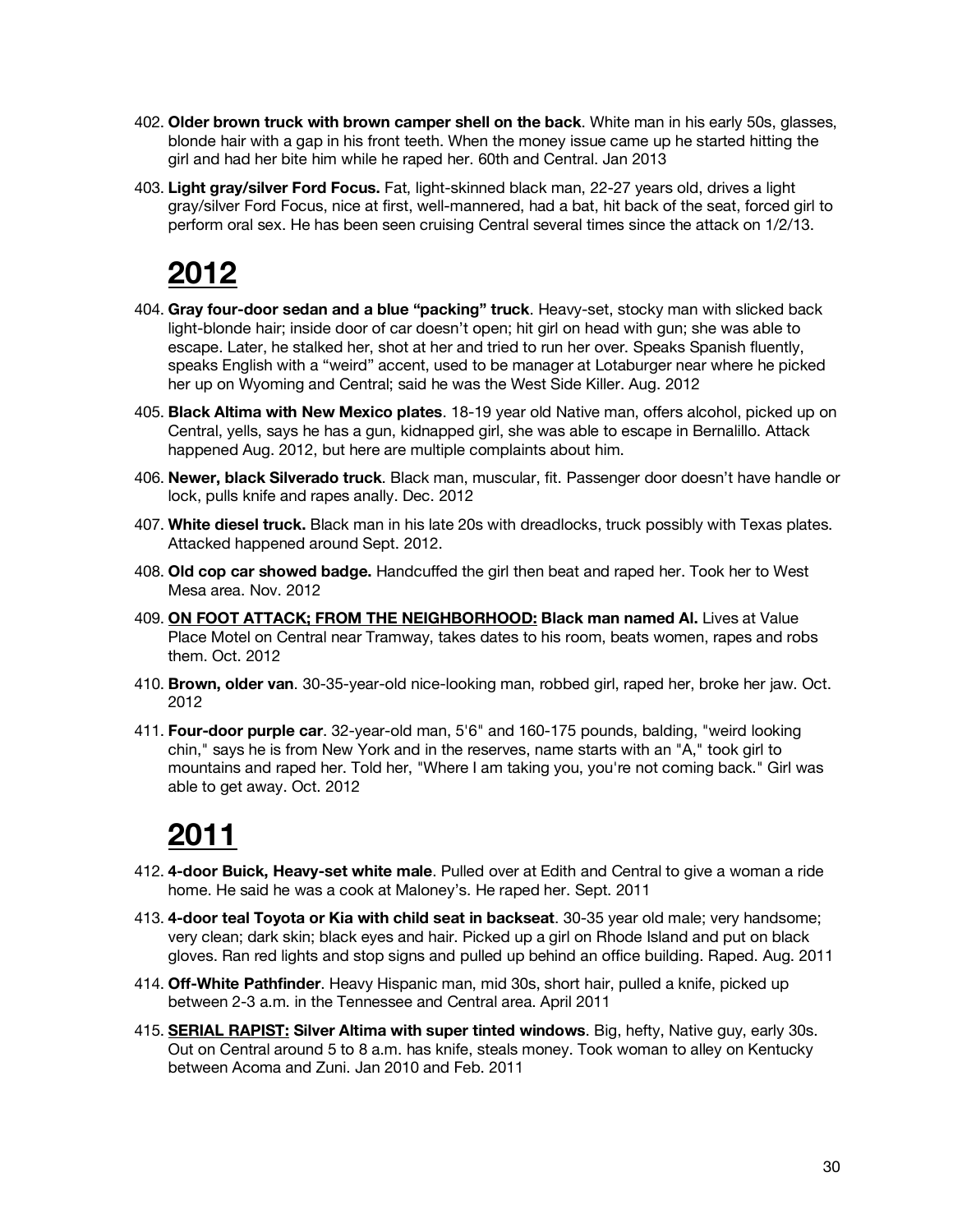- 416. **SERIAL RAPIST: Blue Minivan**. Light-skinned black man with cleft upper lip (scar above lip). Out on Central between San Pedro and San Pablo around 6:30 to 7:30 a.m. Rapes and beats women. WARNING: We've had four different reports of this guy in the last two weeks. Jan. 2010
- 417. **Blue van 1995**. Late 40s, 5'9" tall, white, light brown hair, chubby. Ties girls up and rapes them. Picks them up around Tennessee and Central. Feb 2011
- 418. **Black Lexus**. Black man, nice at first, wants sympathy, then pulls a knife, around Tennessee and Central area. April 2011
- 419. **SERIAL RAPIST: Red 1990s Chevy with white stripe on driver's side only**. Thin, Hispanic, short dark hair, early 30s, No door handles on the inside; beats and rapes girls; has weapons, neighborhood of Presbyterian hospital. May 2010 and Jan. 2011

- 420. **Red Grand AM**. Guy pulled out gun and raped girl around Tennessee and Central (no date given) White male; early 30s; called "Billie" — Brown hair, brown eyes; rich boy. Beats girls. And chokes them unconscious. He is a smoker. July 2010
- 421. **White van with ladder on top**. Van only has two windows; Heavy Native man with long ponytail. Raped woman on Wyoming and Central Aug. 2010
- 422. **Gold 2009 Caravan**. Mexican/black man in his late 40s to early 50s. Offers women \$50 for a date, rapes, sodomizes, beats and takes their money.
- 423. **ARRESTED: 4-door white Nissan King Cab Titan**. Hispanic/white male; thick build, mid to late 20s. Black, spiky hair. He impersonates Albuquerque police officer, handcuffs girls, takes to a secluded place and rapes. June 2010
- 424. **SERIAL RAPIST: Green Caravan**. Half black, half Hispanic or white, heavy set, stocky, baldheaded, mid 20s. There is a for-sale sign on the side back windows. One incident slapped a woman and in another incident punched the woman. June 2010
- 425. **White work van with ladder and racks**. Young Mexican, "OMNI" is written on the van; picked up girl on Wyoming and took her to a place nearby; beat and raped her. June 2010
- 426. **SERIAL RAPIST: Tan Caravan** half black, half white, late 30s, looks like a linebacker, football helmets in car. He beats and rapes girls. He drives between San Pedro and Wyoming on Central every morning from 5 to 8 a.m. May 2010

- 427. **Light Grey car.** Black, mid 20s, soft spoken at first then made death threats, pulled out gun. Took girl to the foothills. Raped for two hours. License plate is in the window and not visible. Car seat in back. Nov. 2009
- 428. **White S-10 pickup**. Also drives a dark gray 4-door sedan; black man in his 50s; pretended to be a cop with a badge, very nicely dressed, expensive cologne; Took to Gibson. Made girl kiss then started biting. Robbed girl. March 2009
- 429. **Tan Silverado 1997-98.** Half Hispanic half white, arrows on side mirrors. Pulled out gun. Woman started crying and he handed the gun to her, made her get out of car and back up so she couldn't see license plate. Nov. 2009
- 430. **SERIAL RAPIST: Small black ca**r. Tall, big black man, picked up at Central and Pennsylvania, rapes, sodomizes girl. 2009